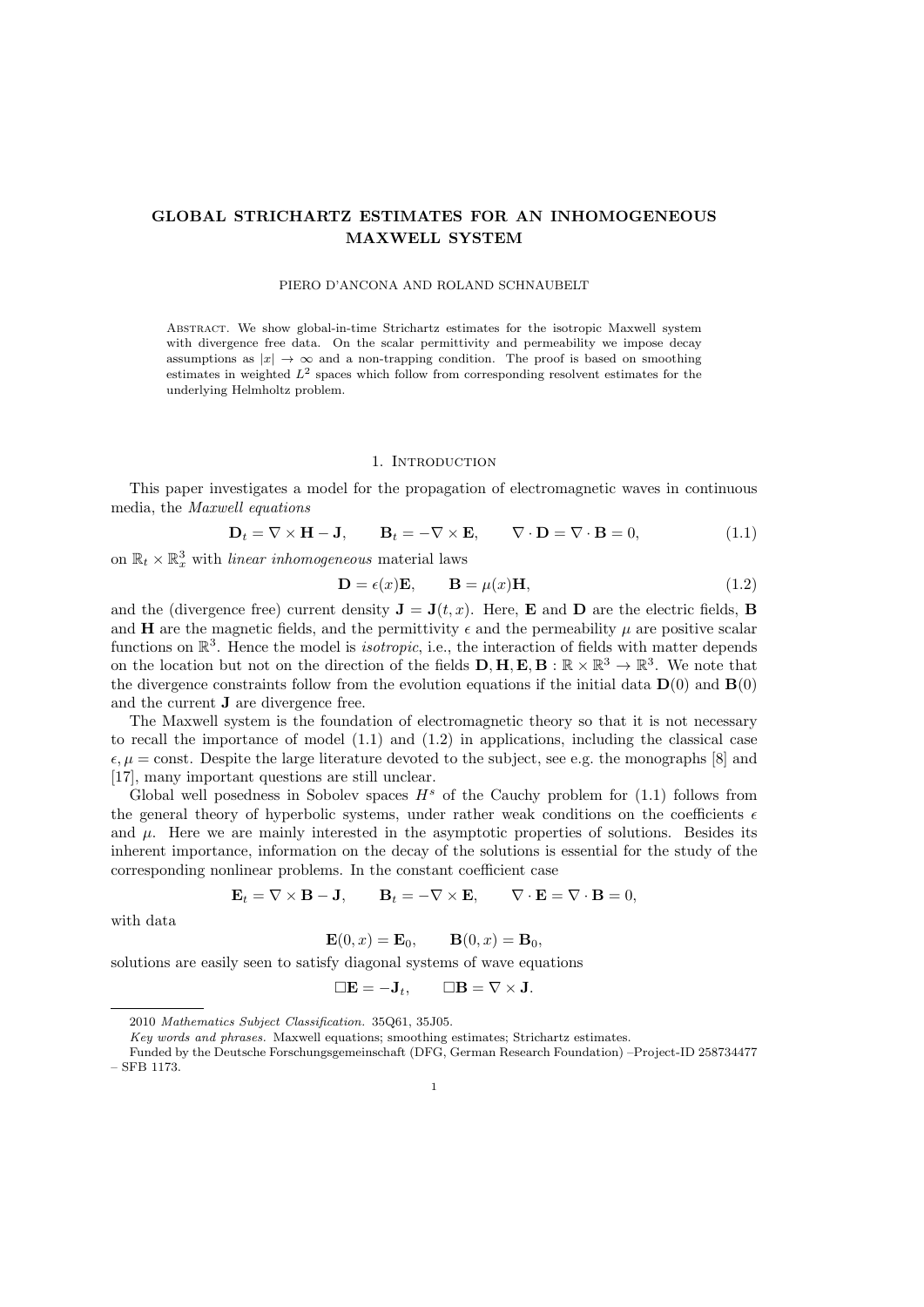Hence one can apply the well established theory on dispersive properties of wave equations. The strongest property is the pointwise decay

$$
\|\mathbf{E}(t,\cdot)\|_{L^{\infty}} + \|\mathbf{B}(t,\cdot)\|_{L^{\infty}} \lesssim \left( \|\nabla \mathbf{E}_0\|_{L^1} + \|\nabla \mathbf{B}_0\|_{L^1} \right) \cdot |t|^{-1},\tag{1.3}
$$

where we set  $J = 0$ . From (1.3) Strichartz estimates can be deduced. For all couples of wave admissible indices  $(p, q)$  and  $(r, s)$ , that is to say

$$
\frac{1}{p} + \frac{1}{q} = \frac{1}{2}, \qquad p \in [2, \infty], \qquad q \in [2, \infty)
$$
\n(1.4)

in dimension 3, we have

 $\| |D|^{-\frac{2}{p}} D_{t,x} \mathbf{E} \|_{L^p L^q} + \| |D|^{-\frac{2}{p}} D_{t,x} \mathbf{B} \|_{L^p L^q} \lesssim \| \nabla \mathbf{E}_0 \|_{L^2} + \| \nabla \mathbf{B}_0 \|_{L^2} + \| \mathbf{J}(0,\cdot) \|_{L^2} + \| |D|^{\frac{2}{r}} D_{t,x} \mathbf{J} \|_{L^{r'} L^{s'}}$ (see [19], [23]). Here we are using the notations  $|D|^s u = \mathcal{F}^{-1}(|\xi|^s \hat{u}(\xi))$ , where  $\mathcal{F}u = \hat{u}$  is the Eurier transform and  $L^p L^q = L^p(\mathbb{R} \cdot L^q(\mathbb{R}^3))$ . An even weaker form of dispersion is expressed Fourier transform, and  $L^p L^q = L^p(\mathbb{R}; L^q(\mathbb{R}^3))$ . An even weaker form of dispersion is expressed by the so called smoothing estimates

$$
\|\langle x\rangle^{-1/2} - \mathbf{E}\|_{L^2 L^2} + \|\langle x\rangle^{-1/2} - \mathbf{B}\|_{L^2 L^2} \lesssim \|\mathbf{E}_0\|_{L^2} + \|\mathbf{B}_0\|_{L^2}
$$
(1.5)

for  $J = 0$ . (See e.g. [10] for a comprehensive framework for such estimates.)

Substantial work has been devoted in recent years to extend dispersive estimates to more general equations, including in particular equations with electromagnetic potentials or variable coefficients, and equations on manifolds (see among many others  $[20]$ ,  $[31]$ ,  $[33]$  for the Schrödinger equation; [9], [18], [14] for the wave equation; for wave equations with variable coefficients in highest order, [35], [34], [29]; concerning dispersive estimates, [36], [37], [38], [1], [21], [12]).

Astonishingly, only little is known about such estimates for the Maxwell system (1.1) and (1.2). In [15] *local-in-time* Strichartz estimates were shown for smooth scalar coefficients  $\epsilon$  and  $\mu$  being constant outside a compact set. For matrix valued coefficients the situation seems to be much more complicated, as already for constant matrices  $\epsilon$  and  $\mu$  the dispersive decay depends on the multiplicity of their eigenvalues, see [25], [26] and also [27]. Very recently, local-in-time Strichartz estimates with matrix valued (anisotropic) coefficients were shown in the two dimensional case, [32]. In the present work we are concerned with *global-in-time* Strichartz estimates for scalar  $\epsilon$ and  $\mu$  in  $C^2$  under some decay assumptions as  $|x| \to \infty$ .

In our arguments we use a second-order formulation of (1.1) and (1.2). By a computation similar to the constant coefficient case, any solution  $\mathbf{D}(t, x)$  to the problem (1.1) with (1.2) also solves the system

$$
\mathbf{D}_{tt} + \nabla \times \frac{1}{\mu} \nabla \times \frac{1}{\epsilon} \mathbf{D} = -\mathbf{J}_t, \quad \nabla \cdot \mathbf{D} = 0, \qquad \mathbf{D}(0, x) = \mathbf{D}_0, \quad \mathbf{D}_t(0, x) = \nabla \times \frac{1}{\mu} \mathbf{B}_0 - \mathbf{J}(0). \tag{1.6}
$$

The other fields satisfy similar equations, e.g., **B** satisfies an analogous system with  $\epsilon$  and  $\mu$ interchanged and modified data, namely

$$
\mathbf{B}_{tt} + \nabla \times \frac{1}{\epsilon} \nabla \times \frac{1}{\mu} \mathbf{B} = \nabla \times \frac{1}{\epsilon} \mathbf{J}, \quad \nabla \cdot \mathbf{B} = 0, \qquad \mathbf{B}(0, x) = \mathbf{B}_0, \quad \mathbf{B}_t(0, x) = -\nabla \times \frac{1}{\epsilon} \mathbf{D}_0. \tag{1.7}
$$

The material laws (1.2) then imply

$$
\mathbf{E}_{tt} + \frac{1}{\epsilon} \nabla \times \frac{1}{\mu} \nabla \times \mathbf{E} = -\frac{1}{\epsilon} \mathbf{J}_t, \quad \nabla \cdot (\epsilon \mathbf{E}) = 0, \quad \mathbf{E}(0) = \mathbf{E}_0, \quad \mathbf{E}_t(0) = \frac{1}{\epsilon} \nabla \times \mathbf{H}_0 - \frac{1}{\epsilon} \mathbf{J}(0), \tag{1.8}
$$
\n
$$
\mathbf{H}_{tt} + \frac{1}{\mu} \nabla \times \frac{1}{\epsilon} \nabla \times \mathbf{H} = \frac{1}{\mu} \nabla \times \frac{1}{\epsilon} \mathbf{J}, \quad \nabla \cdot (\mu \mathbf{H}) = 0, \quad \mathbf{H}(0) = \mathbf{H}_0, \quad \mathbf{H}_t(0) = -\frac{1}{\mu} \nabla \times \mathbf{E}_0. \tag{1.9}
$$

In this work we focus on  $(1.6)$ . Equations  $(1.6)$  and  $(1.7)$  are essentially systems of wave equations with variable coefficients. Indeed, one can write

$$
\epsilon \mu \nabla \times \frac{1}{\mu} \nabla \times \frac{1}{\epsilon} U = \nabla \times \nabla \times U - b(x, \partial) U
$$

where  $b(x, \partial)$  is the first-order matrix operator

$$
b(x, \partial)U = (p + q) \times (\nabla \times U) + \nabla \times (p \times U) - (p + q) \times (p \times U) \tag{1.10}
$$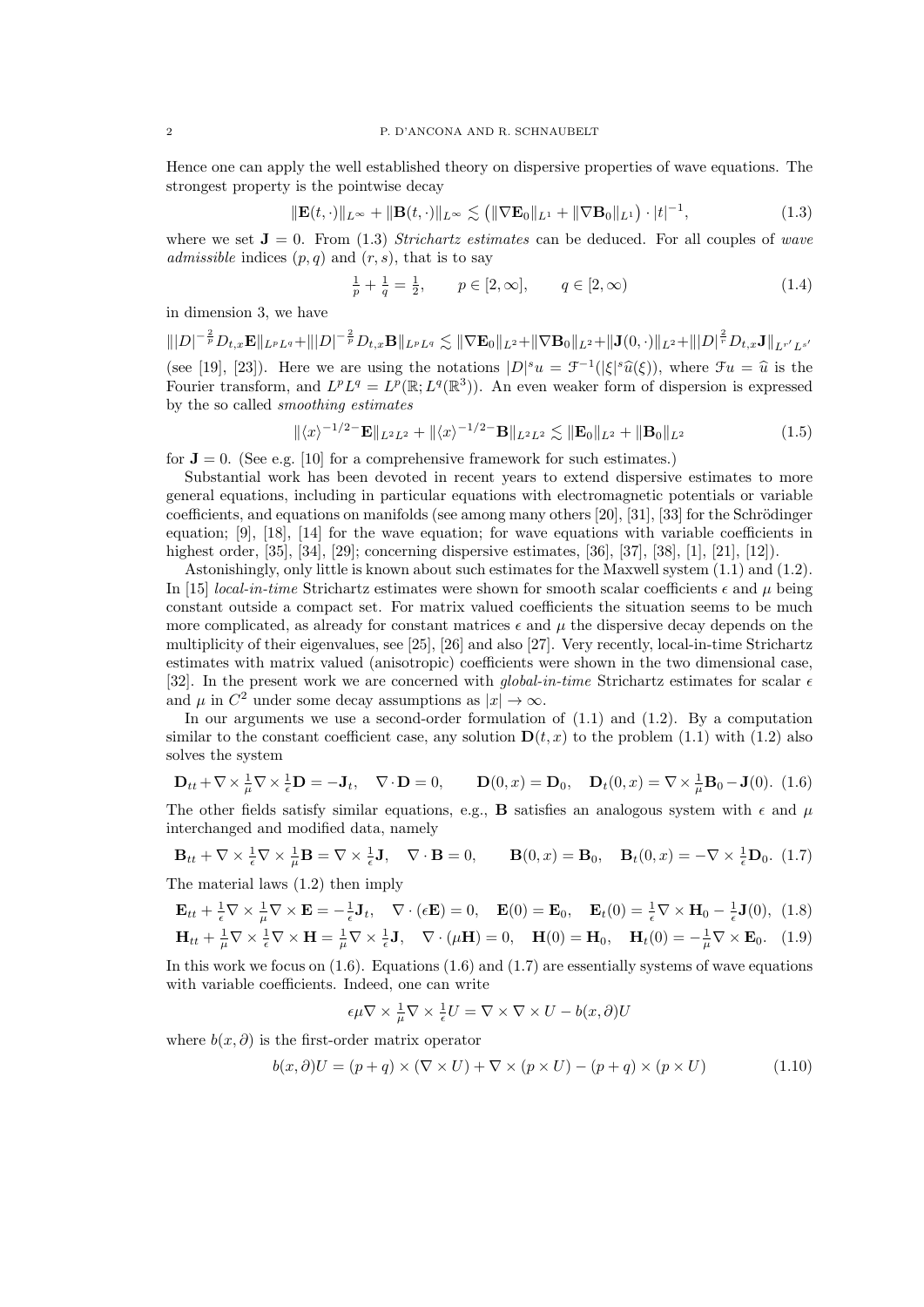with coefficients

$$
p = \nabla \log \epsilon, \qquad q = \nabla \log \mu.
$$

Here we heavily use that  $\epsilon$  and  $\mu$  are scalar. We also denote by  $\tilde{b}(x, \partial)$  the operator as in (1.10) with  $p$  and  $q$  interchanged:

$$
\tilde{b}(x,\partial)U = (p+q) \times (\nabla \times U) + \nabla \times (q \times U) - (p+q) \times (q \times U).
$$

Since  $\nabla \times \nabla \times \mathbf{D} = -\Delta \mathbf{D} + \nabla (\nabla \cdot \mathbf{D}) = -\Delta \mathbf{D}$ , we see that (1.6) can be written as

$$
\epsilon \mu \mathbf{D}_{tt} - \Delta \mathbf{D} - b(x, \partial) \mathbf{D} = -\epsilon \mu \mathbf{J}_t, \qquad \nabla \cdot \mathbf{D} = 0,
$$
\n(1.11)

and similarly (1.7) is equivalent to

$$
\epsilon \mu \mathbf{B}_{tt} - \Delta \mathbf{B} - \tilde{b}(x, \partial) \mathbf{B} = \epsilon \mu \nabla \times \frac{1}{\epsilon} \mathbf{J}, \qquad \nabla \cdot \mathbf{B} = 0.
$$
 (1.12)

In other words, for scalar  $\epsilon$  and  $\mu$  the divergence constraint allows us to reduce (1.1) and (1.2) to a wave system with uncoupled principal part  $(\epsilon \mu \partial_{tt} - \Delta) I_{3\times 3}$ .

The main goal of the paper is to prove the following estimates, which apply in particular to the fields solving the Maxwell system (1.1) and (1.2).

**Theorem 1.1.** Let  $\epsilon(x)$ ,  $\mu(x)$ :  $\mathbb{R}^3 \to \mathbb{R}$  and assume for some  $\delta \in (0, 1/2)$  that

- (1) inf  $\epsilon \mu > 0$  and  $(\epsilon \mu)'_{-} \leq \frac{1}{4} (1 2^{-\delta})^{-1} \epsilon \mu \langle x \rangle^{-1-\delta}$ ,
- $(2)$   $|\epsilon 1| + |\mu 1| \lesssim \langle x \rangle^{-2-\delta}, \quad |\nabla \epsilon| + |\nabla \mu| \lesssim \langle x \rangle^{-\frac{3}{2}-\delta}, \quad \text{and} \quad |D^2 \epsilon| + |D^2 \mu| \lesssim \langle x \rangle^{-\frac{5}{2}-\delta}.$

Let  $D_0 = \epsilon E_0$ ,  $B_0 = \mu H_0$ , and J be divergence free. Then the solution D to (1.6) satisfies the Strichartz estimate

$$
\||D|^{-\frac{2}{p}} D_{t,x} \mathbf{D}\|_{L^p L^q} \lesssim \|\nabla \mathbf{D}_0\|_{L^2} + \|\nabla \mathbf{B}_0\|_{L^2} + \|J(0)\|_{L^2} + \| |D|^{\frac{2}{r}} \mathbf{J}_t\|_{L^{r'} L^{s'}}
$$

for all wave admissible  $(p, q)$  and  $(r, s)$ . The solution **B** to (1.7) fulfill

$$
\||D|^{-\frac{2}{p}} D_{t,x} \mathbf{B}\|_{L^p L^q} \lesssim \|\nabla \mathbf{D}_0\|_{L^2} + \|\nabla \mathbf{B}_0\|_{L^2} + \| |D|^\frac{2}{r} \nabla \mathbf{J} \|_{L^{r'} L^{s'}}.
$$

Here we can replace  $\bf{D}$  by  $\bf{E}$  and  $\bf{B}$  by  $\bf{H}$ , solving (1.8) respectively (1.9).

We briefly discuss the previous statements. In (1), the symbol  $(a)'_- = \max\{-\partial_r a, 0\}$  denotes the negative part of the radial derivative, and  $\langle x \rangle = (1 + |x|^2)^{1/2}$ . Wave admissible couples and the notations  $L^p L^q$  and  $|D|^s$  have been defined above (see (1.4)).

The second assumption in (1) is our non-trapping condition. Note that this is a one–sided condition, affecting only the negative part of the radial derivative of  $\epsilon \mu$ ; it is a kind of 'repulsivity' of the coefficients. It is well known that some hypothesis of this type is necessary to exclude trapped rays, which are an obstruction to global decay in time and even to the much weaker local energy decay. Many of our intermediate results are true under weaker decay assumptions than (2). For instance, our basic smoothing estimate (5.1) for the wave equation and the corresponding resolvent bound (4.6) are shown assuming condition (1), the decay

$$
|\epsilon - 1| + |\mu - 1| + |D^2 \epsilon| + |D^2 \mu| \lesssim \langle x \rangle^{-2 - \delta}, \qquad |\nabla \epsilon| + |\nabla \mu| \lesssim \langle x \rangle^{-1 - \delta}, \tag{1.13}
$$

and a non-resonance condition for the frequency  $z = 0$  stated before Proposition 2.5. The extra decay in the above hypothesis (2) is needed to remove this non-resonance condition in Proposition 2.8, and also to establish certain Riesz-type bounds in Lemma 5.3 in (weighted)  $L^2$ spaces which are crucial to derive the Strichartz estimates.

The proof of Theorem 1.1 is given at the end of the paper. It follows the general principle, pionereed in  $[31]$  and further developed in many works (e.g.,  $[13]$ ,  $[16]$ ,  $[28]$ ,  $[34]$ ,  $[35]$ ), that weak decay properties of solutions can be upgraded to much stronger decay, under suitable regularity and localization information on the coefficients. The main novelty of our paper is that we treat a system with variable coefficients in higher order terms. We explain our proofs in more detail.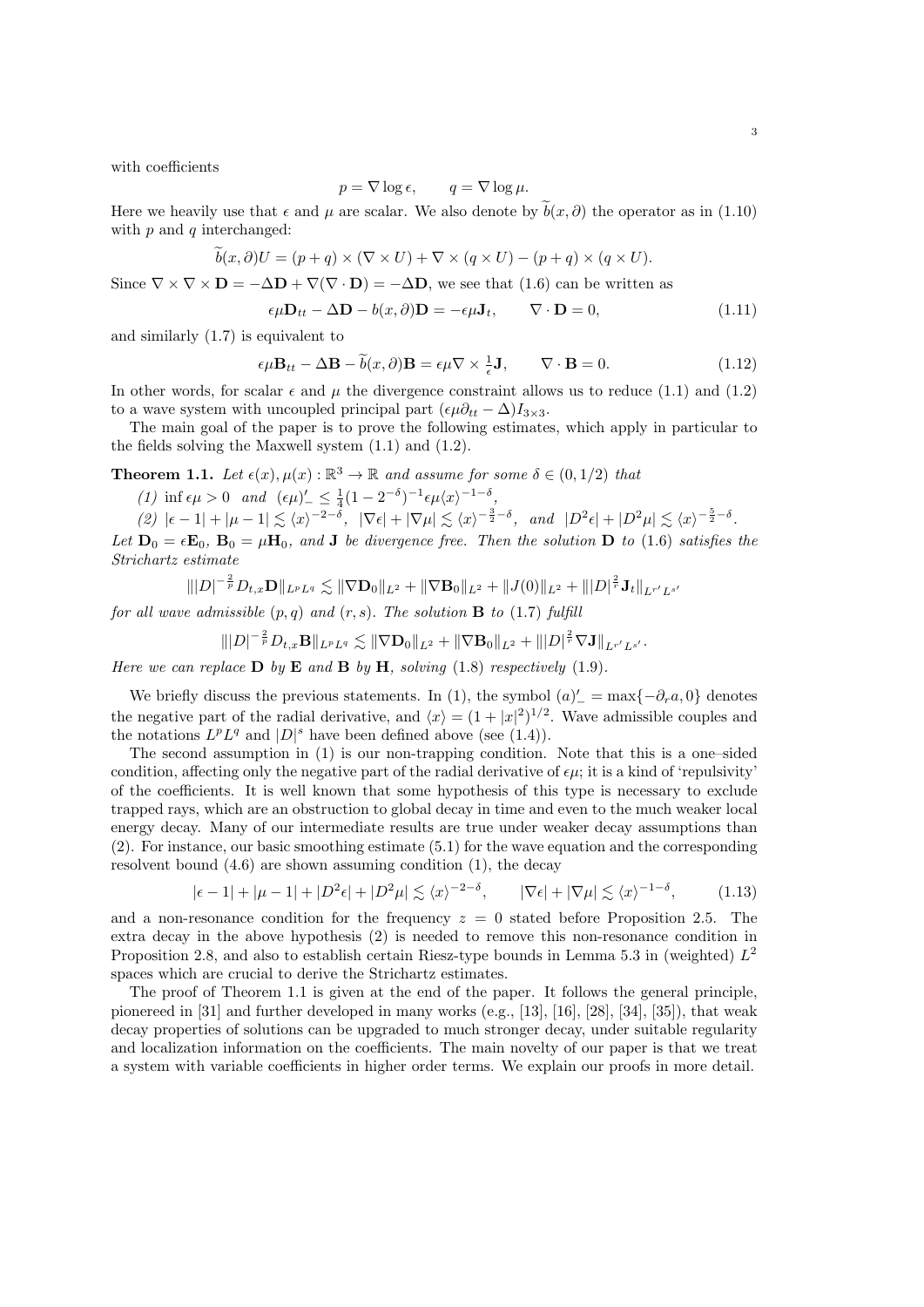For scalar wave equations, the paper [29] gives global Strichartz estimates if the coefficients are close to constants and decay as  $|x| \to \infty$ . (For derivatives the decay assumptions are similar to (1.13).) Moreover, local-in-time estimates are proven without the smallness condition. As we can put our problem in the form (1.11), we are able to apply these results after suitable localizations of our solution. Recall that the possibility to deduce global Strichartz estimates from local estimates combined with global local energy decay was discovered in [4]. The localization procedure introduces commutator terms which we must estimate in  $L^2L^2$ . These are controlled using the smoothing estimates in Propositions 5.4 and 5.5 which are based on (4.6). In this analysis, one must switch between homogeneous and inhomogeneous estimates; this requires  $TT^*$  arguments and suitable Riesz-type inequalities, see Lemma 5.3. To prove the latter, we use crucially the divergence conditions of the Maxwell system. On the other hand, we must avoid the usual  $TT^*$  argument since it would need Riesz' bounds in  $\dot{H}_q^{-2/p}$  which are not available for our operator.

The necessary smoothing estimates are deduced directly from the resolvent bound (4.6) for the stationary problem, which also involves weighted  $L^2$  norms, via Plancherel's Theorem. In principle, here we follow the general framework of Kato smoothing (see [10]). However we cannot apply the general theory since we have to work with the operator  $L(z) = \epsilon \mu z^2 + \Delta + b(x, \partial)$  without divergence constraint when showing the resolvent estimates. Since the operator  $\Delta + b(x, \partial)$  is not self adjoint, the Kato theory can not be applied directly.

We prove the resolvent estimates by splitting into three different regimes: bounded frequencies, which we handle via compactness arguments, see Section 2; large frequences and large  $x$ , via Morawetz type estimates, see Section 3.1; and large frequences on a compact region of space via Carleman estimates, see Section 3.2. In the step for small frequencies one has to exclude eigenvectors and resonances of  $L(z)$ . Here it is crucial to show that such functions have to be divergence free, which is proved in the relevant Propositions 2.6, 2.7, and 2.8 using the structure of (1.11).

### 2. Low frequencies

We first prove a resolvent estimate which is valid for all values of the complex frequency, but with a constant  $C(z)$  which may grow as  $|z| \to \infty$ . Hence, we will use this estimate only for z in a suitably chosen compact region. In the next section we shall prove a uniform estimate for large |z|. Except for the final result, in the present section the space dimension is  $n \geq 3$ , however in this paper we shall only need  $n = 3$ .

We shall apply a few variations of the following standard argument. Suppose a reference operator  $H_0$  satisfies, for z in an open domain  $\Omega \subseteq \mathbb{C}$ , a resolvent estimate

$$
||R_0(z)v||_{B_1} \le C(z)||v||_{B_2}, \qquad R_0(z) = (H_0 + z)^{-1},
$$

where  $B_1$  and  $B_2$  are some Banach spaces. Suppose also that

- H is a relatively compact perturbation of  $H_0$ , meaning that the operator  $K(z) = (H -$ 
	- $H_0$ ) $R_0(z)$  extends to a bounded and compact operator on  $B_2$ ,
- $z \mapsto K(z)$  is continuous in the operator norm.

Then we can write

$$
H + z = (H - H_0) + H_0 + z = (I + (H - H_0)R_0(z))(H_0 + z) = (I + K(z))(H_0 + z).
$$

Let the operator  $I + K : B_2 \to B_2$  be *injective*. Then it is also bijective since it is Fredholm. Moreover, the operator norm of  $(I+K(z))^{-1}$  is locally bounded for  $z \in \Omega$ . This type of argument is classical on weighted  $L^2$  spaces, see e.g. Theorem VI.14 in [30], and it holds more generally in Banach spaces (a fact likely rediscovered several times, see e.g Lemma 3.4 in [11]). As a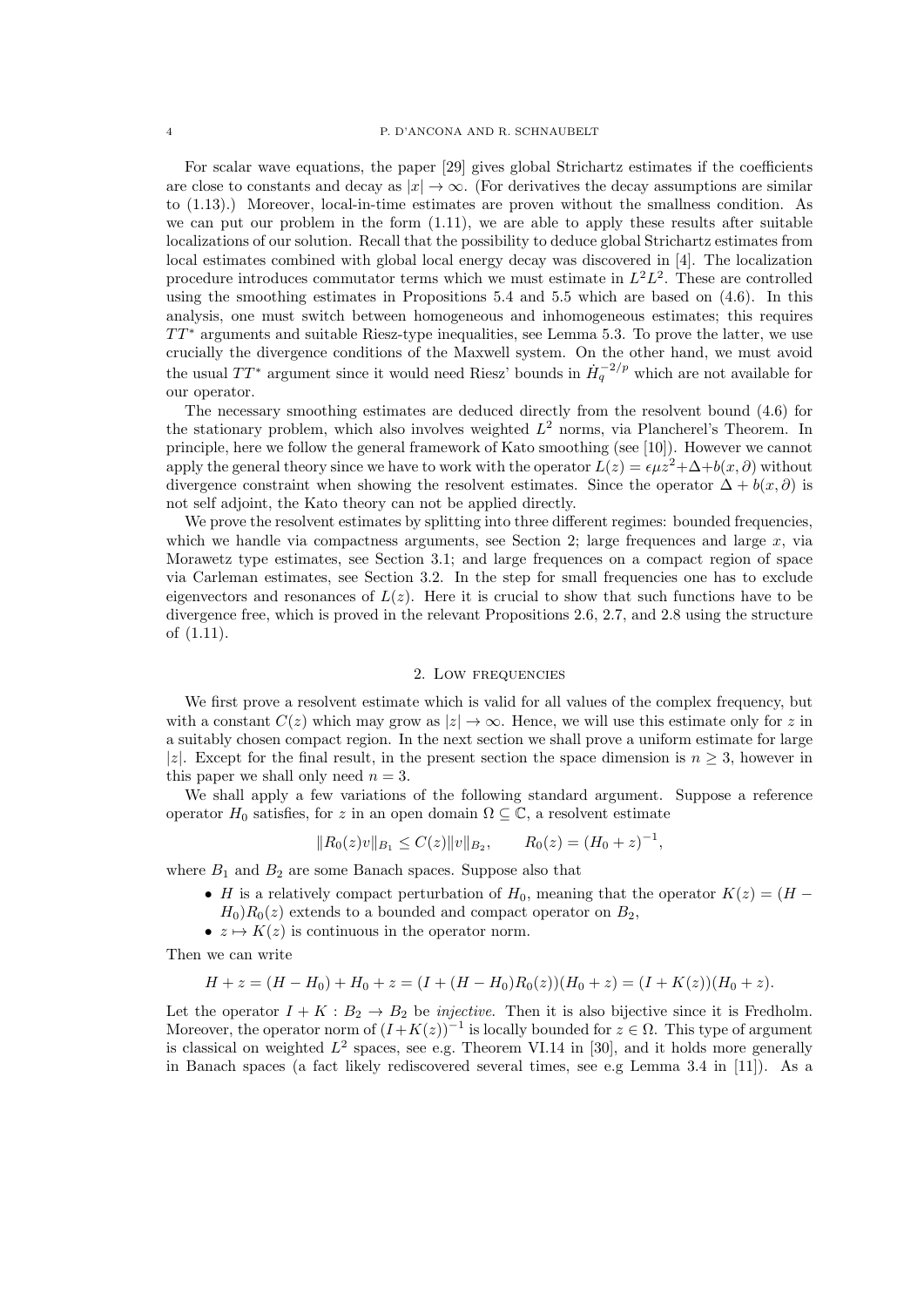consequence, we can invert  $H + z$  for all values of  $z \in \Omega$  and the resolvent estimate holds also for  $H$ , in the form

$$
||(H+z)^{-1}v||_{B_1} \leq C'(z)||v||_{B_2},
$$

with a different  $C'(z)$ , which is locally bounded for  $z \in \Omega$ , but otherwise undetermined.

We first look at the operator without lower order terms  $b(x, \partial)$  starting with a basic resolvent estimate outside the spectrum for

$$
R(z) = (\Delta + az)^{-1}, \qquad z \in \mathbb{C} \setminus [0, +\infty).
$$

**Proposition 2.1.** Assume that  $a \in L^{\infty}$ ,  $a > 0$ ,  $\lim_{|x| \to +\infty} a(x) = 1$  and  $z \in \mathbb{D} = \mathbb{C} \setminus [0, +\infty)$ . Then  $\Delta + az : H^2 \to L^2$  is a bijection and  $R(z) := (\Delta + az)^{-1}$  satisfies

$$
||R(z)f||_{H^2} \leq C(z)||f||_{L^2}
$$

for some continuous function  $C: \mathbb{D} \to \mathbb{R}^+$ .

*Proof.* Let  $z \in \mathbb{D}$  and  $R_0(z) = (z + \Delta)^{-1}$ . We can write

$$
\Delta + az = \Delta + z + (a - 1)z = (I + (a - 1)zR_0(z))(\Delta + z).
$$
\n(2.1)

The operator  $K(z) = (a-1)zR_0(z)$  is bounded and compact on  $L^2$ . We prove that  $I + K(z)$  is injective for each  $z \in \mathbb{D}$ . Assume that  $(I + K)u = 0$ . Setting  $v = R_0(z)u$ , we have  $v \in H^2$  and

$$
(\Delta + za)v = 0
$$
 which implies  $\int |\nabla v|^2 - z \int a|v|^2 = 0$ .

If  $\Im z \neq 0$ , taking the imaginary part we infer  $v = 0$  and hence  $u = (\Delta + z)v = 0$ . If  $\Im z = 0$  so that  $z = -\lambda \in (-\infty, 0)$ , we obtain

$$
\int |\nabla v|^2 + \lambda \int a|v|^2 = 0
$$

and this implies again  $v = 0$ .

Thus by analytic Fredholm theory we can invert  $I + K(z)$  on  $L^2$  and the operator norm of  $(I + K(z))^{-1}$  is locally bounded in  $z \in \mathbb{D}$ . The claim follows writing

$$
(\Delta + az)^{-1} = R_0(z)(I + K(z))^{-1}
$$

and using the elementary estimate

$$
||R_0(z)v||_{H^2} \le C(z)||v||_{L^2}, \qquad C(z) = Cd(z, \mathbb{R}^+)^{-1},
$$
  
and the bound on  $(I + K(z))^{-1}$ . Note that  $C(z)$  blows up as  $z \to \mathbb{R}^+$ .

The next step is a *limiting absorption principle* for  $R(z)$ , where the limits of  $R(z)$  as  $\pm \Im z \downarrow 0$ exist in a suitable topology. In the following, we commit a slight abuse of notation since for  $\lambda \in \sigma(-\Delta) = [0, +\infty)$  there are two extensions  $R_0(\lambda \pm i0)$  of the resolvent, and we shall denote both limits with the same notation  $R_0(z)$  for the sake of terseness. The limiting absorption principle for the free Laplacian is expressed by the uniform estimate

$$
||R_0(z)f||_X + |z|^{1/2}||R_0(z)f||_Y + ||\nabla R_0(z)f||_Y \leq C||f||_{Y^*}
$$

valid for all  $z \in \mathbb{C}$ , with a constant independent of z. Here the norms of X, Y and Y<sup>\*</sup> are defined as follows:  $Y^*$  is the predual of Y, while

$$
\|v\|_X^2:=\sup_{R>0} \tfrac{1}{\langle R\rangle^2} \textstyle \int_{\{|x|=R\}} |v|^2 dS, \qquad \|v\|_Y^2:=\sup_{R>0} \tfrac{1}{\langle R\rangle} \int_{\{|x|\leq R\}} |v|^2 d x.
$$

We shall also need the (stronger) homogeneous norms

$$
||v||_X^2 = \sup_{R>0} \frac{1}{R^2} \int_{\{|x|=R\}} |v|^2 dS, \qquad ||v||_Y^2 = \sup_{R>0} \frac{1}{R} \int_{\{|x| \le R\}} |v|^2 dx. \tag{2.2}
$$

We note the equivalent expressions in terms of dyadic norms

$$
||v||_Y \approx ||\langle x \rangle^{-\frac{1}{2}} v||_{\ell^{\infty} L^2}, \qquad ||v||_{Y^*} \approx ||\langle x \rangle^{\frac{1}{2}} v||_{\ell^1 L^2}, \qquad ||v||_X \approx ||\langle x \rangle^{-1} v||_{\ell^{\infty} L^{\infty} L^2}, \tag{2.3}
$$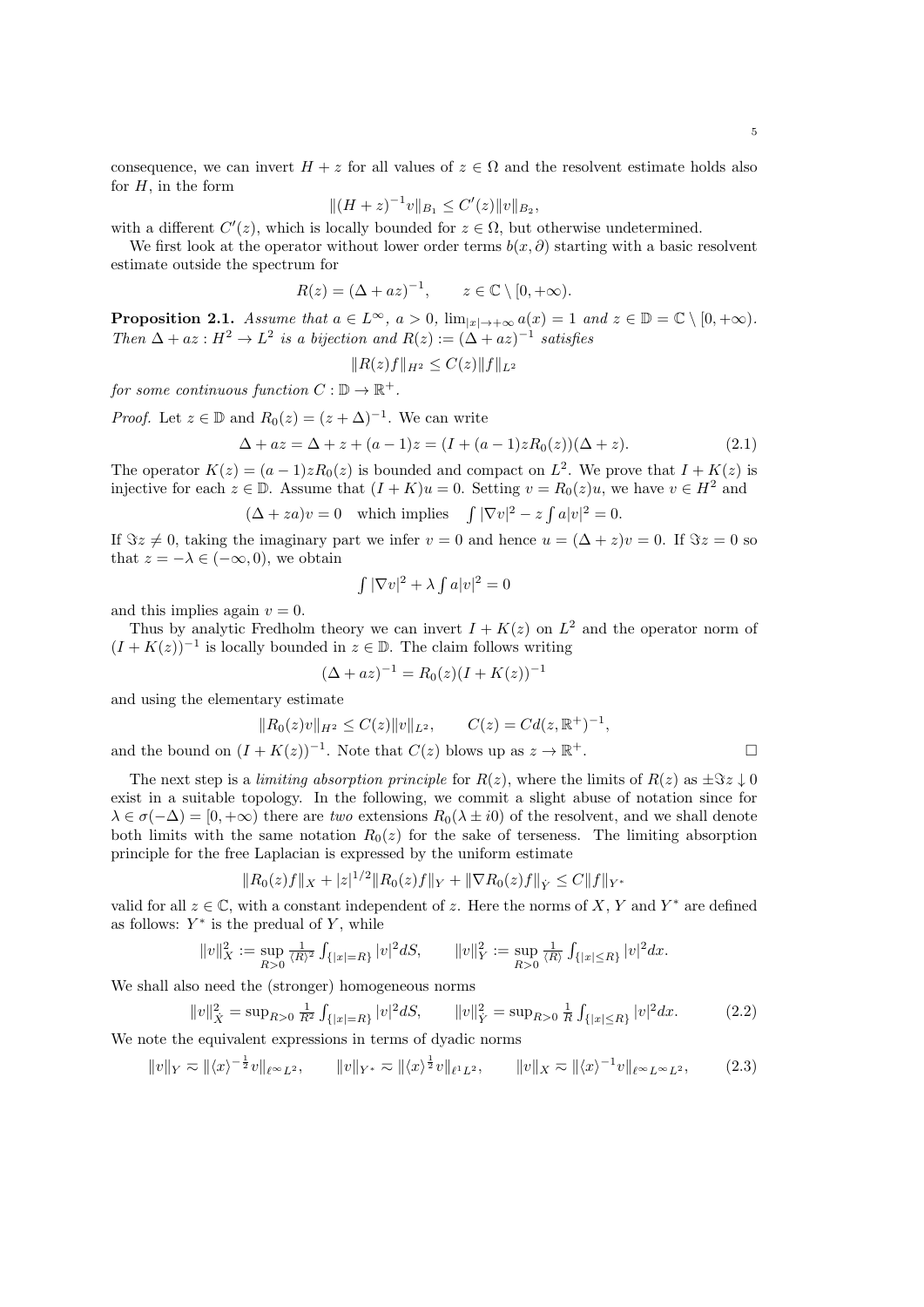writing (using polar coordinates in the last term)

$$
||v||_{\ell^{\infty}L^{2}} = \sup_{j\geq 0} ||v||_{L^{2}(A_{j})}, \qquad A_{0} = \{|x| \leq 1\}, \quad A_{j} = \{2^{j-1} \leq |x| \leq 2^{j}\},
$$
  

$$
||v||_{\ell^{1}L^{2}} = \sum_{j\geq 0} ||v||_{L^{2}(A_{j})}, \qquad ||v||_{\ell^{\infty}L^{\infty}L^{2}} = \sup_{j\geq 0} ||v||_{L^{\infty}_{|x|}L^{2}_{\omega}(A_{j})}.
$$

These norms can be considered as sharp versions of weighted  $L^2$  norms. Indeed, it is easy to check the inequalities

$$
\|\langle x\rangle^{-\frac{1}{2}-\delta}v\|_{L^{2}} \leq C(\delta)\|v\|_{Y}, \qquad \|v\|_{Y^{*}} \leq C(\delta)\|\langle x\rangle^{\frac{1}{2}+\delta}v\|_{L^{2}},
$$
  

$$
\|\langle x\rangle^{-\frac{3}{2}-\delta}v\|_{L^{2}} \leq C(\delta)\|v\|_{X}, \qquad \|\langle x\rangle^{-1}v\|_{Y} \leq \|v\|_{X}
$$
 (2.4)

for all  $\delta > 0$ .

In the next lemma we collect the relevant estimates for the free Laplacian. We write them at the point  $z^2$  with  $\Im z \geq 0$ , thus covering the entire complex plane for both sides of  $[0, +\infty)$ . (In later sections it will be convenient to use  $z^2$ .) We set  $\hat{x} = |x|^{-1}x$  for  $x \in \mathbb{R}^n \setminus \{0\}$ .

**Lemma 2.2.** Let  $z \in \mathbb{C}$  with  $\Im z \geq 0$ . Then we have, with constants independent of z,

$$
||R_0(z^2)f||_X + ||zR_0(z^2)f||_Y + ||\nabla R_0(z^2)f||_Y \le C||f||_{Y^*},\tag{2.5}
$$

$$
\|(\nabla - i\hat{x}z)R_0(z^2)f\|_{L^2} \le C\||x|f\|_{L^2}.
$$
\n(2.6)

Moreover, for  $s \in [\frac{1}{2}, 1]$  we have, with C independent of s and z,

$$
\|\langle x \rangle^{s-1} (\nabla - i\hat{x}z) R_0(z^2) f \|_{\ell^\infty L^2} \le C \|\langle x \rangle^s f \|_{\ell^1 L^2}.
$$
 (2.7)

*Proof.* Estimate  $(2.5)$  is essentially the classical Agmon–Hörmander estimate, which is uniform in z in the special case of the operator  $\Delta$ . See e.g. [7] for a complete proof.

Consider now (2.6). Take  $f \in L^2$  with  $|x| f \in L^2$ . The restriction that  $f \in L^2$  can be removed by approximation. Define  $u = R_0(\lambda + i\eta) f$ , so that  $(\Delta + \lambda + i\eta)u = f$ . We multiply this equation by  $\overline{u}$ , take the imaginary and the real part of the resulting identity, and integrate over  $\mathbb{R}^n$ . We then obtain (see  $(3.6)$  and  $(3.8)$  below for a similar computation)

$$
\eta \|u\|_{L^2}^2 = \Im \int f\overline{u}, \qquad \|\nabla u\|_{L^2}^2 = \lambda \|u\|_{L^2}^2 - \Re \int f\overline{u}.
$$
 (2.8)

If  $\lambda \leq 2|\eta|$ , these equations imply

$$
\|\nabla u\|_{L^2}^2 \le 2|\eta| \|u\|_{L^2}^2 + \|f\overline{u}\|_{L^1} \le 3\|f\overline{u}\|_{L^1},
$$

and hence

$$
(|\eta|+|\lambda|)\|u\|_{L^2}^2+\|\nabla u\|_{L^2}^2\lesssim \|f\overline{u}\|_{L^1}\leq \|x|f\|_{L^2}\|x|^{-1}u\|_{L^2}.
$$

Using Hardy's inequality  $|||x|^{-1}u||_{L^2} \lesssim ||\nabla u||_{L^2}$ , we conclude

$$
(|\eta|+|\lambda|)\|u\|_{L^2}^2+\|\nabla u\|_{L^2}^2\lesssim \||x|f\|_{L^2}^2.
$$

We write this estimate in terms of  $z^2 = \lambda + i\eta$ . Note that if  $\arg z \in \left[\frac{\pi}{8}, \pi - \frac{\pi}{8}\right]$ , then  $\arg z^2 \in$  $\left[\frac{\pi}{4}, 2\pi - \frac{\pi}{4}\right]$ , i.e.,  $\lambda \leq |\eta|$ . We have thus proved

$$
||zR_0(z^2)f||_{L^2} + ||\nabla R_0(z^2)f||_{L^2} \lesssim |||x|f||_{L^2} \quad \text{provided} \quad \arg z \in [\frac{\pi}{8}, \pi - \frac{\pi}{8}]. \tag{2.9}
$$

This estimate obviously yields

$$
\|(\nabla - i\hat{x}z)R_0(z^2)f\|_{L^2} \lesssim \| |x|f\|_{L^2}
$$
\n(2.10)

for the same values of z. Next, we consider the region  $\arg z \in [0, \frac{\pi}{8}] \cup [\pi - \frac{\pi}{8}, \pi]$ , i.e.,  $\arg z^2 =$  $\lambda + i\eta \in [0, \frac{\pi}{4}] \cup [2\pi - \frac{\pi}{4}, 2\pi]$  or equivalently  $0 \le |\eta| \le \lambda$ . Proposition 3.1 in [3] shows that

$$
\|(\nabla - i\widehat{x}\sqrt{\lambda})R_0(\lambda + i\eta)f\|_{L^2} \lesssim \| |x|f\|_{L^2}
$$
\n(2.11)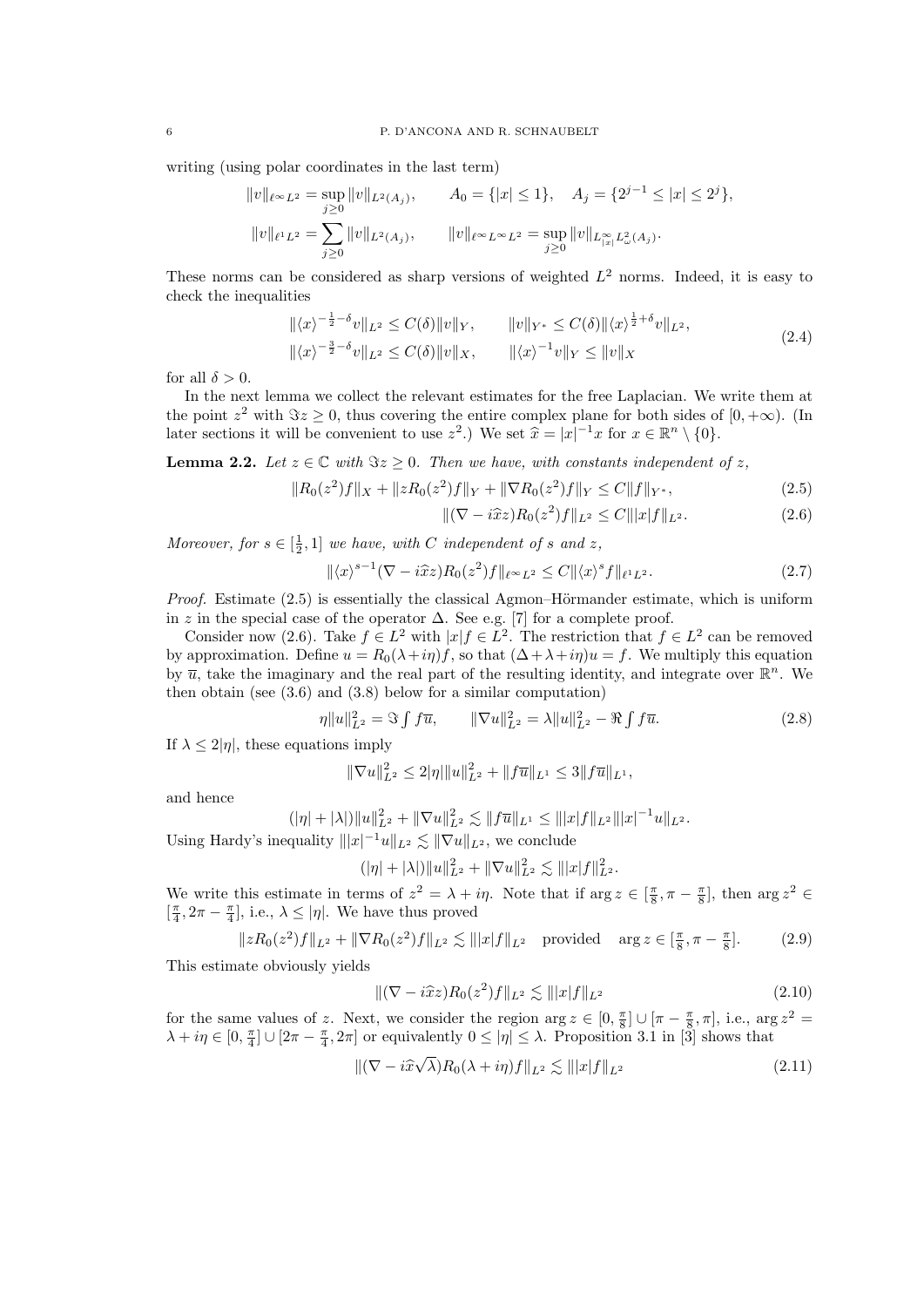with a constant independent of  $\eta$  and  $\lambda$ . Setting  $u = R_0(\lambda + i\eta)f$  and  $v = e^{-i|x|\sqrt{\lambda}}u$ , we have  $\nabla v = e^{-i|x|\sqrt{\lambda}}(\nabla - i\hat{x})$ √  $(\lambda)u$ . By Hardy's inequality, estimate  $(2.11)$  implies

 $|||x|^{-1}R_0(\lambda + i\eta)f||_{L^2} = |||x|^{-1}u||_{L^2} = |||x|^{-1}v||_{L^2} \lesssim ||\nabla v||_{L^2} \lesssim |||x|f||_{L^2}.$ 

From the first part of (2.8) we then deduce

$$
|\eta| \|R_0(\lambda + i\eta)f\|_{L^2}^2 \le \| |x|f\|_{L^2} \| |x|^{-1} u \|_{L^2} \lesssim \| |x|f\|_{L^2}^2.
$$

Observe that for  $\lambda + i\eta = z^2$  and  $0 \leq |\eta| \leq \lambda$  we have

$$
|\sqrt{\lambda} - z| = |(\Re z^2)^{1/2} - z| \le \sqrt{|\eta|}.
$$

The previous estimates thus lead to

$$
\|(\nabla - iz\hat{x})R_0(z^2)f\|_{L^2} \le \|(\nabla - i\sqrt{\lambda}\hat{x})R_0(z^2)f\|_{L^2} + \sqrt{|\eta|}\|R_0(z^2)f\|_{L^2} \lesssim \| |x|f\|_{L^2}.
$$

Combined with (2.10), we see that (2.6) holds uniformly in z for all  $\Im z \ge 0$ .

For the last assertion, we note that (2.7) for  $s = 1$  follows from (2.6). If  $s = \frac{1}{2}$ , inequalities (2.3) and (2.5) yield

$$
\|\langle x\rangle^{-\frac{1}{2}}(\nabla - i\hat{x}z)R_0(z^2)f\|_{\ell^{\infty}L^2} \leq C\|(\nabla - i\hat{x}z)R_0(z^2)f\|_Y \leq C\|f\|_{Y^*} \leq C\|\langle x\rangle^{\frac{1}{2}}f\|_{\ell^1L^2}.
$$

Real interpolation between the cases  $s = \frac{1}{2}$  and  $s = 1$  then gives (2.7).

We now prove the limiting absorption principle for  $\Delta + az^2$ . As for  $R_0(z)$ , the two extensions on the positive reals for  $\Im z \downarrow 0$  and for  $\Im z \uparrow 0$  are different, but for simplicity we will use the same notation  $R(z)$  for both. The weighted  $L^2$  space with norm  $\|\langle x \rangle^s u\|_{L^2}$  is denoted by  $L^2_s$ .

**Proposition 2.3.** Assume  $\langle x \rangle^{2+\delta}(a-1) \in L^{\infty}$  for some  $\delta > 0$ . Then  $R(z)$  satisfies the estimate 2

$$
||R(z^{2})f||_{X} + ||zR(z^{2})f||_{Y} + ||\nabla R(z^{2})f||_{Y} \le C(z)||f||_{Y^{*}}
$$
\n(2.12)

for all  $\Im z \geq 0$  and for some continuous  $C(z)$ . Let  $s' < s$  in  $(1/2, 1]$  and  $\langle x \rangle^{s+\frac{3}{2}+\delta}(a-1) \in L^{\infty}$ . We then have

$$
\|\langle x\rangle^{s'-1}(\nabla - i\hat{x}z)R(z^2)f\|_{L^2} \le C(s',s,z)\|\langle x\rangle^s f\|_{L^2}.
$$
\n
$$
\text{Moreover, for } f \in L^2_s \text{ there exists } g \in L^2_s \text{ with } R(z^2)f = R_0(z^2)g.
$$
\n
$$
(2.13)
$$

Proof. We shall use the inequalities

$$
||u||_{Y^*} \lesssim ||\langle x \rangle^{1+\delta} u||_Y, \qquad ||u||_{Y^*} \lesssim ||\langle x \rangle^{2+\delta} u||_X. \tag{2.14}
$$

valid for any  $\delta > 0$ , see (2.4). Let  $K(z) = (a-1)z^2 R_0(z^2)$ . The operator  $\langle x \rangle^{-2-\delta} z R_0(z^2)$  is compact on  $Y^*$  and bounded uniformly in z, as it follows from estimates  $(2.5)$  and  $(2.14)$  (or as a special case of Lemma 3.1 in [11]). Writing  $K(z) = \langle x \rangle^{2+\delta} (a-1)z \cdot \langle x \rangle^{-2-\delta} z R_0(z^2)$  we see that  $K(z): Y^* \to Y^*$  is also a compact operator for each  $z \in \mathbb{C}$  whose operator norm is locally bounded in  $z \in \mathbb{C}$ .

We next prove that  $I + K(z) : Y^* \to Y^*$  is injective. Thus assume  $(I + K(z))v = 0$  for some  $v \in Y^* \hookrightarrow L^2$ . Let  $u = R_0(z^2)v$  so that  $u \in Y \cap H_{loc}^2$  if  $z \neq 0$ ,  $u \in X \cap H_{loc}^2$  if  $z = 0$ , and u satisfies  $\Delta u + az^2u = 0$ . If  $z = 0$  this means that  $u \in X$  is harmonic, hence  $v = 0$ . If  $\Im z^2 \neq 0$  or  $z^2 < 0$ , we have  $u = R_0(z^2)v \in H^2$ . Proposition 2.1 now yields  $u = 0 = v$ . Finally, if  $z^2 = \lambda > 0$ then  $u$  satisfies

$$
(\Delta + \lambda)u + \lambda(a-1)u = 0.
$$

Regarding  $W(x) = \lambda(a-1)$  as a potential with  $|x|^2 \langle x \rangle^{\delta/2} W \in \ell^1 L^\infty$ , Lemma 3.3 in [11] shows that  $v = 0$ . Then (2.12) follows from (2.5) as before by analytic Fredholm theory and the representation  $R(z^2) = R_0(z^2)(I + K(z))^{-1}$ .

Consider now the radiation estimate (2.13) assuming  $\langle x \rangle^{s+\frac{3}{2}+\delta}(a-1) \in L^{\infty}$ . We transfer estimate (2.7) for  $R_0$  to the perturbed resolvent R, using the representation  $R(z^2) = R_0(z^2)(I +$  $K(z)$ <sup>-1</sup>. In view of (2.3) and (2.7), we only have to prove that  $I + K(z)$  is an invertible operator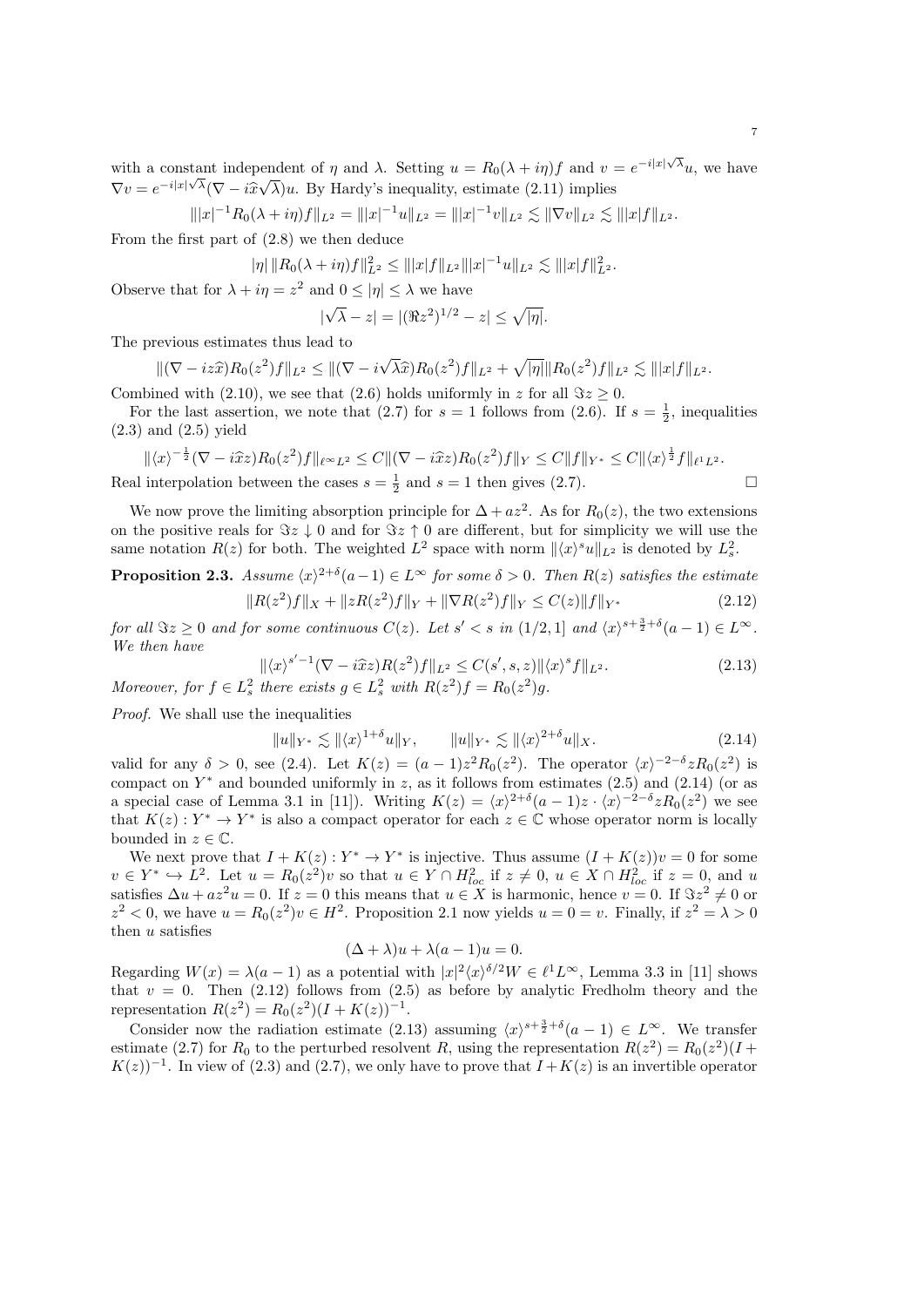on the weighted space  $L_s^2$  with norm  $\|\langle x \rangle^s f\|_{L^2}$ . Note that we have already shown that  $I + K(z)$ is injective on the larger space  $Y^*$ . It thus it remains to check that  $K(z)$  is compact on  $L_s^2$ . We can write

$$
K(z) = \langle x \rangle^{\frac{3}{2} + \delta} (a - 1) z \cdot \langle x \rangle^{\frac{1}{2}} \cdot \langle x \rangle^{-2 - \delta} z R_0(z^2).
$$

Observe that  $\langle x \rangle^{\frac{3}{2}+\delta}(a-1)z$  is a bounded operator from  $L^2$  to  $L_s^2$  since  $\langle x \rangle^{s+\frac{3}{2}+\delta}(a-1) \in L^\infty$ ,  $\langle x \rangle^{\frac{1}{2}}$  is bounded from Y<sup>\*</sup> to  $L^2$  by (2.3), and  $\langle x \rangle^{-2-\delta}R_0(z)$  is compact on Y<sup>\*</sup> because of (2.5) and (2.14). Summing up,  $K(z): Y^* \to L_s^2$  is compact and due to the embedding  $L_s^2 \hookrightarrow Y^*$  it is also compact on  $L_s^2$ .

The final claim is a consequence of the representation  $R(z^2) = R_0(z^2)(I + K(z))^{-1}$  and of the bijectivity of  $I + K(z)$  on  $L_s^2$  for the above values of s.

Note that writing  $\Delta R(z)f = f - azR(z)f$ , Proposition 2.3 also yields

 $\|\Delta R(z^2)f\|_Y \leq \|f\|_Y + |z|C(z)\|f\|_{Y^*} \leq C_1(z)\|f\|_{Y^*}$ 

where we used the inequality  $||f||_V \le ||f||_{V^*}$ , cf. (2.3). This gives the complete estimate

$$
||R(z^2)f||_X + ||zR(z^2)f||_Y + ||\nabla R(z^2)f||_Y + ||\Delta R(z^2)f||_Y \le C(z)||f||_{Y^*}.
$$
 (2.15)

Finally we consider the case of the full operator

$$
L(z) = \Delta + a(x)z^2 + b(x, \partial).
$$

In the following, we actually treat a more general matrix operator

$$
L(z) = I_3 \Delta + I_3 a(x) z^2 + b(x, \partial).
$$

Here  $I_3$  is the  $3 \times 3$  identity matrix so that the principal part is a diagonal Laplacian operator. Moreover,  $b(x, \partial)$  is a  $3 \times 3$  matrix first-order operator subject to conditions as in the scalar case. It will be clear from the proofs that in our setting no change is required in the matrix case.

In order to perform the usual injectivity step, we shall make the following spectral assumption saying that  $L(z)$  has no resonances or eigenvalues. See Remark 2.4 and Propositions 2.6, 2.7, and 2.8 below for a closer examination of these conditions. There we show that these conditions only lead to mild extra conditions when establishing our main results on the Strichartz estimates for the Maxwell system. Actually, these extra conditions are only needed to exclude a resonance at  $z = 0$ , see Proposition 2.8.

**Spectral assumption (S)**. Let  $\Im z \geq 0$ . Then  $L(z)u = 0$  implies  $u = 0$ , provided

- (1) either  $z \notin \mathbb{R}$  and  $u \in H^2$  (no eigenvalues)
- (2) or  $z \in \mathbb{R}$  and  $u = R_0(z^2)f$  for some  $\langle x \rangle^{\frac{1}{2}+} f \in L^2$  (no embedded resonances).

Note that  $u \in R_0(z^2)Y^*$  satisfies  $\nabla u, \Delta u \in Y$ , and  $u \in X$  (and  $u \in Y$  if  $z \neq 0$ ) by Lemma 2.2. We briefly discuss condition (2) for  $z = 0$  (no resonances at 0). It is necessary since the

presence of resonances competes with dispersion, a well studied effect since [22]. If  $\langle x \rangle^{\frac{1}{2}+\sigma} f \in L^2$ then  $u = \Delta^{-1} f$  satisfies  $\langle x \rangle^{-\frac{1}{2} - \sigma'} u \in L^2$  for all  $\sigma' > 0$ , thus our non-resonance assumption is slightly weaker than the usual one.

*Remark* 2.4. Assumption (S) is satisfied for z sufficiently large with respect to the coefficients. This is a consequence of estimate (4.6) in the next section.

Moreover, the non-resonance assumption is *generic* in the following sense. We take a parameter  $\omega \in \mathbb{R} \setminus 0$  and consider the modified operator  $\Delta + \omega b$ . Under the previous assumptions on  $\epsilon$  and u, then the set of values  $\omega$  such that  $\Delta + \omega b$  has a resonance at 0 is *discrete*. Indeed, one easily checks that 0 is a resonance for  $\Delta + \omega b$  if and only if  $-\omega^{-1}$  is an eigenvalue for the compact operator  $b(x, \partial) \Delta^{-1}$  on the weighted  $L^2$  space with weight  $\langle x \rangle^{\frac{1}{2} + \sigma}$ .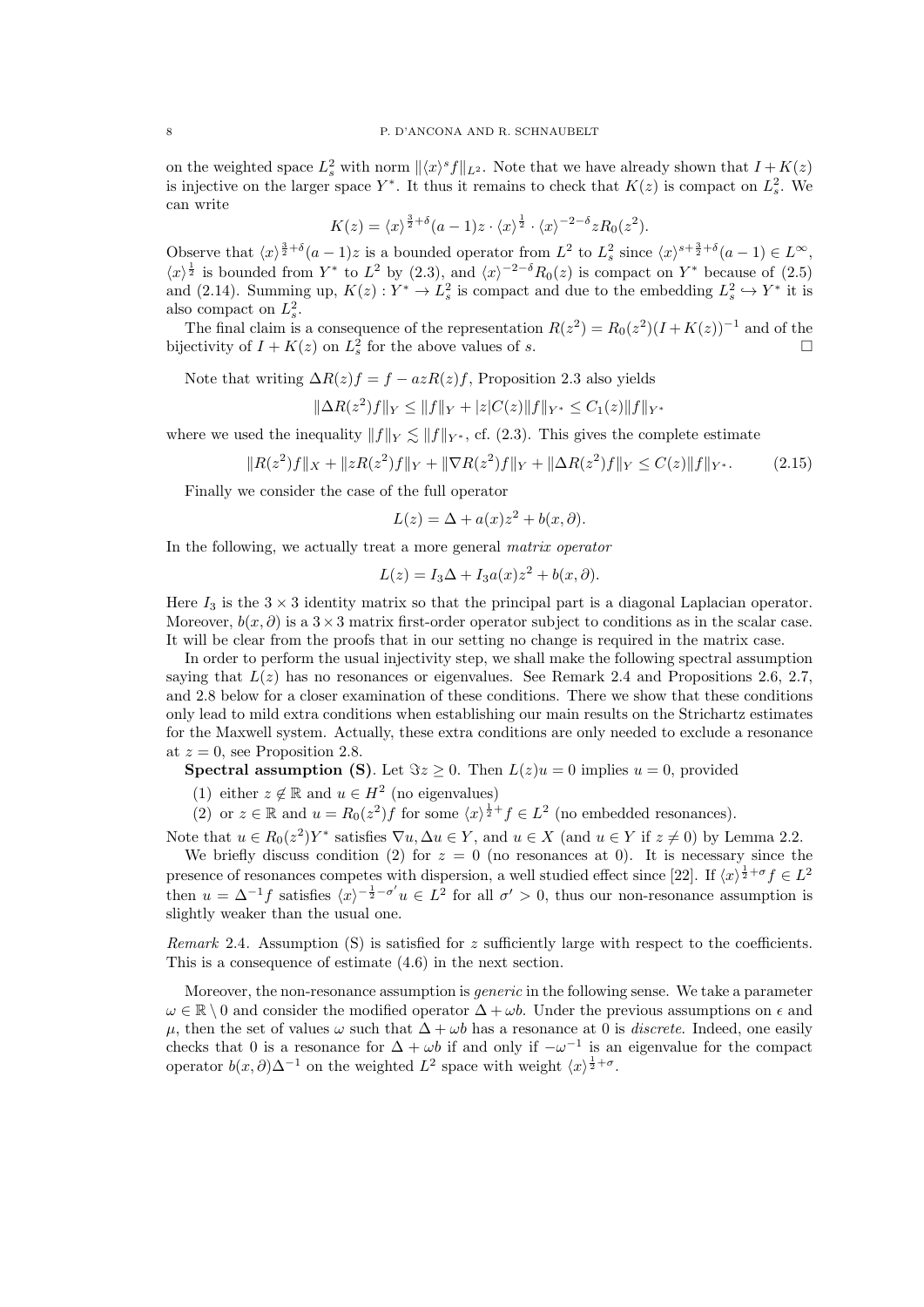**Proposition 2.5.** Let  $L(z) = I_3 \Delta + I_3 a(x) z^2 + b(x, \partial)$  with  $|x|^2 \langle x \rangle^{\delta} (a-1) \in L^{\infty}$  and  $b(x, \partial)$  a first-order matrix differential operator satisfying

$$
|b(x,\partial)v| \le C_b(\langle x \rangle^{-2-\delta}|v| + \langle x \rangle^{-1-\delta}|\nabla v|)
$$
\n(2.16)

for some  $C_b$ ,  $\delta > 0$ . Assume  $L(z)$  satisfies the spectral assumption (S). Then for  $\Im z \geq 0$  we have

$$
||u||_X + ||zu||_Y + ||\nabla u||_Y + ||\Delta u||_Y \le C(z) ||\langle x \rangle^{\frac{1}{2}+} L(z)u||_{L^2}.
$$
\n(2.17)

Proof. As before we write

$$
L(z) = (I + K(z))(\Delta + az^2), \qquad K(z) = b(x, \partial)R(z^2), \tag{2.18}
$$

where  $R(z) = (\Delta + az^2)^{-1}$  is the operator constructed in Proposition 2.3. Estimates (2.4) and  $(2.15)$  and the assumptions on the coefficients imply the compactness of  $K(z)$  as an operator on  $L_{1/2+}^2$  and the continuity of the map  $z \mapsto K(z)$  in the operator norm.

To prove injectivity of  $I + K(z)$ , assume  $f + K(z)f = 0$  for some  $f \in L^2_{1/2+}$ . Let  $u = R(z^2)f$  so that u solves  $L(z)u = 0$ . Note that by the final claim of Proposition 2.3 we also have  $u = R_0(z^2)g$ for some  $g \in L_{1/2+}^2$ . If  $z \in \mathbb{R}$ , assumption (S) yields  $u = 0$  and hence  $f = (\Delta + az^2)u = 0$ . If  $z \notin \mathbb{R}$ , since  $Y^* \subset L^2$  and  $R(z^2): L^2 \to H^2$ , we see that u is actually an eigenfunction of  $L(z)$ , and again by (S) we deduce  $u = 0$ . The rest of the proof is similar to the previous ones.

The spectral assumption  $(S)$  holds if a and b have some additional structure that is present in our main goal, the Maxwell system in the second-order form (1.11). We first consider part (1) of (S) and exclude eigenvalues in the next result. Observe that the assumptions (2.19) and (2.25) imply condition (2.16) from Proposition 2.5, cf. (1.10). This fact is used below several times.

Proposition 2.6. Assume that the coefficients in Proposition 2.5 have the form

$$
a(x) = \epsilon(x)\mu(x), \qquad b(x,\partial)u = \nabla \times \nabla \times u - \epsilon(x)\mu(x)\nabla \times \left(\frac{1}{\mu(x)}\nabla \times \frac{1}{\epsilon(x)}u\right),\tag{2.19}
$$

where  $\epsilon$  and  $\mu$  are bounded and uniformly strictly positive. Then property (1) in the spectral assumption (S) is satisfied.

*Proof.* In the present case the equation  $L(z)u = 0$  can be rewritten as

$$
z^2 \epsilon \mu u + \Delta u + \nabla \times \nabla \times u - \epsilon \mu \nabla \times (\frac{1}{\mu} \nabla \times \frac{1}{\epsilon} u) = 0
$$

or equivalently

$$
z^{2}u + \frac{1}{\epsilon\mu}\nabla(\nabla \cdot u) - \nabla \times (\frac{1}{\mu}\nabla \times \frac{1}{\epsilon}u) = 0.
$$
 (2.20)

Assume that  $z \notin \mathbb{R}$  and  $u \in H^2$  is a solution of (2.20). By taking the divergence of the equation, we see that the function  $\phi = \nabla \cdot u$  satisfies

$$
z^2 \phi + \nabla \cdot \left(\frac{1}{\epsilon \mu} \nabla \phi\right) = 0.
$$

As  $z \notin \mathbb{R}$ , this equation implies  $\phi = 0$  (i.e., u is divergence free) since the operator  $\nabla \cdot (\frac{1}{\epsilon \mu} \nabla \phi)$ is selfadjoint and non negative as soon as the (real valued) coefficient  $\epsilon \mu$  is bounded and strictly positive. Thus the equation  $L(z)u = 0$  reduces to

$$
z^2u = \nabla \times (\frac{1}{\mu} \nabla \times \frac{1}{\epsilon} u), \qquad \nabla \cdot u = 0, \qquad u \in H^2. \tag{2.21}
$$

It is now convenient to set

$$
\mathbf{E} = u/\epsilon, \qquad \mathbf{H} = -(\mathrm{i}\mu z)^{-1} \nabla \times \mathbf{E}, \tag{2.22}
$$

so that  $(E, H)$  are  $H<sup>1</sup>$  solutions of the stationary Maxwell system

$$
i\epsilon z \mathbf{E} = \nabla \times \mathbf{H}, \quad i\mu z \mathbf{H} = -\nabla \times \mathbf{E}, \quad \nabla \cdot (\epsilon \mathbf{E}) = \nabla \cdot (\mu \mathbf{H}) = 0.
$$
 (2.23)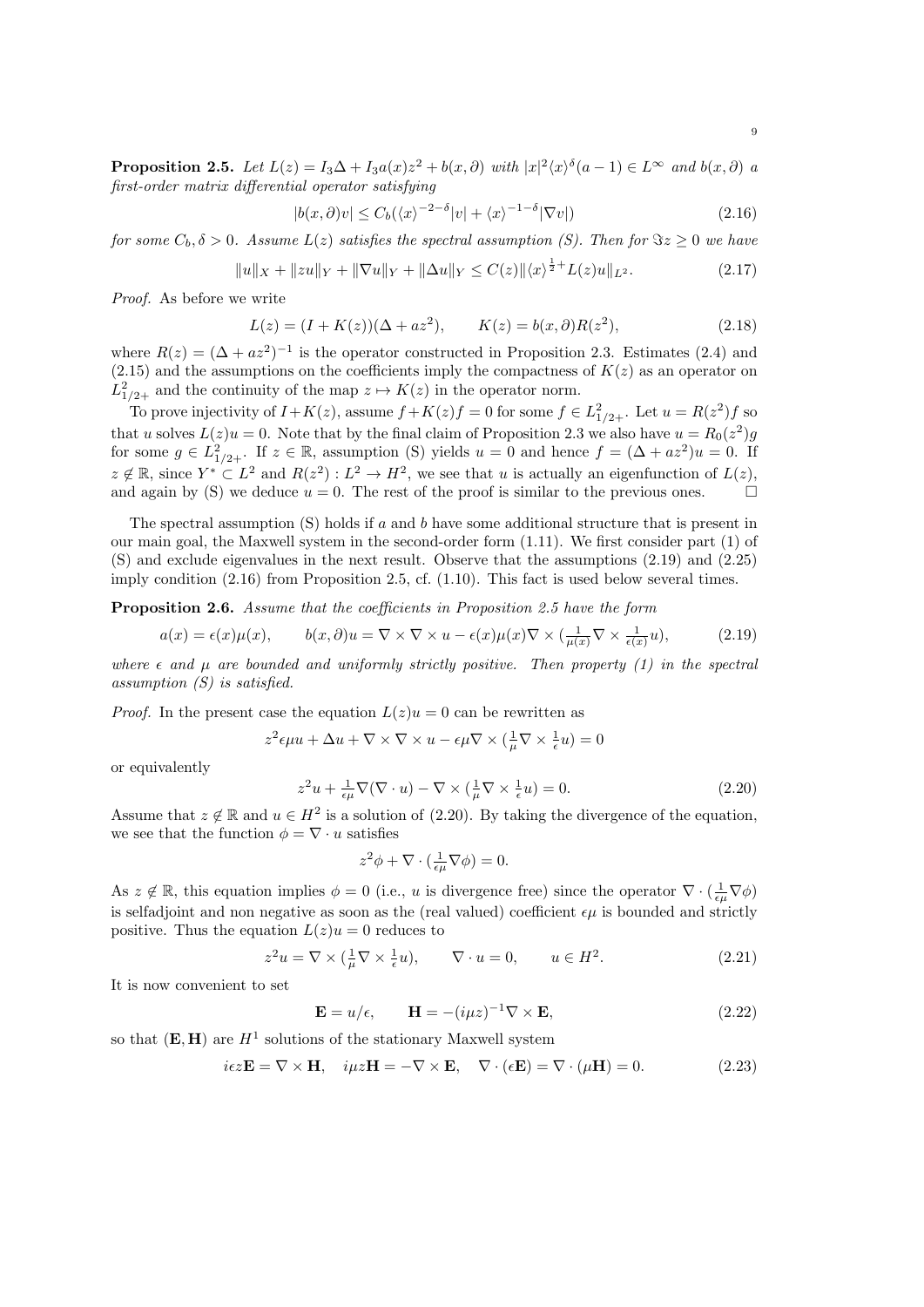We integrate the identity

$$
|\hat{x} \times \mathbf{E}|^2 + |\mathbf{H}|^2 - |\hat{x} \times \mathbf{E} + \mathbf{H}|^2 = -2\Re(\hat{x} \cdot \mathbf{E} \times \overline{\mathbf{H}})
$$

over a sphere  $|x| = R$ . The divergence theorem then yields

$$
\int_{|x|=R} [|\widehat{x} \times \mathbf{E}|^2 + |\mathbf{H}|^2 - |\widehat{x} \times \mathbf{E} + \mathbf{H}|^2] dS = -2\Re \int_{|x| \le R} \nabla \cdot (\mathbf{E} \times \overline{\mathbf{H}}) dx.
$$

Writing

$$
\nabla \cdot (\mathbf{E} \times \overline{\mathbf{H}}) = \overline{\mathbf{H}} \cdot (\nabla \times \mathbf{E}) - \mathbf{E} \cdot (\nabla \times \overline{\mathbf{H}}) = -iz\mu |\mathbf{H}|^2 + i\overline{z}\epsilon |\mathbf{E}|^2,
$$

we deduce

$$
\int_{|x|=R} [|\widehat{x} \times \mathbf{E}|^2 + |\mathbf{H}|^2] dS + 2\Im z \int_{|x| \le R} [\epsilon | \mathbf{E}|^2 + \mu |\mathbf{H}|^2] dx = \int_{|x|=R} |\widehat{x} \times \mathbf{E} + \mathbf{H}|^2 dS. \tag{2.24}
$$

If we integrate in R from 0 to  $+\infty$ , the RHS gives a finite contribution since  $\mathbf{E}, \mathbf{H} \in L^2$ . As a consequence the second integral on the LHS must be 0 (recall that  $\Im z > 0$ ). We have proved that  $\mathbf{E} = \mathbf{H} = 0$  and in particular  $u = 0$ .

We next treat resonances at  $z^2 > 0$  which requires more sophisticated tools.

**Proposition 2.7.** Assume that the coefficients in Proposition 2.5 have the form  $(2.19)$  and satisfy  $\epsilon, \mu > 0$  as well as

$$
\langle x \rangle^{2+\delta} (|\epsilon - 1| + |\mu - 1| + |D^2 \epsilon| + |D^2 \mu|) + \langle x \rangle^{1+\delta} (|\nabla \epsilon| + |\nabla \mu|) \in L^\infty.
$$
 (2.25)

Then also property (2) in the spectral assumption (S) is satisfied if  $z \in \mathbb{R} \setminus \{0\}$ .

*Proof.* Let  $z \in \mathbb{R} \setminus \{0\}$  so that  $\lambda = z^2 > 0$ . We take a solution u of  $L(z)u = 0$  of the form  $u = R_0(\lambda) f$  for some  $f \in L^2_{1/2+} \hookrightarrow Y^*$ . In particular, from (2.15) with  $a = 1$  we know that  $u, \nabla u, \Delta u \in Y.$ 

Proceeding as in the previous proposition, we see that  $\phi = \nabla \cdot u \in Y$  satisfies

$$
\lambda \phi + \nabla \cdot (\tfrac{1}{\epsilon \mu} \nabla \phi) = 0
$$

which can be written as

$$
(\Delta + \lambda)\phi - \nabla\beta \cdot \nabla\phi + \lambda(\epsilon\mu - 1)\phi = 0, \qquad \beta = \ln(\epsilon\mu).
$$

Setting  $\phi = \sqrt{\epsilon \mu} \psi$ , this equation is transformed into

$$
(\Delta + \lambda)\psi + c(x)\psi = 0, \qquad c(x) = \frac{1}{2}\Delta\beta - \frac{1}{4}|\nabla\beta|^2 + \lambda(\epsilon\mu - 1). \tag{2.26}
$$

Condition (2.25) for some  $\delta' > \delta$  implies that  $|x|^2 \langle x \rangle^{\delta} c(x) \in \ell^1 L^\infty$  and  $c \psi \in Y^*$ . Lemma 3.3 in [11] thus yields  $\psi = 0$  and hence  $\phi = 0$ .

We next show some decay of  $u$ . Since  $u$  is divergence free, as in Proposition 2.6 the equation We next show some decay of u. since u is divergence free, as in Proposition 2.6 the equation  $L(z)u = 0$  is reduced to (2.21) with  $z^2 = \lambda$ . Defining (**E**, **H**) as in (2.22), with  $\sqrt{\lambda}$  in place of z, we see that  $(E, H)$  satisfy the Maxwell system  $(2.23)$  with  $z = \sqrt{\lambda} > 0$ . Since  $\Im z = 0$ , equations (2.24) and (2.22) imply

$$
\int_{|x|=R} [|\hat{x} \times \mathbf{E}|^2 + |\mathbf{H}|^2] dS = \int_{|x|=R} |\hat{x} \times \mathbf{E} + \mathbf{H}|^2 dS
$$
  
= 
$$
\int_{|x|=R} |\mu \sqrt{\lambda}|^{-2} |\nabla \times \mathbf{E} - i\mu \sqrt{\lambda} \hat{x} \times \mathbf{E}|^2 dS.
$$

Multiplying both sides by the (radial) function  $\langle x \rangle^{s-1}$  and integrating in the radial variable, we arrive at

$$
\|\langle x\rangle^{s-1}\widehat{x}\times\mathbf{E}\|_{L^2}+\|\langle x\rangle^{s-1}\mathbf{H}\|_{L^2}\leq C(\mu)\lambda^{-1/2}\|\langle x\rangle^{s-1}(\nabla\times\mathbf{E}-i\mu\sqrt{\lambda}\widehat{x}\times\mathbf{E})\|_{L^2}.
$$

Now the radiation estimate (2.7) with  $s = \frac{1}{2} +$  yields

$$
\|\langle x\rangle^{-\frac{1}{2}+}(\nabla - i\widehat{x}\sqrt{\lambda})R_0(\lambda)f\|_{L^2} \le C\|\langle x\rangle^{\frac{1}{2}+}f\|_{L^2}.
$$
\n(2.27)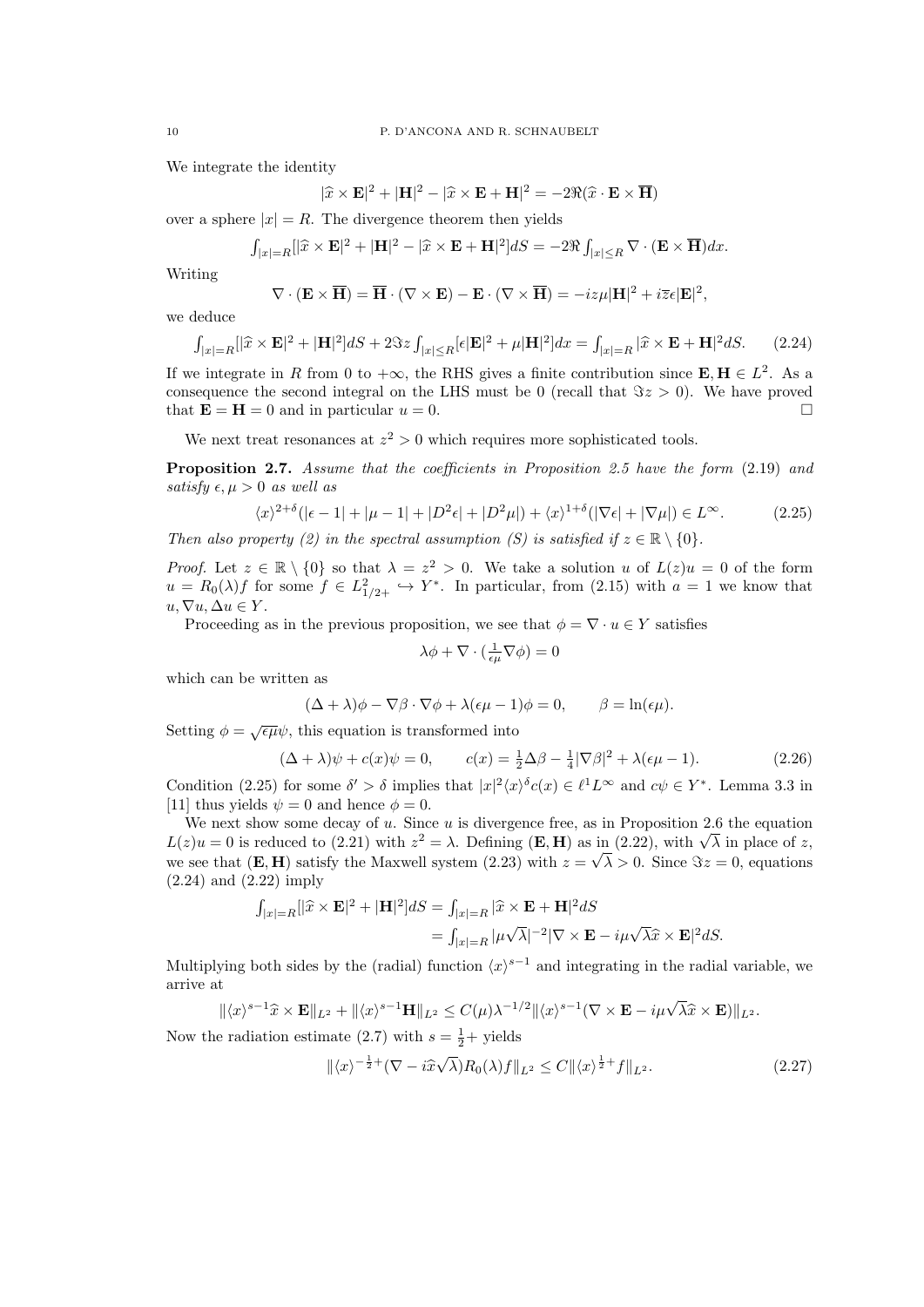By means of  $\mathbf{E} = u/\epsilon$ , we write

$$
\nabla \times \mathbf{E} - i\mu \sqrt{\lambda} \hat{x} \times \mathbf{E} = (\nabla \frac{1}{\epsilon}) \times u + \frac{i\sqrt{\lambda}}{\epsilon} (1 - \mu) \hat{x} \times u + \frac{1}{\epsilon} (\nabla \times u - i\sqrt{\lambda} \hat{x} \times u).
$$
 (2.28)

We know that  $u = R_0(\lambda) f$  for some  $f \in Y^*$ , so that  $u \in X$  and  $\sqrt{\lambda} u \in Y$  by (2.5). Condition (2.25) and (2.4) then imply that the first two terms on the RHS of  $\langle x \rangle^{-\frac{1}{2}+}$  times (2.28) are bounded by  $\|\langle x\rangle^{\frac{1}{2}+}f\|_{L^2}$ . Using also (2.27), we derive

$$
\|\langle x\rangle^{-\frac{1}{2}+}\widehat{x}\times\mathbf{E}\|_{L^2}+\|\langle x\rangle^{-\frac{1}{2}+}\mathbf{H}\|_{L^2}\leq C(\epsilon,\mu,\lambda)\|\langle x\rangle^{\frac{1}{2}+}f\|_{L^2}<\infty.
$$

This proves that  $\langle x \rangle^{-\frac{1}{2}+}H$  and hence  $\langle x \rangle^{-\frac{1}{2}+} \nabla \times \mathbf{E}$  are contained in  $L^2$ . On the other hand,  $\mathbf{E} = \epsilon^{-1} R_0(\lambda) f$  satisfies  $\langle x \rangle^{-1/2-} \mathbf{E} \in L^2$  by (2.4). The condition  $\nabla \cdot (\epsilon \mathbf{E}) = 0$  and the decay of  $\nabla \epsilon$  thus give  $\langle x \rangle^{-\frac{1}{2}+}\nabla \cdot \mathbf{E} \in L^2$ . It follows that  $\langle x \rangle^{-\frac{1}{2}+}\nabla \mathbf{E}$  is an element of  $L^2$ , which leads to  $\langle x \rangle^{-\frac{1}{2}+} \nabla u \in L^2$  and the estimate

$$
\|\langle x\rangle^{-\frac{1}{2}+}\nabla u\|_{L^2}\leq C(\epsilon,\mu,\lambda)\|\langle x\rangle^{\frac{1}{2}+}f\|_{L^2}<\infty.
$$

Recalling the original equation satisfied by  $u$ , we have

$$
(\Delta + \lambda)u = -g
$$

with  $g = \lambda(a-1)u + b(x, \partial)u$  and  $a = \epsilon\mu$ . Since  $u, \nabla u \in Y$ , the decay assumption (2.25) and (2.4) yield  $\langle x \rangle^{\frac{1}{2}+}g \in L^2$ . By the radiation estimate (2.7) for  $R_0(\lambda)$ , we obtain that  $\langle x \rangle^{-\frac{1}{2}+}(\nabla u$ i √  $\widehat{\lambda}xu) \in L^2$  and in conclusion  $\langle x \rangle^{-\frac{1}{2}+}u \in L^2$ . Note that also  $|x|^{-\frac{1}{2}+}u$  belongs to  $L^2$ .<br>To prove that  $u = 0$ , we use a Carloman estimate from Proposition 5 of [24] for t

To prove that  $u = 0$ , we use a Carleman estimate from Proposition 5 of [24] for the special case of the operator  $\Delta + \lambda$  and of a function with  $|x|^{-1/2}$ + $u \in L^2$ . There it is shown that

$$
||w\rho u||_{L^2} + ||\frac{|x|w\rho}{h'(\ln|x|) + |x|} \nabla u||_{L^2} \lesssim ||w(x)\rho^{-1}(\Delta + \lambda)u||_{L^2}
$$

where  $w(x) = e^{h(\ln|x|)}$ ,  $\varepsilon$ ,  $\tau_1 > 0$  are small but fixed, and

−

$$
h'(t) = \tau_1 + (\tau e^{t/2} - \tau_1) \frac{\tau^2}{\tau^2 + \varepsilon e^t}, \qquad \rho(|x|) = \left(\frac{h'(\ln|x|)}{|x|^2} \left(1 + \frac{h'(\ln|x|)^2}{|x|^2}\right)\right)^{1/4}.
$$

The estimate is uniform in  $\tau \geq \hat{\tau}$  for some  $\hat{\tau} \geq 1$ . We further set  $\varphi(r) = h(\ln r)$  and note

$$
\rho(r) = r^{-\frac{1}{4}} (\varphi'(r) + \varphi'(r)^3)^{\frac{1}{4}}.
$$

We can write

$$
||w\rho^{-1}(\Delta+\lambda)u||_{L^{2}} \lesssim ||w\rho^{-1}(\frac{1}{\epsilon\mu}\Delta+\lambda)u||_{L^{2}} + \lambda ||w\rho^{-1}(\epsilon\mu-1)u||_{L^{2}}
$$

and also

$$
\frac{1}{\epsilon\mu}\Delta u = \nabla \times \frac{1}{\mu}\nabla \times \frac{1}{\epsilon}u + L.O.T. = \lambda u + L.O.T.
$$

Here the lower order terms are bounded by  $\langle x \rangle^{-2-\delta} |u| + \langle x \rangle^{-1-\delta} |\nabla u|$  due to (1.10) and (2.25). We obtain

$$
||w\rho u||_{L^{2}} + ||\frac{|x|w\rho}{h'(\ln|x|) + |x|} \nabla u||_{L^{2}} \lesssim ||w\rho^{-1}(L.O.T.)||_{L^{2}} + \lambda ||w\rho^{-1}(\epsilon\mu - 1)u||_{L^{2}}.
$$

To absorb the RHS by the left, we have to prove that the functions  $m_1 = \rho^{-2} \langle x \rangle^{-2-\delta}$  and  $m_2 = \rho^{-2}(1+\varphi')\langle x\rangle^{-1-\delta}$  are smaller than a certain constant  $\eta > 0$  uniformly in x for a fixed large  $\tau$ . This will yield  $u = 0$  and thus the result. Let  $r = |x|$ . We first observe that

$$
\varphi'(r) = \frac{h'(\ln r)}{r} = \frac{\tau^3 + \tau_1 \varepsilon r^{\frac{1}{2}}}{\tau^2 r^{\frac{1}{2}} + \varepsilon r^{\frac{3}{2}}},
$$
  
\n
$$
m_1(x) \leq \langle x \rangle^{-\frac{3}{2} - \delta} (\varphi'(r) + \varphi'(r)^3)^{-\frac{1}{2}} \leq \langle x \rangle^{-\frac{3}{2} - \delta} \varphi'(r)^{-\frac{1}{2}} \leq \langle x \rangle^{-\frac{1}{2} - \delta} \varphi'(r)^{-\frac{1}{2}},
$$
  
\n
$$
m_2(x) \leq \langle x \rangle^{-\frac{1}{2} - \delta} \frac{1 + \varphi'(r)}{(\varphi'(r) + \varphi'(r)^3)^{\frac{1}{2}}} = \langle x \rangle^{-\frac{1}{2} - \delta} \varphi'(r)^{-\frac{1}{2}} \leq C \langle x \rangle^{-\frac{1}{2} - \delta} \frac{\tau r^{\frac{1}{4}} + \varepsilon^{\frac{1}{2}} r^{\frac{3}{4}}}{\tau^{\frac{3}{2}} + (\tau_1 \varepsilon)^{\frac{1}{2}} r^{\frac{1}{4}}} =: m(x).
$$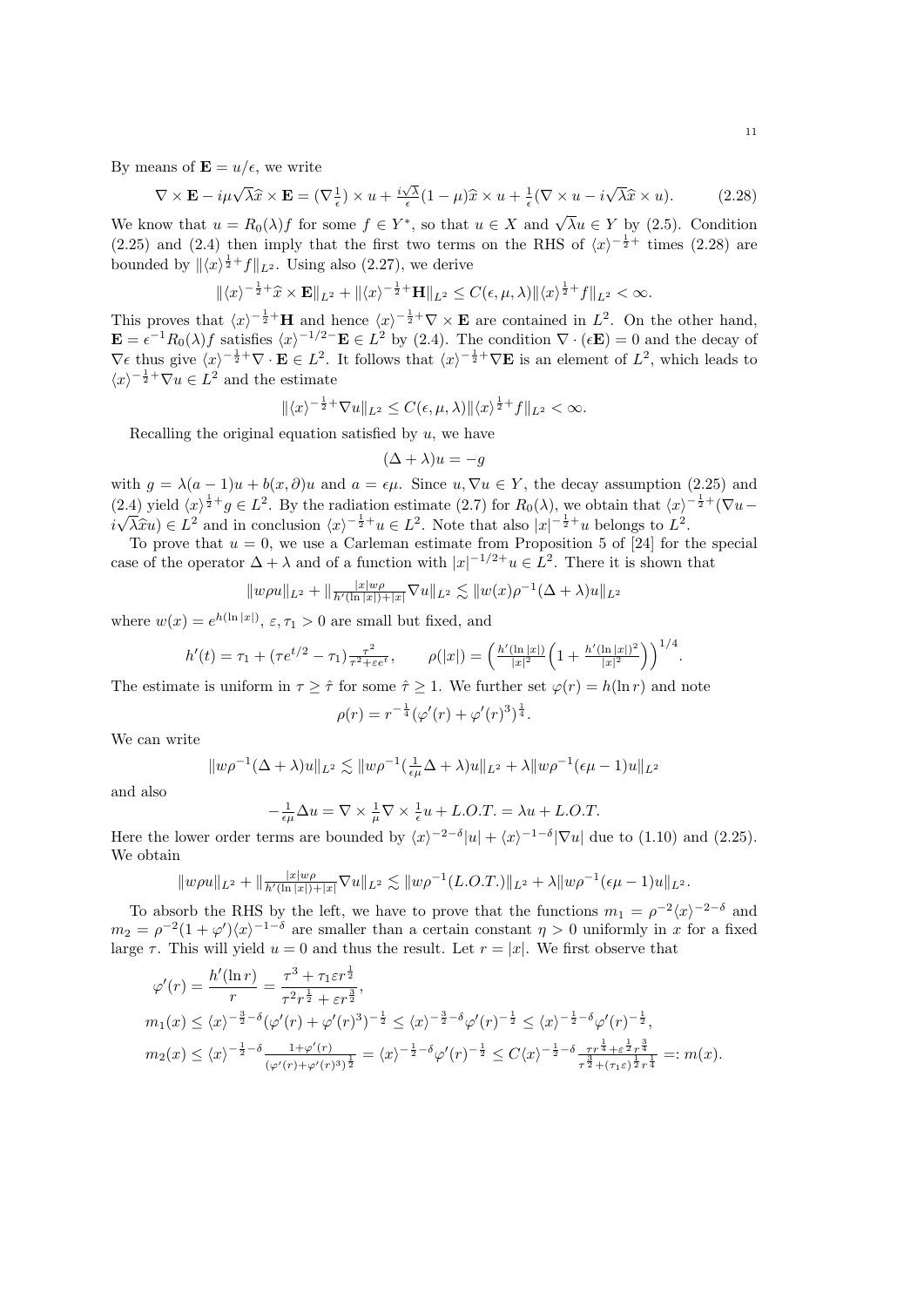Let  $r \ge r_0$  for some  $r_0 \ge 1$  to be fixed below. We compute

$$
m(x) \le \frac{r^{-\frac{1}{4}-\delta}}{\tau^{\frac{1}{2}}} + \frac{\varepsilon^{\frac{1}{2}} r^{\frac{1}{4}-\delta}}{(\tau_1 \varepsilon)^{\frac{1}{2}} r^{\frac{1}{4}}} \lesssim \tau^{-\frac{1}{2}} + r_0^{-\delta}
$$

.

uniformly for  $\tau \ge 1$  and  $r \ge r_0$ . We can fix  $r_0 \ge 1$  and  $\tau_0 \ge \hat{\tau}$  such that  $m(x) \le \eta$  for all  $\tau \ge \tau_0$ and  $|x| \ge r_0$ . Let now  $|x| = r \le r_0$ . In similar way we estimate

$$
m(x) \leq \frac{\tau r^{\frac{1}{4}} + \varepsilon^{\frac{1}{2}} r^{\frac{3}{4}}}{\tau^{\frac{3}{2}} + (\tau_1 \varepsilon)^{\frac{1}{2}} r^{\frac{1}{4}}} \leq \tau^{-\frac{1}{2}} r_0^{\frac{1}{4}} + \tau^{-\frac{3}{2}} \varepsilon^{\frac{1}{2}} r_0^{\frac{3}{4}}.
$$

Fixing a large  $\tau \geq \tau_0$ , we conclude that  $m(x) \leq \eta$  and hence  $m_1(x), m_2(x) \leq \eta$  for all x.

It is possible to exclude also a resonance at  $z^2 = 0$ , provided the first derivatives of the coefficients decay a bit faster. We now use that the space dimension is  $n = 3$  which did not play a role so far.

**Proposition 2.8.** Assume the real-valued coefficients  $\epsilon, \mu > 0$  satisfy (2.19) and

$$
|\epsilon - 1| + |\mu - 1| + |D^2\mu| + |D^2\epsilon| \lesssim \langle x \rangle^{-2 - \delta}, \qquad |\nabla \epsilon| + |\nabla \mu| \lesssim \langle x \rangle^{-\frac{3}{2} - \delta} \tag{2.29}
$$

for some  $\delta \in (0, \frac{1}{2})$ . Let  $L(0)u = 0$  for some  $u = \Delta^{-1}f$  and  $f \in L^2_{1/2+}$ . Then  $u = 0$ , so that spectral assumption  $(S)$  is true in view of Propositions 2.6 and 2.7.

*Proof.* 1) We have  $\Delta u = f \in L^2_{1/2+} \hookrightarrow Y^*$  and hence  $D^2u \in L^2$ . Moreover, Lemma 2.2 yields  $\nabla u \in Y$  and  $u \in X$ . As before, we first consider the function  $\phi = \nabla \cdot u$  which now fulfills the equation

$$
\nabla \cdot (\frac{1}{\epsilon \mu} \nabla \phi) = 0, \quad \text{i.e.,} \quad \Delta \phi = \nabla \beta \cdot \nabla \phi, \quad \beta = \ln(\epsilon \mu).
$$

Starting from  $\nabla \phi \in L^2$ , we get  $\Delta \phi \in L^2$  and then  $\nabla \phi \in H^2_{loc}$ , so that  $\phi \in C^1$ . By  $(2.29)$ ,

$$
g = \nabla \beta \cdot \nabla \phi
$$
 satisfies  $g \in L^2_{\frac{3}{2} - \frac{\delta}{2}}$ ,  $\nabla g \in L^2_{\frac{3}{2} + \delta}$ .

Note that this implies  $\langle x \rangle^{\frac{3}{2}+\delta} g \in L^6$  because of

$$
\|\langle x\rangle^{\frac{3}{2}+\delta}g\|_{L^6}\lesssim \|\nabla(\langle x\rangle^{\frac{3}{2}+\delta}g)\|_{L^2}\lesssim \|\langle x\rangle^{\frac{1}{2}+\delta}g\|_{L^2}+\|\langle x\rangle^{\frac{3}{2}+\delta}\nabla g\|_{L^2}<\infty.
$$

Since  $\phi = \Delta^{-1}g$ , we can estimate

$$
|\phi(x)| \lesssim \int \frac{|g(y)|}{|x-y|} dy \lesssim \| \langle x \rangle^{\frac{3}{2} - \delta/2} g \|_{L^2} \int \frac{dy}{\langle y \rangle^{3-\delta} |x-y|^2} \Big)^{1/2} \lesssim |x|^{-1+\delta/2}
$$

using the standard inequality

$$
\int_{\mathbb{R}^n} \frac{dy}{\langle y \rangle^a |x - y|^b} \lesssim |x|^{n - a - b}
$$

for  $a, b \in (0, n)$  with  $a + b > n$ . In a similar way we obtain

$$
|\nabla \phi(x)| \lesssim \int \frac{|g(y)|}{|x-y|^2} dy \lesssim \| \langle x \rangle^{\frac{3}{2}+\delta} g \|_{L^6} \int \frac{dy}{\langle y \rangle^{(3+2\delta)3/5} |x-y|^{12/5}})^{5/6} \lesssim |x|^{-1-\delta}.
$$

Together we have proved the decay

$$
|\phi(x)| \lesssim \langle x \rangle^{-1 + \delta/2}, \qquad |\nabla \phi(x)| \lesssim \langle x \rangle^{-1 - \delta}.
$$
 (2.30)

Let  $\chi$  be a radial cut-off function equal to 1 on  $B(0, 1)$  and with support in  $B(0, 2)$ . Set  $\chi_R(x) =$  $\chi(R^{-1}x)$  for  $R \geq 1$  and  $\phi_R = \chi_R \phi$ . We compute

$$
\nabla(\alpha \nabla \phi_R) = 2\alpha \nabla \chi_R \cdot \nabla \phi + \nabla \alpha \cdot \nabla \chi_R \phi + \alpha \phi \Delta \chi_R, \qquad \alpha = (\epsilon \mu)^{-1}.
$$

Multiply by  $\phi_R$  and integrate by parts. The above estimates then imply

$$
\textstyle \int_{|x|\leq R} \alpha |\nabla \phi_R|^2 \lesssim \int_{R \leq |x|\leq 2R} (R^{-1} \langle x \rangle^{-2-\delta/2} + \langle x \rangle^{-1-\delta} R^{-1} \langle x \rangle^{-2+\delta} + \langle x \rangle^{-2+\delta} R^{-2})
$$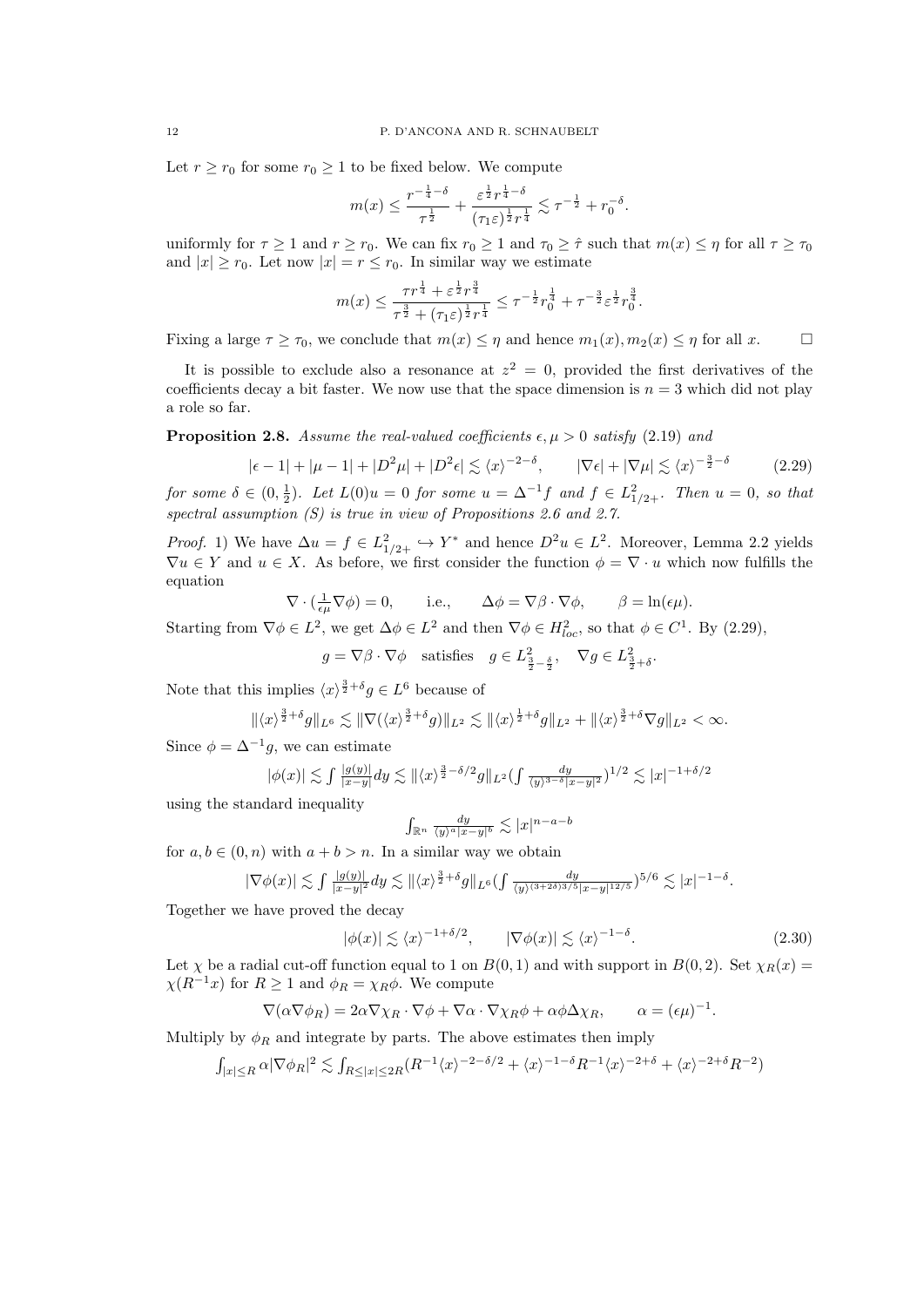(we used again (2.29)) and we deduce that for  $R \to \infty$ 

$$
\int_{|x| \le R} \alpha |\nabla \phi_R|^2 \lesssim R^{-\delta/2} \to 0. \tag{2.31}
$$

We conclude that  $\nabla \phi = 0$ , and by the decay of  $\phi$  we have  $\nabla \cdot u = \phi = 0$ .

2) Using  $\nabla \cdot u = 0$ , as in Proposition 2.6 the equation  $L(0)u = 0$  is reduced to

$$
\nabla \times (\frac{1}{\mu} \nabla \times \frac{1}{\epsilon} u) = 0 \qquad \text{or equivalently} \qquad \Delta u = -b(x, \partial) u =: F. \tag{2.32}
$$

We can write

$$
|F| = |bu| \lesssim (|\nabla \mu|^2 + |\nabla \epsilon|^2 + |D^2 \epsilon|)|u| + (|\nabla \epsilon| + |\nabla \mu|)|\nabla u|.
$$
 (2.33)

We have  $\nabla u \in Y \subset L^2_{-1/2-\sigma}$ ,  $u \in X \subset L^2_{-3/2-\sigma}$  (see (2.4)), and by assumption  $\Delta u \in L^2_{1/2+\sigma}$ , for some  $\sigma > 0$ . Hypothesis (2.29) then yields that

$$
\langle x \rangle^{\frac{1}{2} + \delta - \sigma} |\Delta u| \lesssim \langle x \rangle^{-\frac{3}{2} - \sigma} |u| + \langle x \rangle^{-\frac{1}{2} - \sigma} |\nabla u| \in L^2.
$$

(Actually, we only use condition (1.13) here.) We fix numbers  $\frac{\delta}{2} > \gamma' > \gamma > \sigma$ . By Hölder's inequality,  $\Delta u = F$  belongs  $L^p$  with

$$
\frac{1}{p} = \frac{1}{2} + \frac{\frac{1}{2} + \gamma' - \sigma}{3} < 1.
$$

Sobolev's embedding thus implies that

$$
\nabla u \in L^{q} \quad \text{with} \quad \frac{1}{q} = \frac{1}{3} + \frac{\gamma' - \sigma}{3} < \frac{1}{2}, \qquad u \in L^{r} \quad \text{with} \quad \frac{1}{r} = \frac{\gamma' - \sigma}{3}.
$$

We infer  $\langle x \rangle^{\gamma-\sigma-\frac{1}{2}} \nabla u \in L^2$  and  $\langle x \rangle^{\gamma-\sigma-\frac{3}{2}} u \in L^2$ , so that  $\langle x \rangle^{\frac{1}{2}+\delta+\gamma-\sigma} \Delta u \in L^2$  by (1.13).

We can repeat the argument replacing  $\frac{1}{2} - \sigma + \delta$  by  $\frac{1}{2} - \sigma + \gamma + \delta$ , and derive that  $\langle x \rangle^{2\gamma - \sigma - \frac{1}{2}} \nabla u$ and  $\langle x \rangle^{2\gamma-\sigma-\frac{3}{2}}u$  belong to  $L^2$ . This procedure can be started as long as  $\frac{1}{2} - \sigma + k\gamma + \gamma' < \frac{3}{2}$ . If  $\frac{1}{2} - \sigma + k\gamma + \gamma' \ge 1$  we obtain  $\nabla u \in L^2$  where the improvement stops for  $\nabla u$ . For u we can achieve  $\langle x \rangle^{-\frac{1}{2} - \frac{\delta}{2}} u \in L^2$ .

Assumption (2.29) now gives  $F \in L^2_{(3+\delta)/2}$  and

$$
\langle x \rangle^{\frac{3}{2}+\delta} |F| \lesssim \langle x \rangle^{-\frac{1}{2}} |u| + |\nabla u|.
$$

The second term at the right belongs to  $L^6$  since  $\|\nabla u\|_{L^6} \lesssim \|\Delta u\|_{L^2}$  and  $\Delta u \in L^2_{1/2+}$ . For the first term we have

$$
\|\langle x\rangle^{-\frac{1}{2}}u\|_{L^6} \lesssim \|\nabla(\langle x\rangle^{-\frac{1}{2}}u)\|_{L^2} \lesssim \|\langle x\rangle^{-\frac{3}{2}}u\|_{L^2} + \|\langle x\rangle^{-\frac{1}{2}}\nabla u\|_{L^2} < \infty
$$

by the above decay properties. We infer that  $\langle x \rangle^{\frac{3}{2}+\delta} F \in L^6$ . Thus we can repeat the argument in Step 1) and we obtain

$$
|u(x)| \lesssim \langle x \rangle^{-1+\delta/2}, \qquad |\nabla u(x)| \lesssim \langle x \rangle^{-1-\delta}.
$$
 (2.34)

For  $\chi_R$  as above, the map  $u_R = \chi_R u$  satisfies

$$
\nabla \times (\frac{1}{\mu} \nabla \times \frac{1}{\epsilon} u_R) = \nabla \times (\frac{1}{a} \nabla \chi_R \times u) + \frac{1}{\mu} \nabla \chi_R \times (\nabla \times \frac{1}{\epsilon} u)
$$

because of  $(2.32)$ . Similar to  $(2.31)$ , we conclude that

$$
\int_{|x| \le R} |\nabla \times \frac{1}{\epsilon} u_R|^2 \frac{1}{\mu} dx \lesssim R^{-\delta/2}
$$

and hence  $\nabla \times \frac{1}{\epsilon}u = 0$ . The Helmholtz decomposition thus yields  $\frac{1}{\epsilon}u = \nabla \varphi$  with the potential

$$
\varphi = \Delta^{-1} \nabla \cdot \frac{1}{\epsilon} u = \Delta^{-1} (\nabla \frac{1}{\epsilon} \cdot u),
$$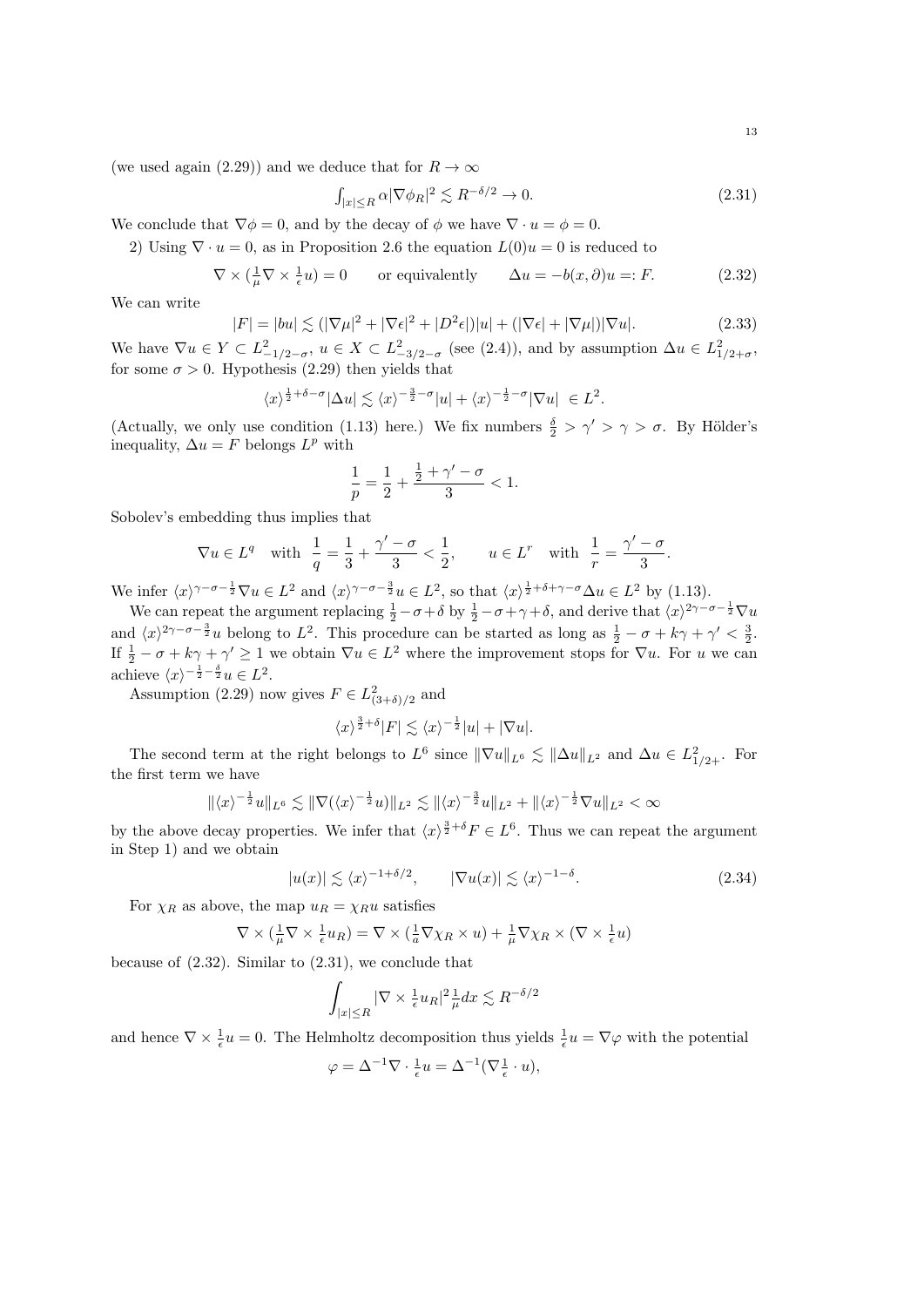where we employed again  $\nabla \cdot u = 0$ . Estimates (2.29) and (2.34) imply

$$
|\varphi(x)| \lesssim \int \frac{dy}{\langle y \rangle^{\frac{5}{2} + \frac{\delta}{2}} |x - y|} \lesssim |x|^{-\frac{1}{2} - \frac{\delta}{2}}, \qquad |\nabla \varphi(x)| \lesssim \int \frac{dy}{\langle y \rangle^{\frac{5}{2} + \frac{\delta}{2}} |x - y|^2} \lesssim |x|^{-\frac{3}{2} - \frac{\delta}{2}}.
$$

On the other hand, we have  $0 = \nabla \cdot u = \nabla \cdot (\epsilon \nabla \varphi)$  which leads to

$$
\int_{|x| \le R} \epsilon |\nabla \varphi|^2 dx = \Big| \int_{|x| = R} \epsilon \overline{\varphi} \widehat{x} \cdot \nabla \varphi dS \Big| \lesssim R^2 R^{-\frac{1}{2} - \frac{\delta}{2}} R^{-\frac{3}{2} - \frac{\delta}{2}} \lesssim R^{-\delta}.
$$
  
we infer that  $u = \epsilon \nabla \varphi = 0$ .

As  $R \to \infty$ , w

## 3. High frequencies

In the high frequency regime  $|z| \gg 1$  we can prove more precise estimates, with the correct dependence on  $z$  of the constants. This will require a splitting of space variables in two domains: for large  $x$  we can use a Morawetz type estimate since lower order terms are small there, while for bounded x a modified Carleman estimate is sufficient. This kind of splitting has been used by several authors (see e.g. [6]).

## 3.1. Morawetz estimate. Assume  $a(x) > 0$  and let

$$
f = \Delta v + z^2 a(x)v, \qquad z^2 = \lambda + i\eta. \tag{3.1}
$$

Here we may assume  $\eta \geq 0$  since the case  $\eta < 0$  is reduced to the first one by conjugating the equation. Then for all real valued  $\phi$  and  $\psi$  we have the well known identities

$$
\Re \nabla \cdot \{Q + P\} = -\frac{1}{2} \Delta (\Delta \psi + \phi) |v|^2 + 2 \partial_j v \partial_j \partial_k \psi \partial_k \bar{v} - \lambda a(x) \phi |v|^2 + \lambda \nabla \psi \cdot \nabla a |v|^2
$$
  
+  $\phi |\nabla v|^2 + 2\eta a(x) \Im [v \nabla \psi \cdot \nabla \bar{v}] + \Re([\Delta, \psi] + \phi) \bar{v} f],$  (3.2)

$$
\nabla \cdot P = \phi |\nabla v|^2 - z^2 a(x) |v|^2 \phi + f \overline{v} \phi - \frac{1}{2} \Delta \phi |v|^2 + i \Im(\overline{v} \nabla v \cdot \nabla \phi)
$$
(3.3)

for the functions

$$
Q = \nabla v \, [\Delta, \psi] \overline{v} - \frac{1}{2} \nabla \Delta \psi |v|^2 - \nabla \psi |\nabla v|^2 + \nabla \psi a(x) \lambda |v|^2,
$$
  

$$
P = \nabla v \phi \overline{v} - \frac{1}{2} \nabla \phi |v|^2.
$$

The quick way to check these identities is by expanding the derivatives of  $P$  and  $Q$  at the left hand side. In these computations we assume that the functions are sufficiently regular, and below we also need some integrability; these technical assumptions can be removed by approximation arguments. We rewrite (3.2) in the form

$$
\Re \nabla \{Q + P\} + I_{\eta} + I_{f} = I_{\nabla v} + I_{v}
$$
\n(3.4)

where

$$
I_{\nabla v} = 2\partial_j v \left( \partial_j \partial_k \psi \right) \overline{\partial_k v} + \phi |\nabla v|^2, \qquad I_v = -\frac{1}{2} \Delta (\Delta \psi + \phi) |v|^2 - \lambda a(x) \phi |v|^2 + \lambda \nabla \psi \cdot \nabla a |v|^2,
$$
  
\n
$$
I_f = -\Re \left( f[\Delta, \psi] \overline{v} + f \overline{v} \phi \right), \qquad I_\eta = -2\eta a(x) \Im (\overline{v} \nabla \psi \cdot \nabla v).
$$

1) We first deduce from (3.3) some easy estimates, where we now work in three space dimensions for simplicity. We take the imaginary part in  $(3.3)$  and integrate on  $\mathbb{R}^3$ . It follows

$$
\eta \int a(x)|v|^2 \phi = \Im \int f \overline{v} \phi + \Im \int \overline{v} \nabla v \cdot \nabla \phi. \tag{3.5}
$$

Choosing  $\phi = 1$ , we infer

$$
\eta \|a^{1/2}v\|^2 = \Im \int f\overline{v}.\tag{3.6}
$$

Similarly, the real part of (3.3) yields

$$
\int \phi |\nabla v|^2 = \lambda \int a|v|^2 \phi - \Re \int f \overline{v} \phi + \frac{1}{2} \int \Delta \phi |v|^2 \tag{3.7}
$$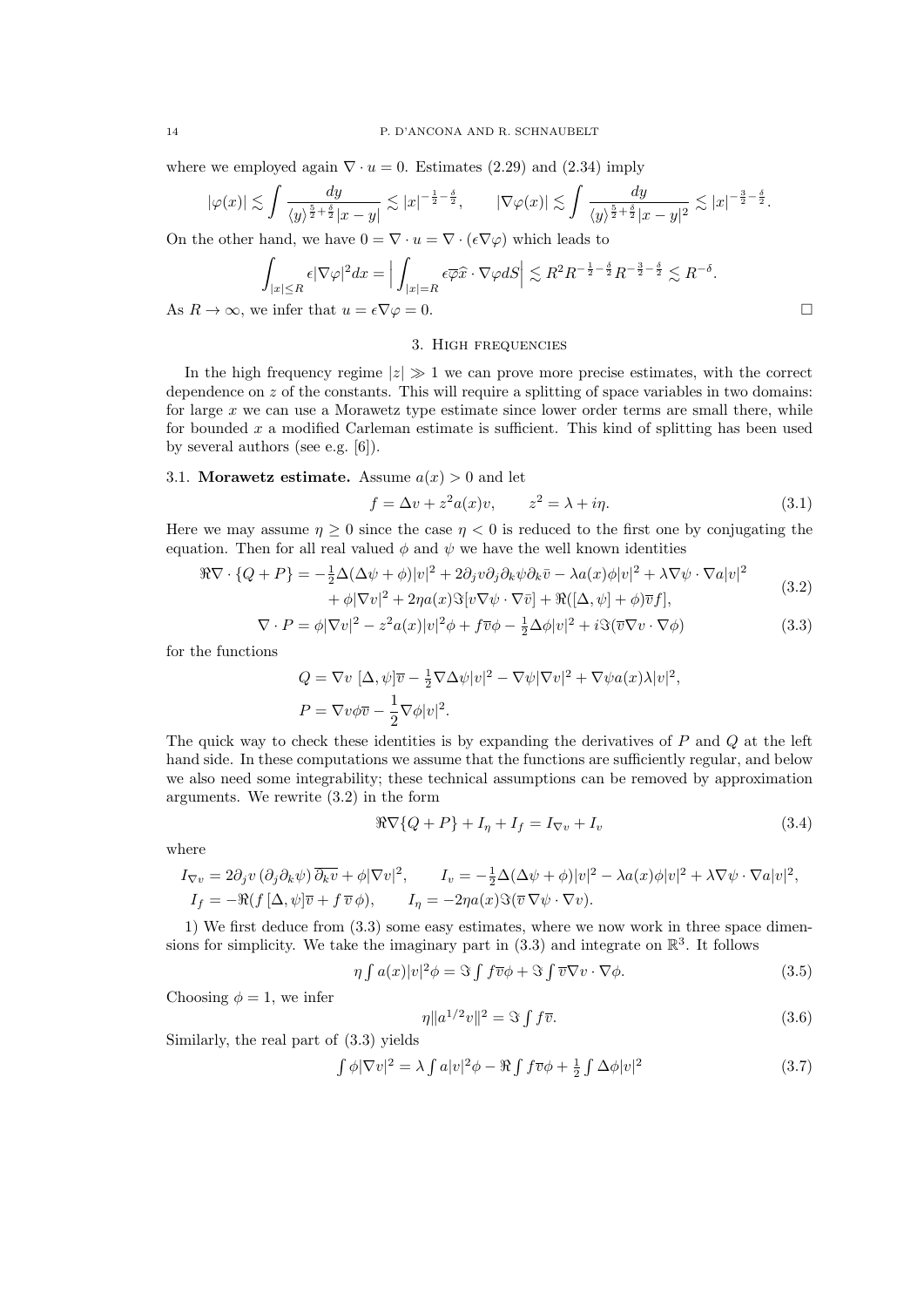and with  $\phi = 1$ 

$$
\|\nabla v\|^2 = \lambda \|a^{1/2}v\|^2 - \Re \int f\overline{v}.\tag{3.8}
$$

In order to estimate the term  $I_{\eta}$  in (3.4), we use (3.6) and (3.8) to deduce

 $\int I_{\eta} \leq 2|\eta| \|a^{1/2}\nabla \psi\|_{L^{\infty}} \|a^{1/2}v\|_{L^2} \|\nabla v\|_{L^2} \leq C|\eta|^{1/2} (\int |f\overline{v}|)^{1/2} (|\lambda| \|a^{1/2}v\|_{L^2}^2 + \int |f\overline{v}|)^{1/2}$ 

with  $C = 2||a^{1/2}\nabla \psi||_{L^{\infty}}$ . Equation (3.6) then leads to

$$
\int I_{\eta} \leq C (\int |f\overline{v}|)^{1/2} (|\lambda| \int |f\overline{v}| + |\eta| \int |f\overline{v}|)^{1/2},
$$

and we arrive at the estimate

$$
\int I_{\eta} \le 2 \|a^{1/2} \nabla \psi\|_{L^{\infty}} (|\lambda| + |\eta|)^{1/2} \|f\overline{v}\|_{L^{1}}.
$$
 (3.9)

2) In (3.5) we choose  $\phi$  as

$$
\phi(x) = 1 \quad \text{if } |x| \le R, \quad \phi(x) = 2 - \frac{|x|}{R} \quad \text{if } R \le |x| \le 2R, \quad \phi(x) = 0 \quad \text{if } |x| \ge 2R. \tag{3.10}
$$

We compute

$$
|\eta| \int_{|x| \le R} a|v|^2 \le \int_{|x| \le 2R} |f\overline{v}| + \frac{1}{R} \int_{R \le |x| \le 2R} |v||\nabla v|
$$
  
\$\lesssim \int\_{|x| \le 2R} |f\overline{v}| + R||v||\_{\dot{X}} ||\nabla v||\_{\dot{Y}}. \tag{3.11}

Observe that we have used the homogeneous norms  $(2.2)$ . Dividing by R and taking the supremum over  $R > 0$ , we obtain the estimate

$$
|\eta| \|a^{1/2}v\|_{\dot{Y}}^2 \lesssim |||x|^{-1}f\overline{v}||_{L^1}^2 + ||v||_{\dot{X}} + ||\nabla v||_{\dot{Y}}^2.
$$
\n(3.12)

Next, take  $\phi = \frac{1}{|x| \vee R}$  and note that

$$
\Delta \phi = -\frac{1}{R^2} \delta_{|x|=R}.
$$

For this  $\phi$ , equation (3.7) implies

$$
\int \frac{|\nabla v|^2 - \lambda a|v|^2}{|x|\sqrt{R}} dx + \frac{1}{2R^2} \int_{|x|=R} |v|^2 dS \le \int \frac{|f\overline{v}|}{|x|\sqrt{R}} \le |||x|^{-1} f\overline{v}||_{L^1}.
$$
 (3.13)

To proceed, we have to distinguish three cases for  $\lambda$ . First, let  $\lambda \leq 0$ . We deduce

$$
\frac{1}{R} \int_{|x| \le R} (|\nabla v|^2 + a|\lambda||v|^2) dx + \frac{1}{2R^2} \int_{|x| = R} |v|^2 dS \le |||x|^{-1} f \overline{v}||_{L^1},
$$

and thus, taking the supremum over  $R > 0$ ,

$$
\|\nabla v\|_{\dot{Y}}^2 + |\lambda| \|a^{1/2}v\|_{\dot{Y}}^2 + \|v\|_{\dot{X}}^2 \lesssim |||x|^{-1} f\overline{v}||_{L^1}.
$$

Combined with (3.12), this relation shows

$$
\|\nabla v\|_{\dot{Y}}^2 + \|z a^{1/2} v\|_{\dot{Y}}^2 + \|v\|_{\dot{X}}^2 \lesssim \| |x|^{-1} f \overline{v} \|_{L^1} \quad \text{for} \quad \lambda \le 0. \tag{3.14}
$$

If  $\lambda \geq 0$ , with a similar computation, from (3.13) we infer the inequality

$$
\|\nabla v\|_{\dot{Y}}^2 + \|v\|_{\dot{X}}^2 \le C_0 (\||x|^{-1} f \overline{v}\|_{L^1} + |\lambda| \|a^{1/2} v\|_{\dot{Y}}^2) \quad \text{for} \quad \lambda \ge 0
$$

for a suitable constant  $C_0 > 0$ . Let now  $\lambda \leq (2C_0)^{-1} |\eta|$ . As  $\|\cdot\|_Y \geq \|\cdot\|_Y$ , the above estimate, (3.12) and (3.14) imply

$$
\|\nabla v\|_{Y}^{2} + \|z a^{1/2} v\|_{Y}^{2} + \|v\|_{X}^{2} \lesssim \| |x|^{-1} f\overline{v} \|_{L^{1}} \quad \text{for} \quad \lambda \le C_{1} |\eta| \tag{3.15}
$$

where  $C_1 = (2C_0)^{-1}$ .

Recall now that  $f = (\Delta + z^2 a)v$ . In the desired result we also have a first-order operator  $b = b(x, \partial)$  satisfying (3.27) below, with a sufficiently small constant  $\sigma$ . To include this term, we write  $f = (\Delta + z^2 a + b)v - bv$ . We can control the new term with by via

$$
\| |x|^{-1} \overline{v} b(x, \partial) v \|_{L^1} \lesssim \sigma \| |x|^{-1/2} \langle x \rangle^{-1-\delta/2} v \|_{L^2}^2 + \sigma \| \langle x \rangle^{-(1+\delta)/2} \nabla v \|_{L^2} \| \langle x \rangle^{-(1+\delta)/2} |x|^{-1} v \|_{L^2}
$$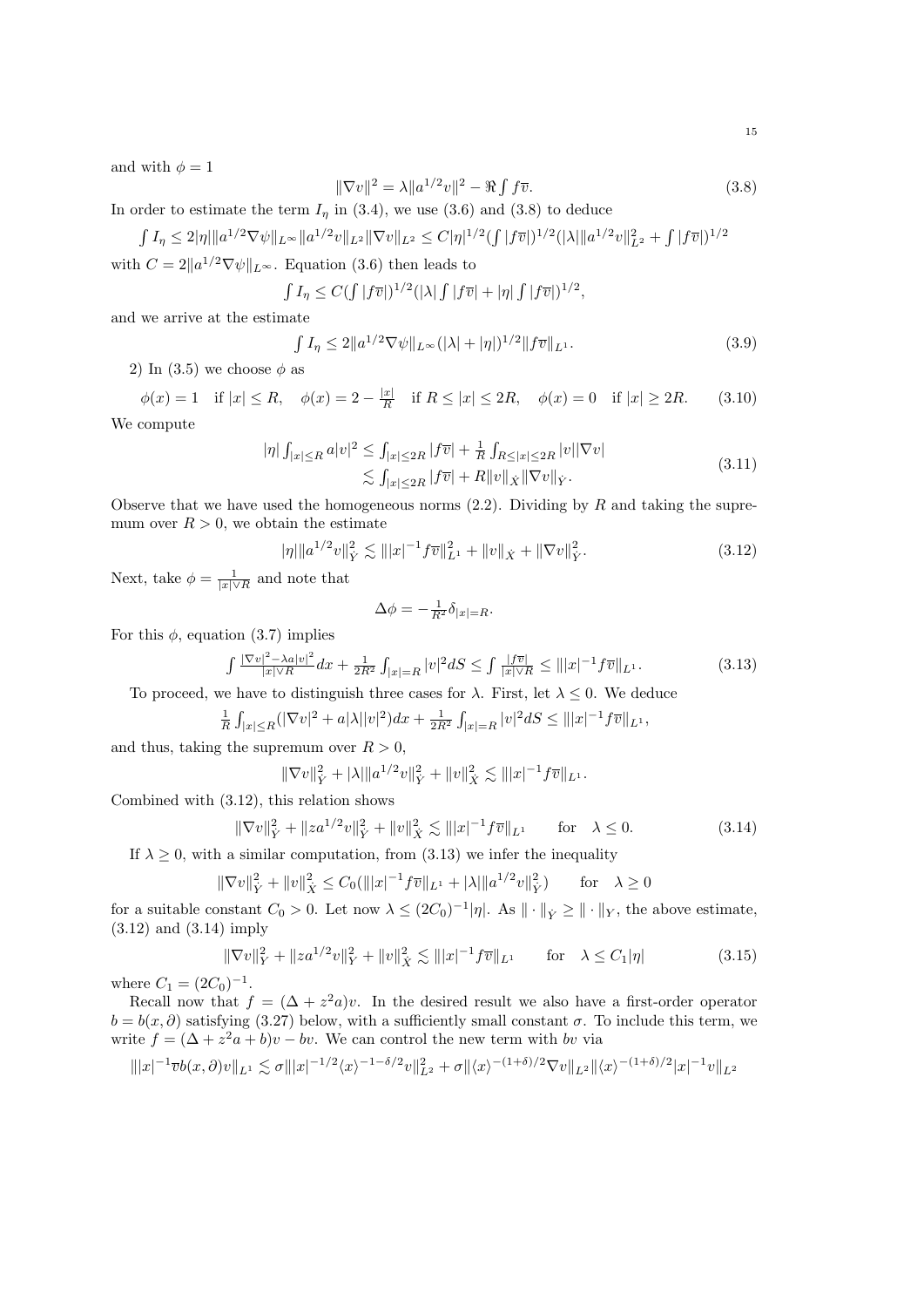so that (a variant of) (2.4) shows

$$
\||x|^{-1}\overline{v}b(x,\partial)v\|_{L^1}\lesssim \sigma||v\|_{\dot{X}}^2+\sigma||\nabla v||_Y^2.
$$

These terms can be absorbed at the left if  $\sigma > 0$  is small enough. Inserting  $f = (\Delta + z^2 a + b)v - bv$ in (3.15), we conclude

$$
\|\nabla v\|_{Y}^{2} + \|z a^{1/2} v\|_{Y}^{2} + \|v\|_{X}^{2} \lesssim \||x|^{-1} \overline{v} (\Delta + z^{2} a + b) v\|_{L^{1}} \quad \text{for} \quad \lambda \le C_{1} |\eta|.
$$
 (3.16)

Observe that

$$
\| |x|^{-1} g \overline{v} \|_{L^1} \leq \| g \|_{Y^*} \| |x|^{-1} v \|_{Y} \lesssim \| g \|_{Y^*} \| v \|_{X}.
$$

again by a variant of (2.4). Absorbing a  $||v||^2_{\dot{X}}$  term, we conclude

$$
\|\nabla v\|_{Y} + \|za^{1/2}v\|_{Y} + \|v\|_{X} \lesssim \|(\Delta + z^2a + b)v\|_{Y^*} \quad \text{for} \quad \lambda \le C_1|\eta|. \tag{3.17}
$$

3) It remains to consider the case  $0 \le C_1|\eta| \le \lambda$ , for which we need (3.4). For arbitrary  $R > 0$ , we now employ the functions

$$
\psi = \frac{R^2 + |x|^2}{2R} \mathbf{1}_{|x| \le R} + |x| \mathbf{1}_{|x| > R}, \qquad \phi = -\frac{1}{R} \mathbf{1}_{|x| \le R}.
$$
\n(3.18)

One calculates

$$
\psi' = \frac{|x|}{|x| \vee R}, \qquad \psi'' = \frac{1}{R} \mathbf{1}_{|x| \le R},
$$
  
\n
$$
\Delta \psi + \phi = \frac{2}{|x| \vee R}, \qquad \Delta(\Delta \psi + \phi) = -\frac{2}{R^2} \delta_{|x| = R}.
$$
\n(3.19)

We assume

 $0 < \alpha \le a(x) \le M$ ,  $\|\langle x \rangle a'_{-} a^{-1} \|_{\ell^1 L^\infty} \le \frac{1}{4}$ .

Using these relations and the inequality

$$
\int \nabla \psi \cdot \nabla a|v|^2 \ge -\|a'_{-}|v|^2\|_{L^1} \ge -2\|a^{1/2}v\|_{Y}^2 \|\langle x\rangle a'_{-}a^{-1}\|_{\ell^1 L^\infty},
$$

cf.  $(2.3)$ , we derive

$$
\sup_{R>0} \int I_v \ge ||v||_X^2 + \frac{\lambda}{2} ||a^{1/2}v||_Y^2. \tag{3.20}
$$

(Recall  $(2.2)$ .) Since  $\psi$  is radial, we can write

$$
2\partial_j v \left(\partial_j \partial_k \psi\right) \overline{\partial_k v} = 2\psi'' \left| \widehat{x} \cdot \nabla v \right|^2 + 2\frac{\psi'}{|x|} \left[ |\nabla v|^2 - \left| \widehat{x} \cdot \nabla v \right|^2 \right] \ge \frac{2}{R} \mathbf{1}_{|x| \le R} |\nabla v|^2,
$$

so that

$$
\sup_{R>0} \int I_{\nabla v} \ge \|\nabla v\|_Y^2. \tag{3.21}
$$

Integrating  $(3.4)$ , the lower bounds  $(3.20)$  and  $(3.21)$  show

$$
||v||_{\dot{X}}^2 + \lambda ||a^{1/2}v||_Y^2 + ||\nabla v||_Y^2 \lesssim \sup_{R>0} \int I_f + \sup_{R>0} \int I_\eta. \tag{3.22}
$$

In view of  $|\Delta \psi + \phi| \leq 2/|x|$  and  $|\nabla \psi| \leq 1$ , we have

$$
\int I_f \le 2|||x|^{-1}f\overline{v}||_{L^1} + 2||f\nabla \overline{v}||_{L^1}.
$$

Because of  $0 \le C_1 |\eta| \le \lambda$ , estimate (3.9) for the above  $\psi$  yields

$$
\int I_{\eta} \lesssim (M\lambda)^{1/2} \|f\overline{v}\|_{L^{1}}.
$$
\n(3.23)

for every  $R > 0$ . We thus arrive at

 $||v||_X^2 + \lambda ||a^{1/2}v||_Y^2 + ||\nabla v||_Y^2 \lesssim |||x|^{-1}f\overline{v}||_{L^1} + ||f\nabla \overline{v}||_{L^1} + (M\lambda)^{1/2}||f\overline{v}||_{L^1}$  for  $\lambda \ge C_1|\eta|.$ We now use the inequalities

$$
\| |x|^{-1} f \overline{v} \|_{L^1} \le \| f \|_{Y^*} \| v \|_{X}, \qquad \| f \overline{v} \|_{L^1} \le \| f \|_{Y^*} \| v \|_{Y^*}
$$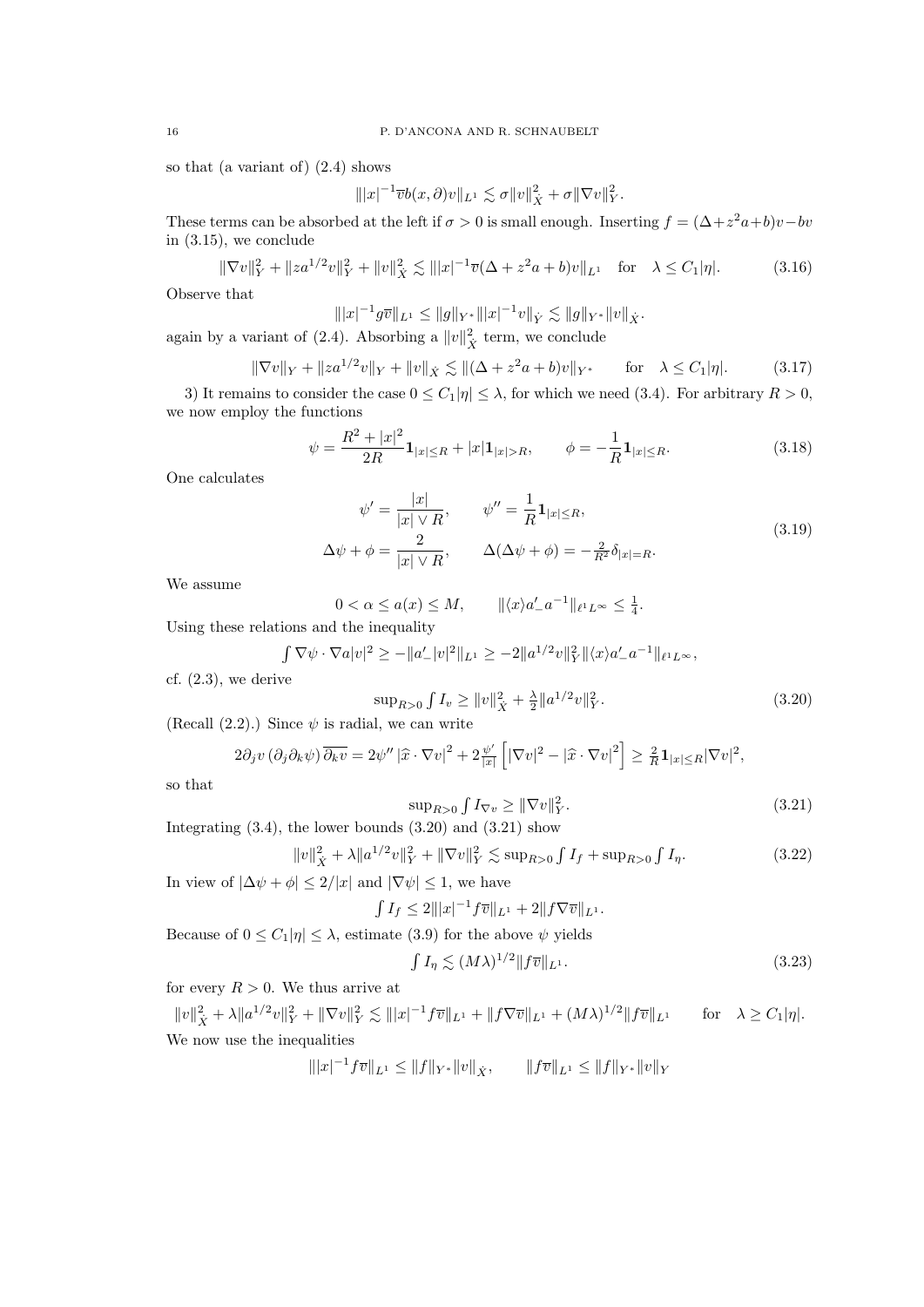as well as  $|\eta| \leq \frac{1}{C_1} \lambda$  and  $a \geq \alpha$ , to obtain

$$
||v||_{\dot{X}}^2 + ||zv||_Y^2 + ||\nabla v||_Y^2 \le C(M, \alpha) ||f||_{Y^*}^2.
$$
\n(3.24)

Recall that  $f = (\Delta + z^2 a(x))v$ . As in (3.16), in (3.24) one can now add and subtract the term by on the right hand side and absorb error terms for a small  $\sigma > 0$  (w.r.t.  $\alpha$  and M). We conclude that

$$
||v||_{\dot{X}}^2 + ||zv||_Y^2 + ||\nabla v||_Y^2 \le c(\alpha, M) ||(\Delta + z^2 a + b)v||_{Y^*}^2.
$$
\n(3.25)

Putting the pieces together, (3.17) and (3.25) we have proved the following uniform resolvent estimate under a smallness condition on the coefficients of  $b(x, \partial)$ .

**Proposition 3.1.** Let  $z \in \mathbb{C}$  with  $\Im z \geq 0$ . Assume that for some  $M, \alpha > 0$ 

$$
\alpha \le a(x) \le M, \qquad \|\langle x \rangle a^{-1} a'_{-} \|_{\ell^1 L^\infty} \le \frac{1}{4}, \tag{3.26}
$$

while the first-order operator  $b(x, \partial)$  satisfies for some  $\sigma, \delta > 0$ 

$$
|b(x,\partial)v| \le \sigma(\langle x \rangle^{-2-\delta}|v| + \langle x \rangle^{-1-\delta}|\nabla v|). \tag{3.27}
$$

Let  $\sigma$  be sufficiently small with respect to  $\alpha$  and M. We then have

 $||v||_{\dot{X}} + ||zv||_{Y} + ||\nabla v||_{Y} \leq c(\alpha, M, \sigma, \delta) ||(\Delta + z^2 a + b)v||_{Y^*}.$  (3.28)

We now localize estimate (3.28) to a region  $|x| \geq S$ , where  $S > 1$  is fixed but arbitrary. We shall assume that condition (3.27) is satisfied only in this region:

$$
|b(x,\partial)v| \le \sigma(\langle x\rangle^{-2-\delta}|v| + \langle x\rangle^{-1-\delta}|\nabla v|) \quad \text{for} \quad |x| > S. \tag{3.29}
$$

Let  $\chi_0$  be a real valued radial cutoff equal to 0 for  $|x| \le 1$  and equal to 1 for  $|x| \ge 2$ , with a non negative radial derivative  $\chi'_0 \geq 0$ . Set  $\chi(x) = \chi_0(x/S)$  with the parameter  $S > 1$ . Note that

$$
|\nabla \chi| \lesssim S^{-1} \mathbf{1}_{|x| \sim S}, \qquad |\Delta \chi| \lesssim S^{-2} \mathbf{1}_{|x| \sim S}
$$

where  $|x| \sim S$  is a shortcut for  $S \le |x| \le 2S$ . We consider  $w = \chi v$ ,  $L = \Delta + az^2 + b$ ,  $z^2 = \lambda + i\eta$ , and

$$
f = Lv, \qquad g = Lw = \chi f + [L, \chi]v, \qquad [L, \chi]v = 2\nabla\chi \cdot \nabla v + \Delta\chi v + [b, \chi]v.
$$

Assumption (3.29) yields

$$
|[b(x,\partial),\chi]v| \le |v|\sigma\langle x\rangle^{-1-\delta}|\nabla\chi| \lesssim \sigma S^{-2-\delta}|v|\mathbf{1}_{|x|\sim S},
$$

where we can assume w.l.o.g.  $\sigma \leq 1$ . We thus obtain

$$
|[L, \chi]v| \le cS^{-1}(|v| + |\nabla v|) \mathbf{1}_{|x| \sim S}
$$
\n(3.30)

for some constant  $c = c(\sigma, M)$ . We now prove a version of (3.28) for  $v_s = \chi v$ .

1) It is sufficient to consider  $\eta \geq 0$  as the case  $\eta < 0$  follows by conjugation. First, let  $-\infty < \lambda \leq C_1 \eta < +\infty$ . We can here apply estimate (3.16) with w in place of v, i.e.,

$$
\|\nabla w\|_Y^2 + \|zw\|_Y^2 + \|w\|_X^2 \le c \||x|^{-1} \overline{w}Lw\|_{L^1}.
$$

(Since  $w = 0$  for  $|x| \leq S$ , it is sufficient to assume the localized condition (3.29) on the lower order terms.) Writing  $Lw = \chi Lv + [L, \chi]v$  and using the estimate (3.30), we compute

$$
\| |x|^{-1} \overline{w} \chi Lw \|_{L^1} \le \| |x|^{-1} \overline{w} \chi Lv \|_{L^1} + cS^{-1} \| (|v| + |\nabla v|) v \|_{L^1(|x| \sim S)}
$$

for some  $c = c(\sigma, M)$ . The space  $\ell^{\infty} L^{\infty} L^2$  was introduced after (2.3). Analogously, we define  $\ell^1 L^1 L^2$  and control its norm by

$$
||u||_{\ell^1 L^1 L^2} := \sum_{j\geq 0} \int_{2^j}^{2^{j+1}} \Big( \int_{|x|=r} |u|^2 dS \Big)^{\frac{1}{2}} dr \leq \sum_{j\geq 0} 2^{\frac{j}{2}} \Big( \int_{A_j} |u|^2 dx \Big)^{\frac{1}{2}} \lesssim ||u||_{Y^*},
$$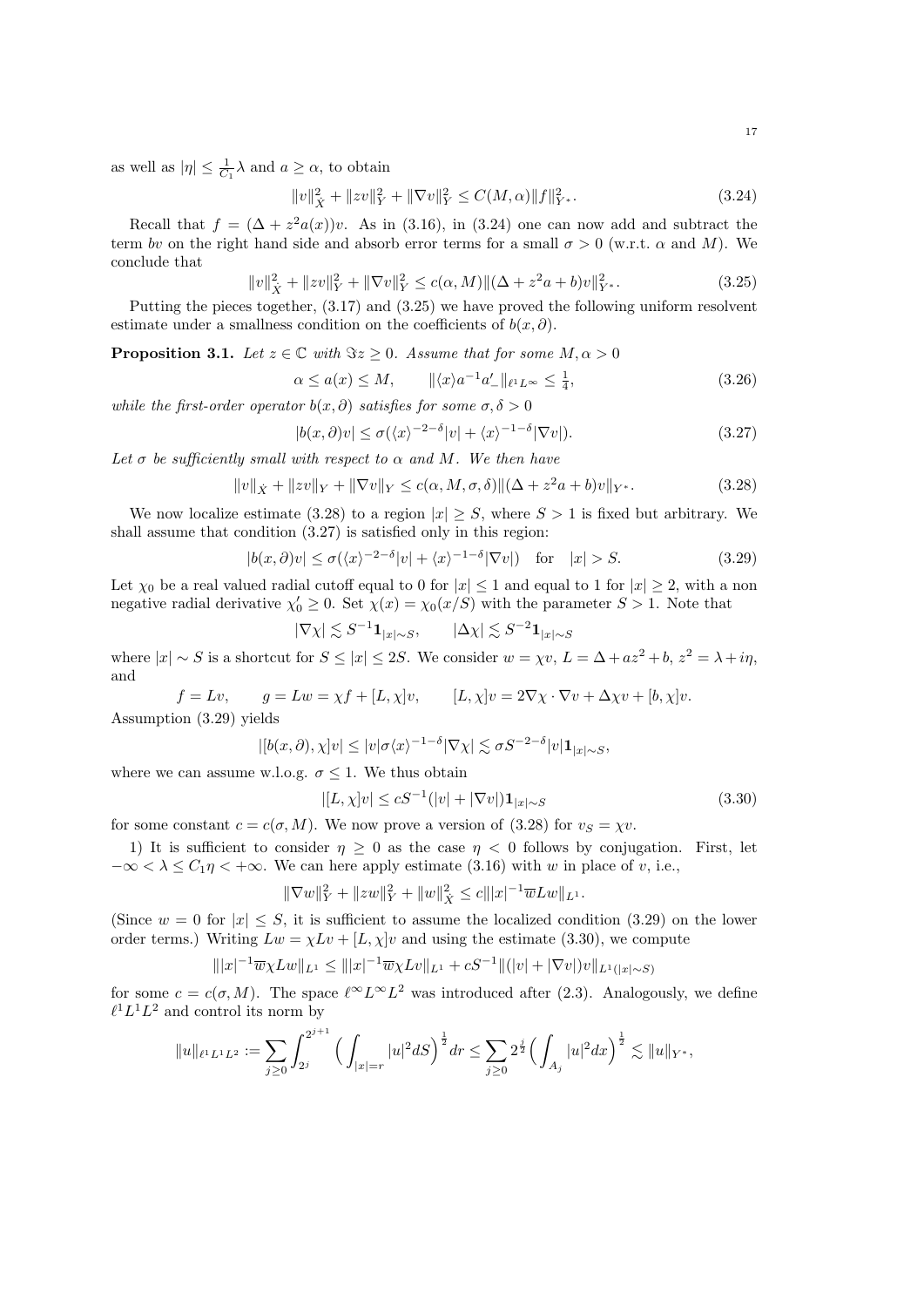employing  $(2.3)$  in the last step. By means of a variant of  $(2.3)$ , we thus obtain

$$
\| |x|^{-1} \overline{w} \chi L v \|_{L^1} \le \| |x|^{-1} w \|_{\ell^{\infty} L^{\infty} L^2} \| \chi L v \|_{\ell^1 L^1 L^2} \lesssim \| w \|_{\dot{X}} \| \chi L v \|_{Y^*},
$$

We conclude

$$
\|\nabla w\|_{Y}^{2} + \|zw\|_{Y}^{2} + \|w\|_{X}^{2} \le c\|\chi Lv\|_{Y^{*}}^{2} + cS^{-1}\|(|v| + |\nabla v|)v\|_{L^{1}(|x|\sim S)}
$$
(3.31)

for  $-\infty < \lambda \leq C_1 \eta < +\infty$ .

2) Let now  $\lambda \ge C_1 \eta \ge 0$ . For this case we resort to (3.22) with  $w = \chi v$  in place of v and  $h = (\Delta + z^2 a(x))w$  in place of f which gives

$$
||w||_{\dot{X}}^2 + \lambda ||w||_Y^2 + ||\nabla w||_Y^2 \lesssim \sup_{R>0} \int \widetilde{I}_h + \sup_{R>0} \int \widetilde{I}_\eta
$$
\n(3.32)

where  $\psi$  and  $\phi$  are given by (3.18) as well as

$$
\widetilde{I}_h = -\Re\big((2\nabla\psi \cdot \nabla \overline{w} + \Delta \psi \overline{w} + \phi \overline{w})h\big), \qquad \widetilde{I}_\eta = -2\eta a(x)\Im(\overline{w}\,\nabla\psi \cdot \nabla w).
$$

By (3.19) we have  $|\nabla \psi| \leq 1$  and hence

$$
\int \widetilde{I}_{\eta} \le 2M\eta \|\overline{w}\nabla w\|_{L^{1}} \lesssim 2M\eta \|\overline{w}\nabla v\|_{L^{1}} + 2M\eta S^{-1} \| |v|^{2} \|_{L^{1}(|x|\sim S)}
$$
\n(3.33)

for all 
$$
R > 0
$$
. Next, identities (3.6) and (3.8) imply the estimates

$$
\eta \|v\|^2 \le \alpha^{-1} \|f\overline{v}\|_{L^1}, \qquad \|\nabla v\|^2 \le M\lambda \|v\|^2 + \|f\overline{v}\|_{L^1}
$$

where  $\|\cdot\| = \|\cdot\|_{L^2}$ . Taking into account  $S > 1$  and  $\lambda \ge C_1 \eta$ , we infer  $\eta S^{-1} \|{\mathbf 1}_{|x|\sim S} v\|^2 \leq \alpha^{-1} \|f\overline{v}\|_{L^1},$  $\eta \|\overline{v}\nabla v\|_{L^1} \leq \eta \lambda^{1/2} \|v\|^2 + \eta \lambda^{-1/2} \|\nabla v\|^2 \leq \alpha^{-1} \lambda^{1/2} \|f\overline{v}\|_{L^1} + M\eta \lambda^{1/2} \|v\|^2 + \eta \lambda^{-1/2} \|f\overline{v}\|_{L^1}$ 

$$
\leq (\alpha^{-1} + M\alpha^{-1} + C_1^{-1})\lambda^{1/2} ||f\overline{v}||_{L^1}.
$$

So (3.33) leads to

$$
\int \widetilde{I}_{\eta} \le C(\alpha, M)(1 + \lambda)^{1/2} \|f\overline{v}\|_{L^{1}} \le C(\alpha, M, \rho) \|Lv\|_{Y^{*}}^{2} + \rho^{2}(1 + \lambda) \|v\|_{Y}^{2}
$$
(3.34)

for all  $\rho > 0$ . On the other hand,  $\widetilde{I}_h$  can be written as

$$
\widetilde{I}_h = -\Re((2\chi\psi'\overline{v}_r + 2\chi'\psi'\overline{v} + (\Delta\psi + \phi)\overline{w}) \cdot (2\chi'v_r + \Delta\chi v + \chi Lv - \chi b(x,\partial)v))
$$
  
= N + I + II + III + IV

for the summands

$$
N = -4\chi \chi' \psi' |v_r|^2,
$$
  
\n
$$
I = -\Re(2\chi' \psi' \overline{v} + (\Delta \psi + \phi)\overline{w}) \cdot 2\chi' v_r,
$$
  
\n
$$
II = -\Re((2\nabla \psi \cdot \nabla \overline{w} + (\Delta \psi + \phi)\overline{w})\Delta \chi v),
$$
  
\n
$$
III = -\Re((2\nabla \psi \cdot \nabla \overline{w} + (\Delta \psi + \phi)\overline{w})\chi Lv),
$$
  
\n
$$
IV = \Re((2\nabla \psi \cdot \nabla \overline{w} + (\Delta \psi + \phi)\overline{w})(b(x, \partial)w - [b, \chi]v)).
$$

The term  $N$  is negative and can be dropped. For the remaining terms, we recall from  $(3.19)$  that  $|\nabla \psi| \leq 1$  and  $|\Delta \psi + \phi| \leq 2/\langle x \rangle$  on the support of  $\chi$ , independently of  $R > 0$ . Moreover, the definition of  $\chi$  yields

$$
\chi' \leq cS^{-1} \mathbf{1}_{|x| \sim S} \leq c \langle x \rangle^{-1}
$$
 and  $|\Delta \chi| \leq cS^{-2} \mathbf{1}_{|x| \sim S} \leq c \langle x \rangle^{-2}$ 

for  $S > 1$ . We thus obtain

$$
I + II \lesssim S^{-2}|v|(|\nabla v| + |v|)\mathbf{1}_{|x|\sim S},
$$
  
\n
$$
III \lesssim |\chi Lv|(|\nabla w| + \langle x \rangle^{-1}|w|),
$$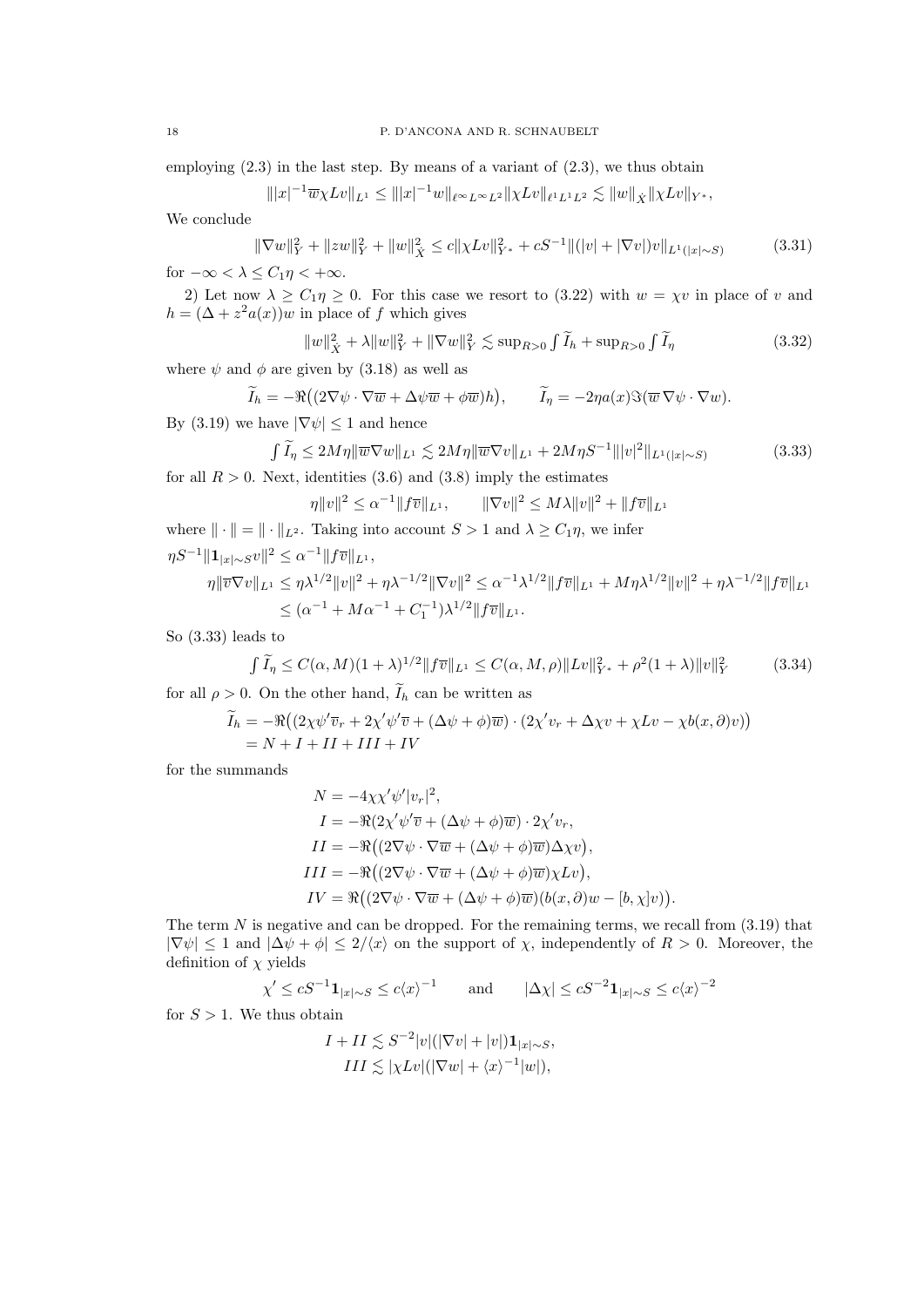$$
\|III\|_{L^1}\leq c'\|\chi Lv\|_{Y^*}^2+\frac{1}{10}\|\langle x\rangle^{-1}w\|_Y^2+\frac{1}{10}\|\nabla w\|_Y^2.
$$

Note that  $\|\langle x\rangle^{-1}w\|_Y \le \|w\|_{\dot{X}}$ , cf. (2.4). For IV we use (3.29) and get

$$
IV \le c(|\nabla w| + \langle x \rangle^{-1}|w|) \sigma(\langle x \rangle^{-1-\delta} |\nabla w| + \langle x \rangle^{-2-\delta} |w| + S^{-2-\delta} |v| \mathbf{1}_{|x| \sim S})
$$
  

$$
\le c\sigma \langle x \rangle^{-1-\delta} (|\nabla w| + \langle x \rangle^{-1}|w|)^2 + c\sigma S^{-2} |v|^2 \mathbf{1}_{|x| \sim S},
$$

estimating  $[b, \chi]$  as in (3.30). Invoking (2.4), it follows

 $||IV||_{L^{1}} \lesssim \sigma ||w||_{\dot{X}}^{2} + \sigma ||\nabla w||_{Y}^{2} + \sigma S^{-2} ||v^{2}||_{L^{1}(|x| \sim S)}.$ 

Thus if  $\sigma$  is small enough we derive

$$
\int \widetilde{I}_h \leq c \| \chi Lv \|_{Y^*}^2 + cS^{-2} \| (|\nabla v| + |v|) v \|_{L^1(|x| \sim S)} + \frac{1}{5} \|w\|_X^2 + \frac{1}{5} \|\nabla w\|_Y^2.
$$

Plugging this estimate and (3.34) in (3.32) and absorbing some terms at the LHS, we arrive at

 $||w||_X^2 + \lambda ||w||_Y^2 + ||\nabla w||_Y^2 \leq C||Lv||_{Y^*}^2 + CS^{-1}||(|v| + |\nabla v|)v||_{L^1(|x|\sim S)} + \rho^2(1+\lambda) ||v||_Y^2.$  (3.35) By the condition  $0 \le \eta \le C_1 \lambda$  we can replace  $\lambda$  by  $|\lambda + i\eta| = |z|^2$  on the LHS of the inequality. Combining (3.31) and (3.35), we have proved the following uniform resolvent estimate for functions localized outside a ball, provided that the lower order coefficients are small in that region.

**Proposition 3.2.** Let  $M, \alpha, \sigma, \delta > 0$  and  $S > 1$ . Assume that  $a(x)$  satisfies (3.26), while the first-order operator  $b(x, \partial)$  satisfies

$$
|b(x,\partial)v| \le \sigma(\langle x \rangle^{-2-\delta}|v| + \langle x \rangle^{-1-\delta}|\nabla v|) \quad \text{for all } |x| \ge S. \tag{3.36}
$$

Let  $\sigma > 0$  be sufficiently small with respect to  $\alpha$  and M. Then for all  $z \in \mathbb{C}$  the function  $v_S = v \mathbf{1}_{|x|>2S}$  satisfies

$$
||v_S||_X + ||z v_S||_Y + ||\nabla v_S||_Y \le C||Lv||_{Y^*} + \frac{C}{S}||(|v| + |\nabla v|)v||_{L^1(|x|\sim S)}^{1/2} + \rho(1+\lambda)^{1/2}||v||_Y \tag{3.37}
$$
  
for all  $\rho > 0$ , where  $\lambda = \Re z^2$ ,  $L(z) = \Delta + z^2 a(x) + b(x, \partial)$  and  $C = C(\alpha, M, \sigma, \delta, \rho)$ .

3.2. Carleman estimate. We shall combine estimate (3.37) with a Carleman estimate in a compact subset of  $\mathbb{R}^3$ , in order to handle coefficients which may be large on a bounded subset of  $\mathbb{R}^3$ . Our goal is an estimate for (large) frequencies  $z^2 = \lambda + i\eta$  belonging to a suitable parabolic region, which is needed for our later investigations. In the following computations we consider functions  $u \in H^2$  which decay fast enough, actually the result will be applied to functions with compact support.

First, let  $\Re z^2 = \lambda < 0$ . Integration by parts yields

$$
\int |\nabla v|^2 - \Re z^2 \int a(x)|v|^2 = -\Re \int ((\Delta v + z^2 a v)\overline{v}), \qquad \Im z^2 \int a(x)|v|^2 = \Im \int ((\Delta v + z^2 a v)\overline{v}).
$$
  
These identities lead to

These identities lead to

$$
\begin{aligned} \|\nabla v\|_{L^2}^2 + |\lambda| \|a^{1/2}v\|_{L^2}^2 &\leq \|\Delta v + z^2 av\|_{L^2} \|v\|_{L^2} \leq \frac{1}{|\lambda|} \|\Delta v + z^2 av\|_{L^2}^2 + \frac{|\lambda|}{4} \|a^{1/2}v\|_{L^2}^2 \\ |\eta| \|a^{1/2}v\|_{L^2}^2 &\leq \frac{1}{|\lambda|} \|\Delta v + z^2 av\|_{L^2}^2 + \frac{|\lambda|}{4} \|a^{1/2}v\|_{L^2}^2. \end{aligned}
$$

Using  $\alpha \leq a(x)$ , we obtain the elliptic estimate

$$
\|\nabla v\|_{L^2}^2 + \|zv\|_{L^2}^2 \le \|\nabla v\|_{L^2}^2 + \frac{1}{\alpha}\|z a^{1/2}v\|_{L^2}^2 \le \frac{C(\alpha)}{|\lambda|}\|(\Delta + z^2 a)v\|_{L^2}^2.
$$

For any first-order operator  $b(x, \partial)$  with bounded coefficients, the above inequality implies

$$
\|\nabla v\|_{L^2}^2 + \|zv\|_{L^2}^2 \le C(\alpha, \lambda_0) \|(\Delta + z^2 a + b(x, \partial))v\|_{L^2}^2,
$$
  

$$
\|v\|_X^2 + \|\nabla v\|_Y^2 + \|zv\|_Y^2 \le C(\alpha, \lambda_0) \|(\Delta + z^2 a + b(x, \partial))v\|_{Y^*}^2
$$
(3.38)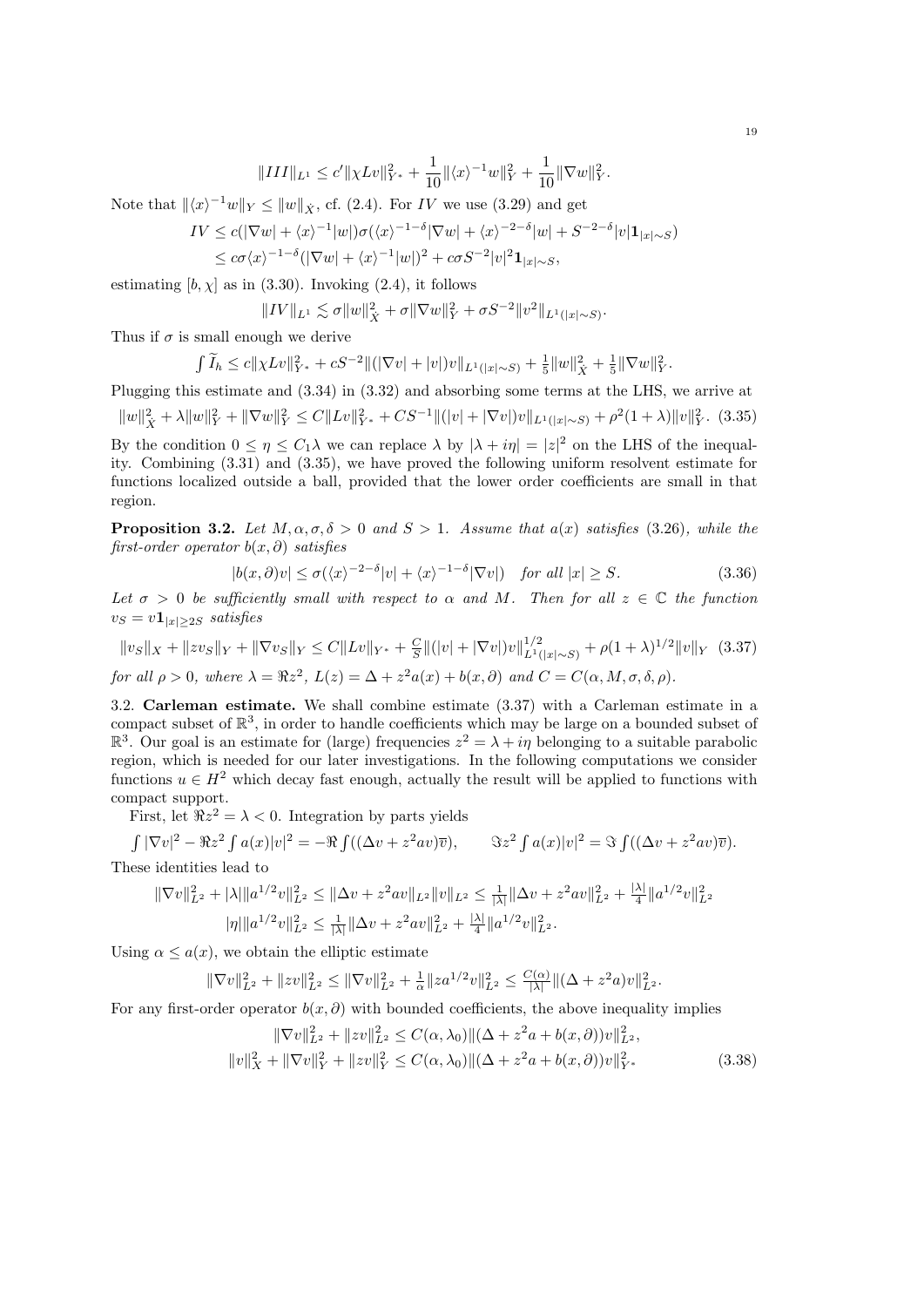for all  $\Re z^2 \leq -\lambda_0(a, b)$ , where  $\lambda_0(a, b) > 0$  depends only on  $\alpha = \inf a(x)$  and the supremum of the coefficients of  $b(x, \partial)$ . In the second line we employ (3.18) from [5] and (2.3).

We thus focus on the case  $\lambda > 0$ , starting with the main part  $\Delta + az^2$ . We use the notations

$$
r = |x|,
$$
  $\hat{x} = \frac{x}{|x|},$   $\partial_r = \hat{x} \cdot \nabla,$   $\Omega = r\nabla - x\partial_r,$   $\tilde{\Omega} = \Omega - 2\hat{x}.$ 

As above, we denote the radial derivative of a radially symmetric function with an apex, i.e.,  $\phi'(r) = \partial_r \phi$ . The vector fields  $\Omega$  and  $\tilde{\Omega}$  satisfy the relations

$$
\widehat{x} \cdot \Omega = 0, \qquad \int_{\mathbb{S}^2} \widetilde{\Omega} f dS = 0
$$

and we have

$$
\Omega^2 = \Delta_{\mathbb{S}^2}, \qquad \Delta = \partial_r^2 + \frac{2}{r}\partial_r + \frac{1}{r^2}\Omega^2, \qquad |\nabla v|^2 = |\partial_r v|^2 + \frac{1}{r^2}|\Omega v|^2.
$$

Fix two radially symmetric, real valued functions  $\phi$  and  $\gamma$ . We introduce the transformed operator

$$
Q = re^{\phi}(\Delta + z^2 a(x))e^{-\phi}r^{-1}, \qquad z^2 = \lambda + i\eta, \quad \lambda, \eta \in \mathbb{R},
$$

or more explicitly

$$
Q = \partial_r^2 + \frac{1}{r^2} \Omega^2 + z^2 a(x) + \phi'^2 - \phi'' - 2\phi' \partial_r.
$$

It is straighforward to check

$$
\partial_r \{\gamma A_0\} + \tilde{\Omega} \cdot \{\gamma Z_0\} = 2\gamma \cdot \Re[Qv \cdot \overline{v_r}] + 2\gamma \eta a(x) \Im(v \cdot \overline{v_r}) + + (\gamma' + 4\phi'\gamma)|v_r|^2 - (\frac{\gamma}{r^2})' |\Omega v|^2 + [(\lambda a(x) + \phi'^2 - \phi'')\gamma]'|v|^2,
$$
(3.39)

where  $\lambda = \Re z^2$ ,  $\eta = \Im z^2$  and

$$
A_0 = |\partial_r v|^2 - \frac{1}{r^2} |\Omega v|^2 + (\lambda a(x) + \phi'^2 - \phi'') |v|^2, \qquad Z_0 = 2\Re(r^{-2} \Omega v \cdot \overline{v_r}).
$$

**Lemma 3.3.** Assume  $a(x)$  satisfies

$$
0 < a(x) \le M, \qquad (\nu + r)a'_{-} \le 2a - \nu,\tag{3.40}
$$

for some  $M > 0$  and  $\nu \in (0,1]$ . Let  $\lambda = \Re z^2$ ,  $\eta = \Im z^2$ ,  $\nu\lambda \geq 2\eta^2$ , and  $\tau \geq M^2 + 4$ . Then we have the estimate

$$
||e^{\phi}\langle x\rangle^{-1/2}\nabla u||_{L^{2}}^{2} + (\Re z^{2} + \tau^{2})||e^{\phi}u||_{L^{2}}^{2} \le 10\nu^{-4}\tau^{-1}||e^{\phi}(\nu+r)(\Delta + za)u||^{2}
$$
 (3.41)  
where  $\phi(r) = \tau(r^{2} + r)$ .

Proof. Identity (3.39) implies

$$
\partial_r \{\gamma A_0\} + \tilde{\Omega} \cdot \{\gamma Z_0\} + \tau^{-1} \gamma |Qv|^2
$$
  
\n
$$
\geq (\gamma' + (4\phi' - \tau)\gamma - M^2 \gamma^{\frac{3}{2}})|v_r|^2 - (\frac{\gamma}{r^2})' |\Omega v|^2 + [(\lambda a(x) + \phi'^2 - \phi'')\gamma]' |v|^2 - \eta^2 \gamma^{\frac{1}{2}} |v|^2.
$$
  
\nmals the choices

We make the choices

$$
\gamma(r) = (\nu + r)^2, \qquad \phi(r) = \tau(r^2 + r)
$$

with the parameters  $\tau \geq M^2 + 4$  and  $\nu \in (0, 1]$ . We obtain

$$
\ell := \partial_r \{ \gamma A_0 \} + \tilde{\Omega} \cdot \{ \gamma Z_0 \} + \tau^{-1} \gamma |Qv|^2 \geq 2\tau (r+1) \gamma |v_r|^2 + \frac{2\nu(\nu+r)}{r^3} |\Omega v|^2 + (\lambda(a\gamma)'+\tau^2(\nu+r)^3 - \eta^2 \gamma^{\frac{1}{2}}) |v|^2.
$$

Condition (3.40) yields  $(a\gamma)' \ge \nu \gamma^{1/2}$ , and  $\nu \lambda - \eta^2 \ge \frac{1}{2} \nu \lambda$  follows from the assumption on z. We can thus continue the previous inequality as

$$
\ell \geq 2\tau (r+1)\gamma |v_r|^2 + \frac{2\nu(\nu+r)}{r^3} |\Omega v|^2 + (\frac{1}{2}\nu\lambda(\nu+r) + \tau^2(\nu+r)^3)|v|^2.
$$

Now we integrate over the cylinder  $\Pi = [0, +\infty) \times \mathbb{S}^2$  and use the notation

$$
||v||_{\Pi}^{2} := \int_{0}^{+\infty} \int_{\mathbb{S}^{2}} |v|^{2} dS dr.
$$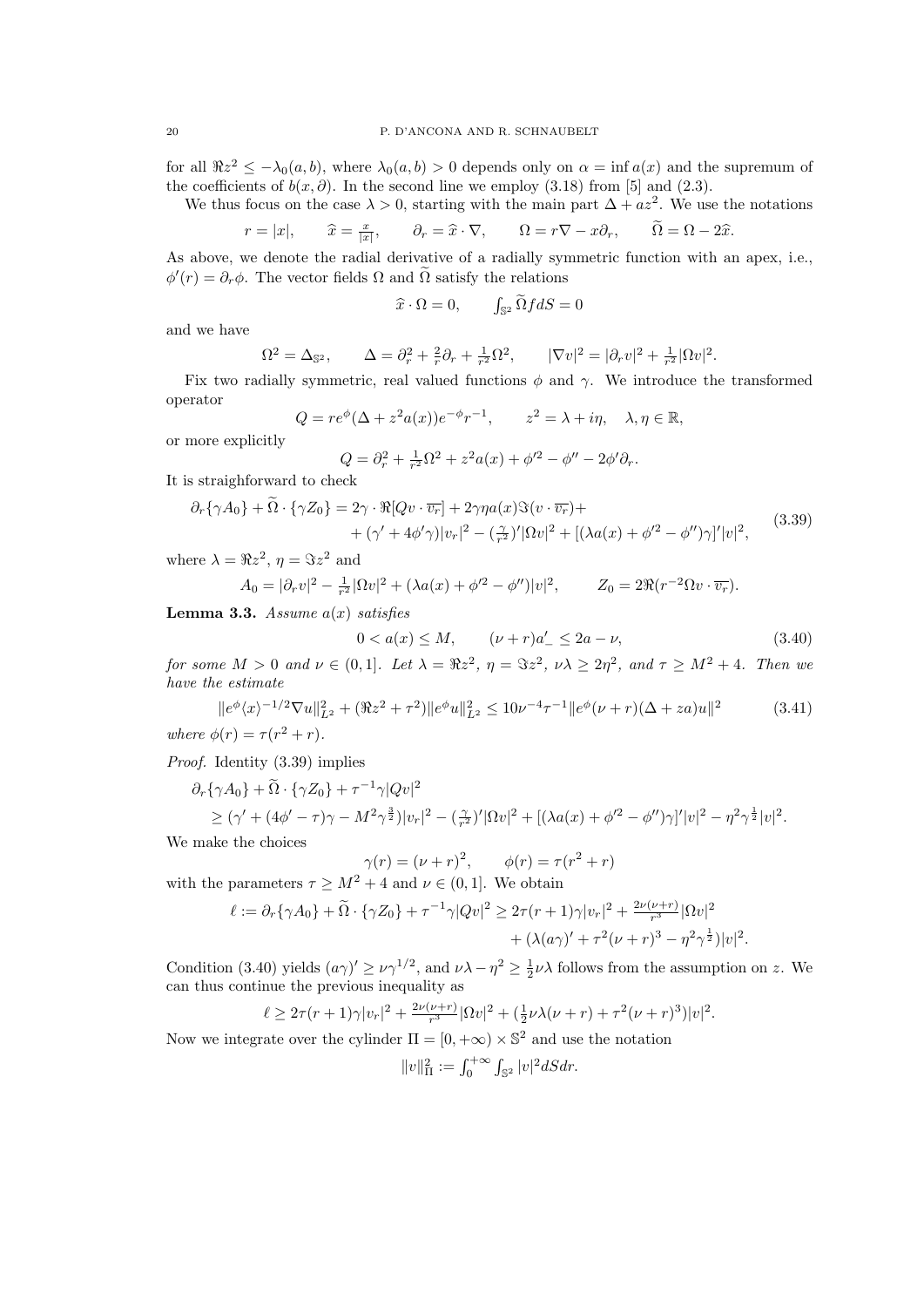So the above lower bound leads to

$$
\tau \|v_r\|_{\Pi}^2 + \|\frac{1}{r^{3/2}}\Omega v\|_{\Pi}^2 + \lambda \|v\|_{\Pi}^2 + 2\tau^2 \| (\nu + r)v\|_{\Pi}^2 \leq 2\tau^{-1}\nu^{-2} \| (\nu + r)Qv\|_{\Pi}^2.
$$

Setting  $v = re^{\phi}u$ , we have

$$
||v||_{\Pi} = ||e^{\phi}u||_{L^{2}(\mathbb{R}^{3})}, \qquad ||r^{-3/2}\Omega v||_{\Pi} = ||r^{-3/2}e^{\phi}\Omega u||_{L^{2}(\mathbb{R}^{3})},
$$
  

$$
||(\nu + r)Qv||_{\Pi} = ||e^{\phi}(\nu + r)(\Delta + z^{2}a(x))u||_{L^{2}(\mathbb{R}^{3})},
$$

which implies the first partial estimate

$$
\tau \|v_r\|_{\Pi}^2 + \|\frac{e^{\phi}}{r^{3/2}}\Omega u\|_{L^2}^2 + \lambda \|e^{\phi}u\|_{L^2} + 2\tau^2 \| (\nu + r)e^{\phi}u\|_{L^2}^2
$$
  

$$
\leq 2\nu^{-2}\tau^{-1} \|e^{\phi}(\nu + r)(\Delta + z^2 a(x))u\|_{L^2}^2.
$$
 (3.42)

In order to handle the  $v_r$  term, we first define  $v = rw$ , i.e.,  $w = e^{\phi}u$ . Observe that

$$
||v_r||_{\Pi}^2 = \int |w_r + \frac{w}{r}|^2 dx = \int (|w_r|^2 + \frac{|w|^2}{r^2} + 2\Re w_r \frac{\overline{w}}{r}) dx,
$$
  

$$
\int 2\Re w_r \frac{\overline{w}}{r} dx = \int \frac{1}{r} \hat{x} \cdot \nabla |w|^2 dx = -\int |w|^2 \nabla \cdot (\frac{\hat{x}}{r}) dx = -\int \frac{|w|^2}{r^2} dx,
$$

and hence

$$
||v_r||_{\Pi} = ||w_r||_{L^2(\mathbb{R}^3)} = ||e^{\phi}(u_r + \phi'u)||_{L^2(\mathbb{R}^3)}, \quad \phi'(r) = \tau(2r+1).
$$

We deduce

$$
||e^{\phi}u_r||_{L^2(\mathbb{R}^3)}^2 \le 2||v_r||_{\Pi}^2 + 8\nu^{-2}\tau^2||e^{\phi}(\nu+r)u||_{L^2(\mathbb{R}^3)}^2.
$$

So estimate (3.42) gives

$$
||e^{\phi}u_r||_{L^2}^2 + ||\frac{e^{\phi}}{r^{3/2}}\Omega u||_{L^2}^2 + (\lambda + \tau^2)||e^{\phi}u||_{L^2}^2 \le 10\nu^{-4}\tau^{-1}||e^{\phi}(\nu + r)(\Delta + z^2 a)u||_{L^2}^2.
$$

Inserting  $|\nabla u|^2 = |u_r|^2 + \frac{1}{r^2} |\Omega u|^2$ , the assertion (3.41) follows.

We now take a first-order operator  $b(x, \partial)$  and let  $L = \Delta + z^2 a + b$ . Note that

$$
||e^{\phi}(\nu+r)(\Delta+z^2a)u||_{L^2} \leq ||e^{\phi}(\nu+r)Lu||_{L^2} + ||e^{\phi}(\nu+r)bu||_{L^2}.
$$

Assume that u has support in the ball  $|x| \leq K$  for some  $K \geq 1$  and that  $b(x, \partial)$  satisfies

$$
|b(x,\partial)v| \le N(|v| + \langle x \rangle^{-1/2} |\nabla v|). \tag{3.43}
$$

We can then estimate

$$
||e^{\phi}(\nu+r)bu||_{L^2}^2 \le 2N^2(K+1)^2(||e^{\phi}u||_{L^2}^2 + ||e^{\phi}\langle x\rangle^{-1/2}\nabla u||_{L^2}^2).
$$

Taking a large parameter  $\tau \geq 1$ , the lower order terms on the RHS of (3.41) can be absorbed yielding our Carleman estimate.

**Proposition 3.4.** Assume a(x) satisfies (3.40) and  $b(x, \partial)$  satisfies (3.43). Take  $z \in \mathbb{C}$  with  $\lambda = \Re z^2$ ,  $\eta = \Im z^2$  and  $\nu \lambda \geq 2\eta^2$ . Let  $\phi(r) = \tau(r^2 + r)$ ,  $u \in H^2$  have support in  $|x| \leq K$  for some  $K \geq 1$ , and  $\tau \geq \max\{4 + M^2, 80\nu^{-4}N^2(K+1)^2\}$ . Then the following estimate holds

$$
||e^{\phi}\langle x\rangle^{-1/2}\nabla u||_{L^{2}}^{2} + (\Re z^{2} + \tau^{2})||e^{\phi}u||_{L^{2}}^{2} \le 40\nu^{-4}\tau^{-1}||e^{\phi}Lu||_{L^{2}}^{2}.
$$
 (3.44)

Since  $\langle x \rangle^{-1} \geq (2K)^{-1}$  on the support of u, choosing  $\tau$  sufficiently large we deduce from (3.44) the estimate

$$
||u||_X + ||zu||_Y + ||\nabla u||_Y \le c(K, M, N, \nu) ||(\Delta + z^2 a(x) + b)u||_{Y^*}
$$
\n(3.45)

provided u is supported in  $|x| \leq K$  and  $z^2 = \lambda + i\eta$  lies in the parabolic region  $\nu\lambda \geq 2\eta^2$ .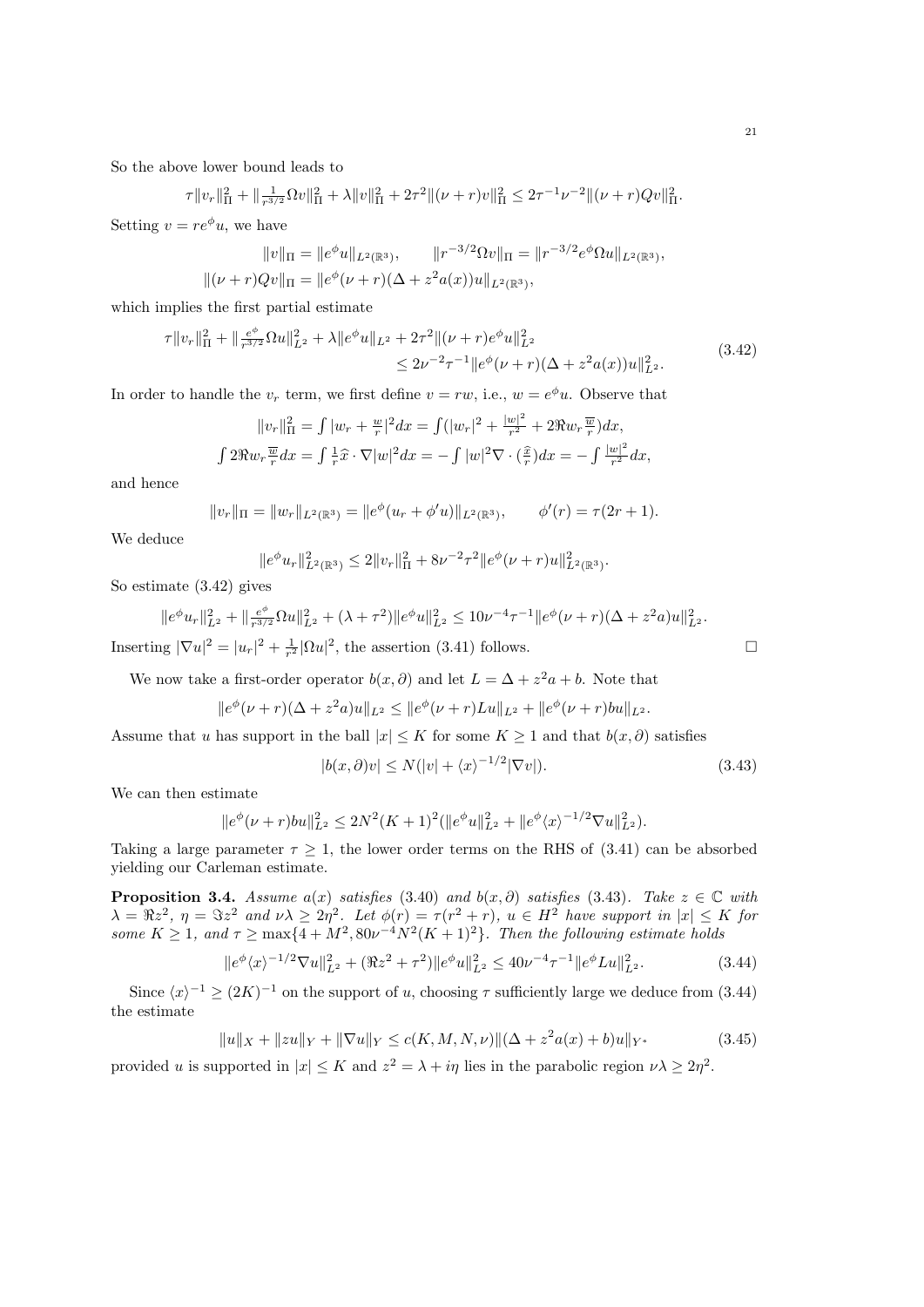### 22 P. D'ANCONA AND R. SCHNAUBELT

## 4. The complete resolvent estimate

We are ready to patch the previous estimates and deduce a global one valid for all frequencies  $z^2 = \lambda + i\eta$  in a region of the form

$$
\Omega = \Omega(\nu, \lambda_1) = \{\lambda \le -\lambda_1/2\} \cup \{\lambda^2 + \eta^2 \le \lambda_1^2\} \cup \{\nu\lambda \ge 2\eta^2\}
$$
\n(4.1)

for suitable  $\nu, \lambda_1 > 0$ . Recall that

- if  $\Re z^2 \leq -\lambda_0$  for a sufficiently large  $\lambda_0 > 0$ , we can use the elliptic estimate (3.38);
- if  $z^2$  belongs to an arbitrarily large (but fixed) ball  $|z^2| \leq \lambda_1$ , we can use Proposition 2.5.

Thus to cover the entire region  $\Omega(\nu, \lambda_1)$  it remains to consider frequencies  $z^2 = \lambda + i\eta$  in the parabolic region given by  $\lambda \geq \lambda'_0$  and  $\nu \lambda \geq 2\eta^2$  for a sufficiently large  $\lambda'_0 > 0$ .

To this aim, we combine estimates (3.37) and (3.44) for functions vanishing inside, resp. outside, balls. The assumptions on  $a(x)$  are

$$
0 < \alpha \le a(x) \le M, \qquad \|\langle x \rangle a^{-1} a'_{-} \|_{\ell^{1} L^{\infty}} \le \frac{1}{4}, \qquad (\nu + r) a'_{-} \le 2a - \nu \tag{4.2}
$$

for some  $\nu \in (0,1]$ . For  $b(x, \partial)$  we require

$$
|b(x,\partial)v| \le C_b(\langle x \rangle^{-2-\delta}|v| + \langle x \rangle^{-1-\delta}|\nabla v|)
$$
\n(4.3)

for some  $C_b$ ,  $\delta > 0$ , which is the same as (2.16) in Proposition 2.5. Note that (4.2) contains both  $(3.26)$  and  $(3.40)$ , and  $(4.3)$  implies  $(3.43)$  (after possibly increasing N). On the other hand, if we take  $S_0 > 1$  sufficiently large (and possibly decrease  $\delta$ ), we see that (4.3) implies (3.36) for  $|x| \ge S$  for any  $S \ge S_0$ . From now on,  $S_0$  is fixed. Thus the assumptions of both Propositions 3.2 and 3.4 are verified.

Fix a radial cutoff function  $\chi_0$  such that  $\chi_0 = 0$  for  $|x| \leq 1$  and  $\chi_0 = 1$  for  $|x| \geq 2$ . Set  $S = 2S_0$  and  $\chi(x) = \chi_0(S^{-1}x)$ . We then decompose

$$
||u||_X + ||zu||_Y + ||\nabla u||_Y \le I + II \tag{4.4}
$$

with

$$
I = ||\chi u||_X + ||\chi zu||_Y + ||\nabla(\chi u)||_Y,
$$
  
\n
$$
II = ||(1 - \chi)u||_X + ||(1 - \chi)zu||_Y + ||\nabla((1 - \chi)u)||_Y.
$$

Writing  $L = L(z) = \Delta + z^2 a + b$ , we can apply (3.45) to *II* since  $(1 - \chi)u$  is compactly supported in  $|x| \leq 2S$ , obtaining

$$
II \lesssim ||L((1-\chi)u)||_{Y^*} \lesssim ||Lu||_{Y^*} + |||u| + |\nabla u||_{L^2(S \leq |x| \leq 2S)}
$$

The last term at the right is supported in  $|x| \geq 2S_0$ . It can thus be estimated via (3.37) in Proposition 3.2 with  $S_0$  instead of S, and hence

$$
II \leq C \| Lu \|_{Y^*} + \rho (1+|z|) \| u \|_Y + C \| (|u| + |\nabla u|) u \|_{L^1(|x| \sim S_0)}^{1/2}
$$

where  $\rho > 0$  is arbitrarily small and  $C = C(\alpha, M, \sigma, \delta, \rho, S_0)$ . We next treat I again using (3.37) with  $S_0$  instead of S (recall that we have  $S = 2S_0$ ), which yields

$$
I \leq C||Lu||_{Y^*} + \rho(1+|z|)||u||_Y + C||(|u| + |\nabla u|)u||_{L^1(|x| \sim S_0)}^{1/2}.
$$

Summing up, we get

$$
I + II \le C ||Lu||_{Y^*} + \rho(1+|z|) ||u||_Y + C ||(|u| + |\nabla u|)u||_{L^1(|x| \sim S_0)}^{1/2}
$$

For every  $\rho > 0$ , the last summand is bounded by

$$
\|(|u| + |\nabla u|)u\|_{L^{1}(|x| \sim S_0)}^{1/2} \le \rho \|\nabla u\|_{Y} + C(S_0, \rho) \|u\|_{Y},
$$
\n(4.5)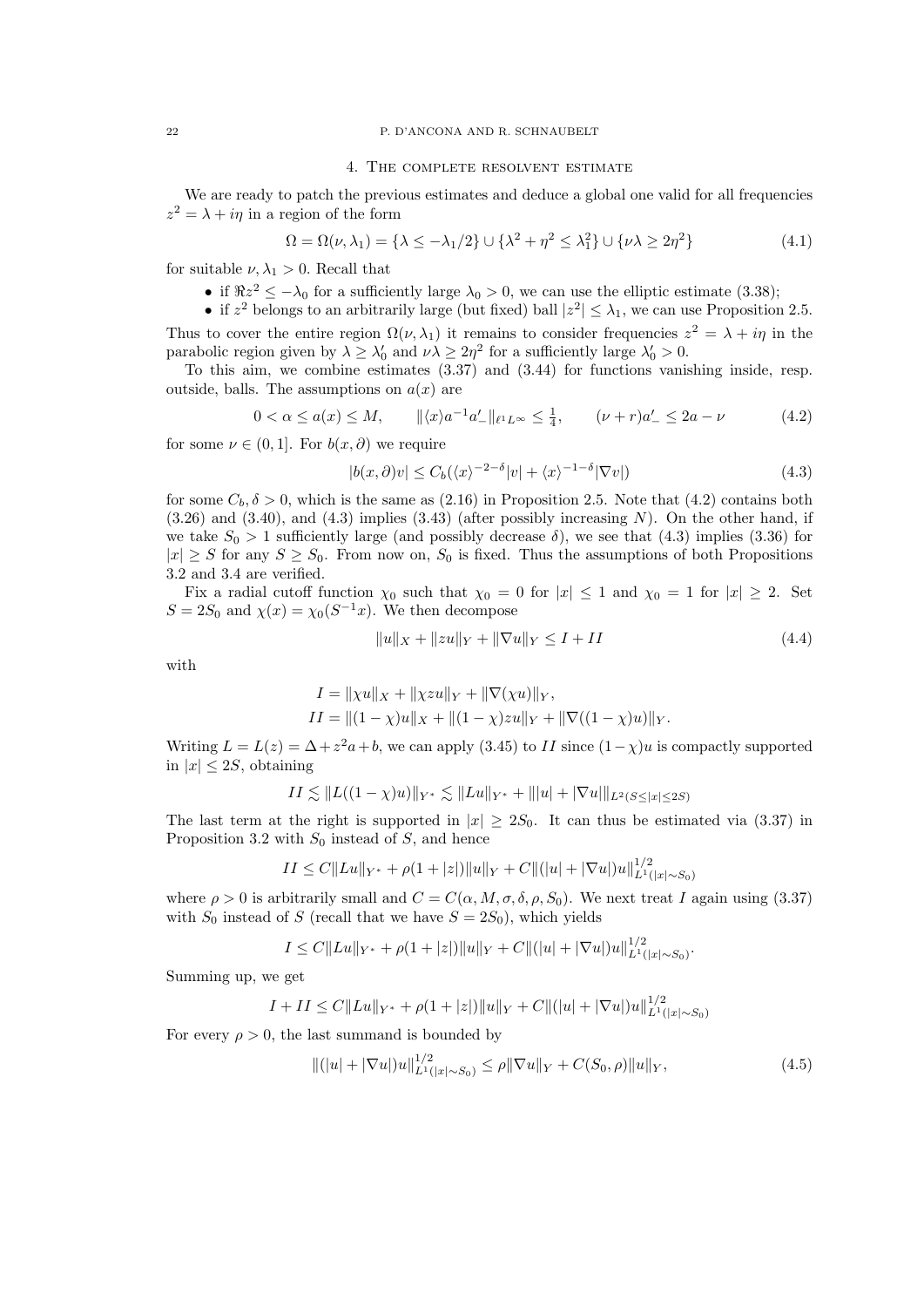leading to

$$
||u||_X + ||zu||_Y + ||\nabla u||_Y \leq C||Lu||_{Y^*} + \rho(||zu||_Y + ||\nabla u||_Y) + C||u||_Y.
$$

Here  $\rho > 0$  is arbitrary and  $C = C(\alpha, M, \sigma, \delta, \rho, S_0)$ . Taking  $\rho = 1/2$  and absorbing two terms by the LHS, we infer

$$
||u||_X + ||zu||_Y + ||\nabla u||_Y \leq C||Lu||_{Y^*} + C||u||_Y.
$$

If we assume  $|z| \geq 2C$ , we can also absorb the last summand and we obtain

$$
||u||_X + ||zu||_Y + ||\nabla u||_Y \le C||Lu||_{Y^*}
$$

for all z in the region  $|z| \ge 2C(\alpha, M, \sigma, \delta, S_0)$  such that  $\nu\lambda \ge 2\eta^2$ . We now choose a sufficiently large  $\lambda_1 > 0$  in the definition (4.1) of  $\Omega$  and employ (3.38) and Proposition 2.5 as indicated after (4.1). In this way, the following main resolvent estimate is proved.

**Proposition 4.1.** Assume  $a(x)$  and  $b(x, \partial)$  satisfy (4.2), (4.3),  $|x|^2 \langle x \rangle^{\delta}(a-1) \in L^{\infty}$ , and the spectral assumption (S). Then we can find  $\lambda_1 > 0$  such that for all  $z^2 = \lambda + i\eta \in \mathbb{C}$  in the region  $\Omega = \Omega(\nu, \lambda_1)$  defined in (4.1), the operator  $L(z) = \Delta + z^2 a(x) + b(x, \partial)$  satisfies the estimate

$$
||u||_X + ||zu||_Y + ||\nabla u||_Y \lesssim ||L(z)u||_{Y^*}
$$
\n(4.6)

with a constant uniform in z.

The same proof applies to a matrix operator of the special form

$$
L(z) = I_3 \Delta + I_3 a(x) z^2 + b(x, \partial).
$$

*Remark* 4.2. The last condition in  $(4.2)$  is implied by

$$
\frac{a'_-}{a} \le \frac{1}{\nu + r}
$$

(provided  $\nu$  is small enough). Thus we see that the following assumption

$$
a'_{-}(x) \le \nu_0 a(x) \langle x \rangle^{-1-\delta} \tag{4.7}
$$

implies the last two conditions in (4.2), provided  $\nu_0$  is small enough.

## 5. Smoothing estimates

We shall now convert estimate  $(4.6)$  into a smoothing estimate for the wave equation. First, we repackage  $(4.6)$  in a weaker form in terms of weighted  $L^2$  norms, in order to apply the Laplace transform. Recall from Propositions 2.6–2.8 that hypothesis (S) is valid for our Maxwell system, under mild extra decay conditions.

**Corollary 5.1.** Let  $L(z) = I_3 \Delta + I_3 a(x) z^2 + b(x, \partial)$  be a matrix operator such that

(1) 
$$
\alpha = \inf a(x) > 0, \ \langle x \rangle^{2+\delta} (a-1) \in L^{\infty}, \ \text{and} \ a'_{-} \leq \frac{1}{4} (1 - 2^{-\delta})^{-1} a \langle x \rangle^{-1-\delta},
$$

- $(2) |b(x,\partial)v| \lesssim \langle x \rangle^{-2-\delta} |v| + \langle x \rangle^{-1-\delta} |\nabla v|,$
- $(3)$  the spectral assumption  $(S)$  holds

for some  $\delta > 0$ . Then there exists  $\lambda_1 > 0$  such that for any z with  $z^2 \in \Omega(1 \wedge \alpha, \lambda_1)$  we have

$$
||v||_{L_{-3/2-}^{2}} + ||zv||_{L_{-1/2-}^{2}} + ||\nabla v||_{L_{-1/2-}^{2}} \lesssim ||L(z)v||_{L_{1/2+}^{2}}
$$
\n(5.1)

where we use the notation  $||u||_{L_s^2} = ||\langle x \rangle^s u||_{L^2(\mathbb{R}^3)}$ .

*Proof.* It is easy to check that assumption (1) implies (4.2), with  $\nu = 1 \wedge \alpha$ . In view of (2.4), estimate (4.6) implies (5.1).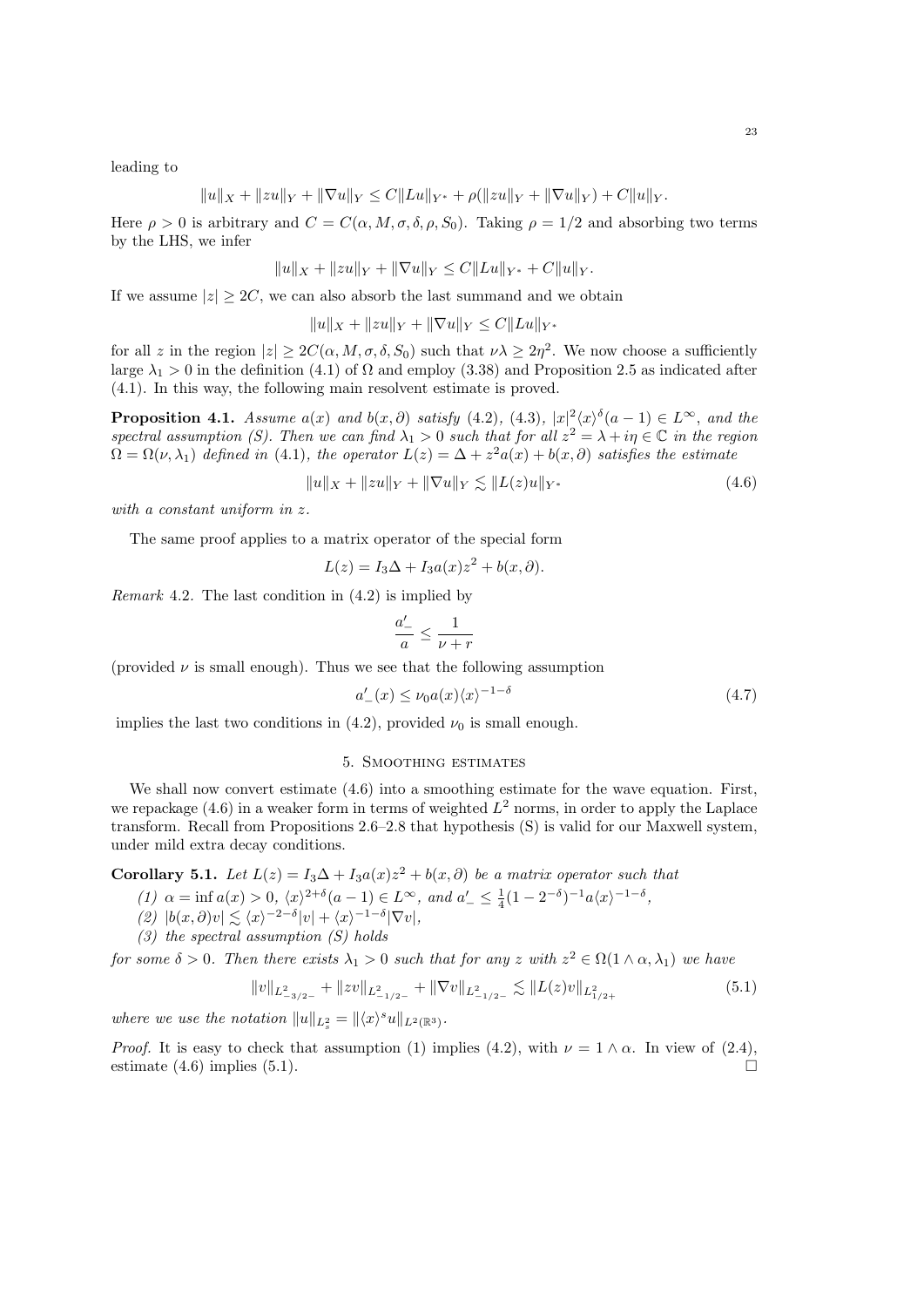Let  $u : \mathbb{R}_t \times \mathbb{R}_x^3 \to \mathbb{C}^3$  be a function with  $u(t,x) = 0$  for  $t < 0$  and such that the maps  $\partial_t^k u : \mathbb{R} \to H^{2-k}(\mathbb{R}^3)$  are continuous and grow sub-exponentially for  $k = 0, 1, 2$ . For  $z = \alpha + i\beta$ in the upper half plane  $\Im z > 0$ , then the 'damped' Fourier transform

$$
v(z, \cdot) := \int_{-\infty}^{+\infty} e^{itz} u(t, \cdot) dt
$$

is defined in  $L^2(\mathbb{R}^3)$ . It satisfies

$$
-z^2v(z,\cdot) = \int_{-\infty}^{+\infty} e^{itz} \partial_t^2 u(t,\cdot) dt, \qquad (\Delta + b)v(z,\cdot) = \int_{-\infty}^{+\infty} e^{itz} (\Delta + b)u(t,\cdot) dt
$$

so that

$$
(\Delta + az^2 + b)v(z, x) = \int_{-\infty}^{+\infty} e^{itz} (\Delta + b - a\partial_t^2) u(t, x) dt
$$

for a.e.  $x \in \mathbb{R}^3$ . Plancherel's formula thus yields

$$
\int |(\Delta + (\alpha + i\beta)^2 a + b)v(\alpha + i\beta, x)|^2 d\alpha = 2\pi \int e^{-2\beta t} |(\Delta + b - a\partial_t^2)u(t, x)|^2 dt.
$$
  
We multiply by the weight  $\langle x \rangle^{2s}$  and integrate also in x, obtaining

$$
\| (\Delta + (\cdot + i\beta)^2 a + b) v \|_{L^2(d\alpha)L_s^2(\mathbb{R}^3)} \approx \| e^{-\beta t} (\Delta + b - a\partial_t^2) u \|_{L^2(dt)L_s^2(\mathbb{R}^3)}
$$

for any  $s \in \mathbb{R}$ , though the norms could be infinite. In a similar way we deduce

$$
||v(\cdot + i\beta)||_{L^2(d\alpha)L_s^2(\mathbb{R}^3)} \approx ||e^{-\beta t}u||_{L^2(dt)L_s^2(\mathbb{R}^3)},
$$
  
\n
$$
||\nabla v(\cdot + i\beta)||_{L^2(d\alpha)L_s^2(\mathbb{R}^3)} \approx ||e^{-\beta t}\nabla u||_{L^2(dt)L_s^2(\mathbb{R}^3)},
$$
  
\n
$$
|z|||v(\cdot + i\beta)||_{L^2(d\alpha)L_s^2(\mathbb{R}^3)} \approx ||e^{-\beta t}\partial_t u||_{L^2(dt)L_s^2(\mathbb{R}^3)}.
$$

Note that if  $z = \alpha + i\beta$  with  $\beta > 0$  sufficiently small, then  $z^2 = \lambda + i\eta$  lies in the parabolic region Ω. We assume that  $G = (\Delta + b - a\partial_t^2)u$  belongs to  $L^2 L^2_{1/2+}$ . Estimate (5.1) thus implies that

$$
||e^{-\beta t}u||_{L^{2}(dt)L_{-3/2-}^{2}} + ||e^{-\beta t}\partial_{t}u||_{L^{2}(dt)L_{-1/2-}^{2}} + ||e^{-\beta t}\nabla u||_{L^{2}(dt)L_{-1/2-}^{2}}\n\lesssim ||e^{-\beta t}(\Delta + b - a\partial_{t}^{2})u||_{L^{2}(dt)L_{1/2+}^{2}}.
$$
\n(5.2)

for sufficiently small  $\beta > 0$ . (In particular, the involved norms are finite.) Here the implicit constant does not depend on  $\beta$ , so that one can let  $\beta \to 0$  by Fatou's lemma. As usual, no modification is necessary in the matrix case.

We apply (5.2) to a solution of the problem

$$
(a\partial_t^2 - \Delta - b(x,\partial))U = G(t,x), \qquad U(0,x) = \partial_t U(0,x) = 0.
$$
\n
$$
(5.3)
$$

**Proposition 5.2.** Let  $U(t, x): \mathbb{R}_t \times \mathbb{R}_x^3 \to \mathbb{C}^3$  be a solution of the Cauchy problem (5.3) subject to the above growth conditions, where  $a(x)$  and  $b(x, \partial)$  are as in Corollary 5.1 and  $\langle x \rangle^{1/2+}G \in L^2L^2$ . Then the following estimate holds:

$$
||U||_{L^{2}L_{-3/2-}^{2}} + ||\partial_{t}U||_{L^{2}L_{-1/2-}^{2}} + ||\nabla U||_{L^{2}L_{-1/2-}^{2}} \lesssim ||G||_{L^{2}L_{1/2+}^{2}}.
$$
\n(5.4)

*Proof.* Assume  $G = 0$  for  $t \leq 0$ , so that  $U = 0$  for  $t \leq 0$  and we can apply (5.2). Letting  $\beta \downarrow 0$ we obtain (5.4). The same estimate is valid if  $G = 0$  for  $t \ge 0$  (just by time reversal  $t \to -t$ ). By linearity, estimate (5.4) holds for arbitrary  $G$ .

We next focus on the actual Maxwell equations

$$
\partial_t^2 \mathbf{E} + \frac{1}{\epsilon} \nabla \times \frac{1}{\mu} \nabla \times \mathbf{E} = 0, \qquad \nabla \cdot (\epsilon \mathbf{E}) = 0,
$$

or equivalently (with  $\mathbf{D} = \epsilon \mathbf{E}$ )

$$
\partial_t^2 \mathbf{D} + \nabla \times \tfrac{1}{\mu} \nabla \times \tfrac{1}{\epsilon} \mathbf{D} = 0, \qquad \nabla \cdot \mathbf{D} = 0.
$$

Let  $H$  be the Hilbert space

$$
\mathcal{H} = \{ u \in L^2(\mathbb{R}^3; \mathbb{C}^3) \colon \nabla \cdot u = 0 \}
$$
\n
$$
(5.5)
$$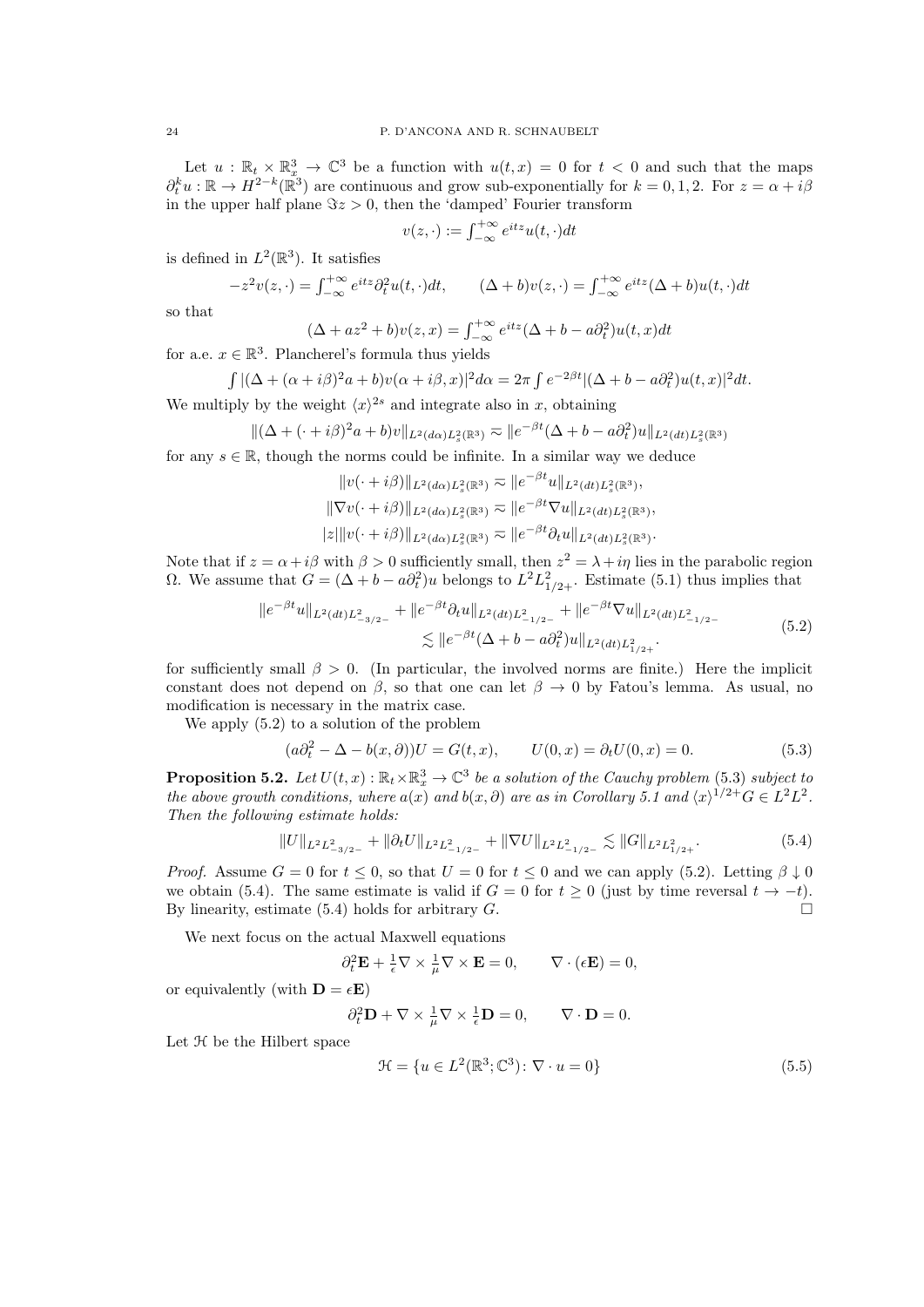endowed with the scalar product  $(u, v)_{\mathcal{H}} = \int e^{-1}u \cdot \overline{v}dx$  and the corresponding norm  $||u||_{\mathcal{H}} =$  $(u, u)_{\mathcal{H}}^{1/2}$ , and let  $H = H(x, \partial)$  be the operator

$$
H(x,\partial)U = \nabla \times \frac{1}{\mu} \nabla \times \frac{1}{\epsilon} U
$$
\n(5.6)

which is selfadjoint and non negative on  $\mathcal{H}$ . The spectral theorem implies that the flow  $e^{it\sqrt{H}}$  is well defined, bounded and continuous on  $\mathcal{H}$ . Let  $U(t, x)$  be the solution to

$$
\partial_t^2 U + H U = F(t, x), \qquad U(0, x) = 0, \qquad \partial_t U(0, x) = 0,
$$
\n(5.7)

where  $F$  is  $H$ –valued and hence

$$
\nabla \cdot F=0.
$$

By Duhamel's formula  $U$  is given by

$$
U(t, x) = \int_0^t H^{-1/2} \sin((t - s)\sqrt{H}) F(s) ds.
$$

We thus have

$$
\sqrt{H}U = \int_0^t \sin((t-s)\sqrt{H})F(s)ds, \quad \partial_t U = \int_0^t \cos((t-s)\sqrt{H})F(s)ds.
$$
 (5.8)

Note that also  $U$  is divergence free and hence  $HU$  is given by

$$
HU = -\frac{1}{\epsilon\mu}\Delta U + \nabla \times \frac{1}{\mu}\nabla \times \frac{1}{\epsilon}U - \frac{1}{\epsilon\mu}\nabla \times \nabla \times U.
$$

Therefore problem  $(5.7)$  can be written in the form  $(5.3)$  with the choices

$$
a = \epsilon \mu, \qquad b(x, \partial)U = \nabla \times \nabla \times U - \epsilon \mu \nabla \times \frac{1}{\mu} \nabla \times \frac{1}{\epsilon} U, \qquad G = aF. \tag{5.9}
$$

We collect in the next lemma some basic estimates involving  $\sqrt{H}$  and H. Observe that a map  $u \in \dot{H}^2$  satisfies  $\nabla u \in L^6$  and  $|u| \lesssim \langle x \rangle^{1/2}$ . Hence,  $H : \dot{H}^2 \to L^2$  is bounded if

$$
|\nabla \epsilon| + |\nabla \mu| \lesssim \langle x \rangle^{-1-\delta}, \qquad |D^2 \epsilon| \lesssim \langle x \rangle^{-2-\delta}.
$$
 (5.10)

**Lemma 5.3.** Let H be the operator in (5.6) and  $c, \delta > 0$ . Assume that the coefficients  $\epsilon, \mu$  and their first and second derivatives are bounded and that  $\epsilon, \mu \geq c$ . We take divergence free functions f from  $\dot{H}^1$  in (i) and (ii), from  $H^2$  in (iii), and from  $\dot{H}^2$  in (iv). Then the following estimates hold.

(i) If 
$$
|\nabla \epsilon| \leq \langle x \rangle^{-1-\delta}
$$
, then

$$
\|\sqrt{H}f\|_{L^2} \lesssim \|\nabla f\|_{L^2}.\tag{5.11}
$$

 $(ii)$  If

$$
|\nabla \epsilon| + |\nabla \mu| \lesssim \langle x \rangle^{-\frac{3}{2} - \delta}, \qquad |D^2 \epsilon| \lesssim \langle x \rangle^{-\frac{5}{2} - \delta}, \tag{5.12}
$$

then

$$
\|\sqrt{H}f\|_{L^2} \approx \|\nabla f\|_{L^2}.\tag{5.13}
$$

(iii) We have

$$
\|\langle x\rangle^{-\frac{1}{2}-\delta}\Delta f\|_{L^2} \lesssim \|\langle x\rangle^{-\frac{1}{2}-\delta} Hf\|_{L^2} + \|\langle x\rangle^{-\frac{1}{2}-\delta} f\|_{L^2},\tag{5.14}
$$

$$
\|\langle x\rangle^{-\frac{1}{2}-\delta} Hf\|_{L^2} \lesssim \|\langle x\rangle^{-\frac{1}{2}-\delta} \Delta f\|_{L^2} + \|\langle x\rangle^{-\frac{1}{2}-\delta} f\|_{L^2}.
$$
 (5.15)

(iv) If (5.12) is true, then for  $\sigma \in (0, \delta)$ 

$$
\|\langle x\rangle^{-\frac{1}{2}-\sigma}\Delta f\|_{L^2} \lesssim \|\langle x\rangle^{-\frac{1}{2}-\sigma}Hf\|_{L^2}.
$$
\n(5.16)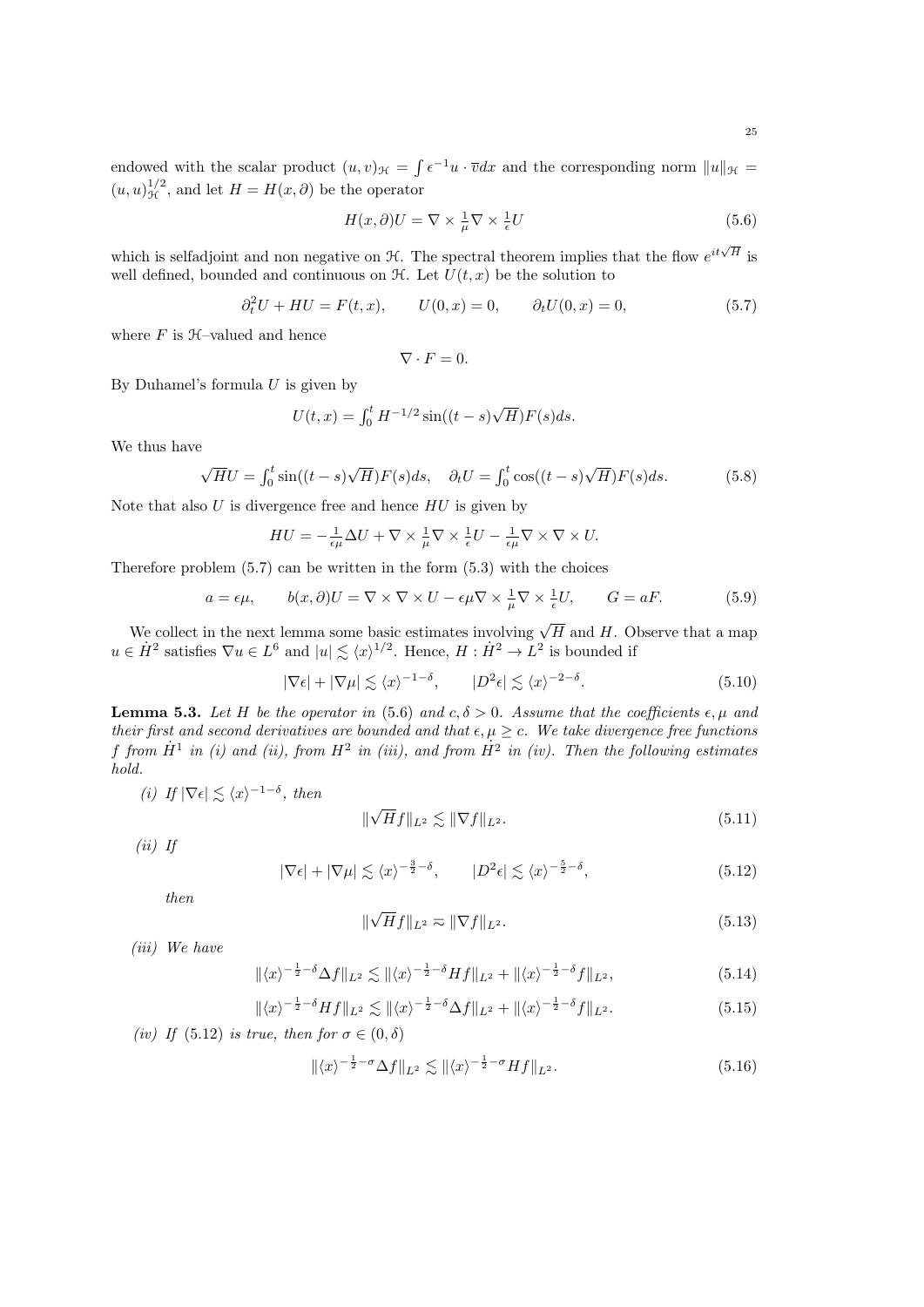*Proof.* PROOF OF  $(5.11)$ . Integrating by parts we have

$$
\|\sqrt{H}f\|_{L^{2}}^{2} \approx \|\sqrt{H}f\|_{\mathcal{H}}^{2} = (Hf, f)_{\mathcal{H}} = \int \frac{1}{\mu} \|\nabla \times \frac{1}{\epsilon}f\|_{L^{2}}^{2} dx \lesssim \|\nabla \times f\|_{L^{2}}^{2} + \|\nabla \epsilon \times f\|_{L^{2}}^{2}
$$
(5.17)  

$$
\lesssim \|\nabla f\|_{L^{2}}^{2} + \|\langle x \rangle^{-1-\delta}f\|_{L^{2}}^{2} \lesssim \|\nabla f\|_{L^{2}}^{2} + \|f\|_{L^{6}}^{2} \lesssim \|\nabla f\|_{L^{2}}^{2}.
$$

This computation is valid for  $f \in H^2 \cap \mathcal{H}$ , and extends to  $f \in \dot{H}^1 \cap \mathcal{H}$  by approximation.

PROOF OF (5.14) AND (5.15). Integration by parts yields (all norms are 
$$
L^2
$$
)  

$$
\|\langle x \rangle^{-s} \nabla f\|^2 \le \|\langle x \rangle^{-s} \Delta f\| \|\langle x \rangle^{-s} f\| + 2s \|\langle x \rangle^{-s} \nabla f\| \|\langle x \rangle^{-s-1} f\|
$$

for every  $s > 0$ . By the Cauchy–Schwarz inequality and absorbing one term at the right, we obtain

$$
\|\langle x\rangle^{-s}\nabla f\|^2 \le 2\|\langle x\rangle^{-s}\Delta f\|\|\langle x\rangle^{-s}f\| + 2s^2\|\langle x\rangle^{-s-1}f\|^2
$$

and then, for arbitrary  $\rho > 0$ ,

$$
\|\langle x\rangle^{-s}\nabla f\|\leq \rho \|\langle x\rangle^{-s}\Delta f\| + C(\rho,s)\|\langle x\rangle^{-s}f\|.
$$

Since  $\nabla \cdot f = 0$ , we can write  $Hf$  in the form

$$
\epsilon \mu H f = \Delta f + b_1(x) \cdot \nabla f + b_0(x)f
$$

for suitable bounded matrices  $b_i$ . Taking  $\rho$  small in the previous estimate, we deduce

$$
\begin{aligned} \|\langle x\rangle^{-s} Hf\|_{L^2} &\gtrsim \|\langle x\rangle^{-s} \Delta f\|_{L^2} - \|\langle x\rangle^{-s} \nabla f\|_{L^2} - \|\langle x\rangle^{-s} f\|_{L^2} \\ &\gtrsim \|\langle x\rangle^{-s} \Delta f\|_{L^2} - C \|\langle x\rangle^{-s} f\|_{L^2} .\end{aligned}
$$

The proof of (5.15) is similar.

PROOF OF (5.16). 1) Assume by contradiction the existence of a sequence  $(f_n)$  such that  $\nabla \cdot f_n = 0$ ,  $\|\langle x \rangle^{-1/2-\sigma} \Delta f_n\|_{L^2} = 1$  and  $\|\langle x \rangle^{-1/2-\sigma} Hf_n\|_{L^2} \to 0$ . (We may assume that  $f_n$  is a Schwartz function vanishing at 0 together with its derivatives.) By compact embedding we can extract a subsequence (again denoted by  $f_n$ ) which converges in  $H_{loc}^1$  to a limit function f such that  $\nabla \cdot f = 0$ ,  $\|\langle x \rangle^{-1/2-\sigma} \Delta f\|_{L^2} \le 1$  and  $\|\langle x \rangle^{-1/2-\sigma} Hf\|_{L^2} = 0$ .

We first prove that  $f \neq 0$ . Note that for this step it is enough to assume (5.10). Recalling  $(2.33)$ , for a sufficiently regular v we have

$$
|\nabla \times \nabla \times v| \lesssim |Hv| + |b(x,\partial)v|, \quad |b(x,\partial)v| \lesssim (|\nabla \mu|^2 + |\nabla \epsilon|^2 + |D^2 \epsilon|)|v| + (|\nabla \epsilon| + |\nabla \mu|)|\nabla v|.
$$
  
The decay of the coefficients thus implies (all norms are  $L^2$ )

$$
\|\langle x\rangle^{-s}\nabla\times\nabla\times v\|\lesssim \|\langle x\rangle^{-s}Hv\|+\|\langle x\rangle^{-s-1-\delta}\nabla v\|+\|\langle x\rangle^{-s-2-\delta}v\|.
$$

for  $s = \frac{1}{2} + \sigma$ . As in the proof of (5.14), we integrate by parts and get

$$
\|\langle x\rangle^{-s-1-\delta}\nabla v\|^2 \le \|\langle x\rangle^{-s-\delta}\Delta v\|\|\langle x\rangle^{-s-2-\delta}v\| + C(s,\delta)\|\langle x\rangle^{-s-1-\delta}\nabla v\|\|\langle x\rangle^{-s-2-\delta}v\|.
$$

Cauchy–Schwarz allows us to absorb a term at the left and hence

$$
\|\langle x\rangle^{-s-1-\delta}\nabla v\|\leq \rho \|\langle x\rangle^{-s-\delta}\Delta v\| + C(\rho) \|\langle x\rangle^{-s-2-\delta}v\|
$$

where  $\rho > 0$  can be taken arbitrarily small. In conclusion we obtain

$$
\|\langle x\rangle^{-s}\nabla\times\nabla\times v\|\leq\rho\|\langle x\rangle^{-s-\delta}\Delta v\|+C\|\langle x\rangle^{-s}Hv\|+C\|\langle x\rangle^{-s-2-\delta}v\|.
$$

Now take  $\chi_R(x) = \chi(x/R)$  as above and suppose  $v = (1 - \chi_R)w$ , with w divergence free. Then we have

$$
\|\langle x\rangle^{-s}\Delta((1-\chi_R)w)\|\lesssim \|\langle x\rangle^{-s}\nabla\times\nabla\times((1-\chi_R)w)\|+\| |w|+|\nabla w|\|_{L^2(R\leq|x|\leq 2R)}.
$$

We combine this inequality with the previous one. For sufficiently small  $\rho$  we can absorb a term at the left and derive, for  $v = (1 - \chi_R)w$  with  $\nabla \cdot w = 0$ ,

$$
\|\langle x\rangle^{-s}\Delta v\|\lesssim C\|\langle x\rangle^{-s}Hv\|+C\|\langle x\rangle^{-s-2-\delta}v\|+\||w|+|\nabla w|\|_{L^2(R\leq|x|\leq 2R)}.\tag{5.18}
$$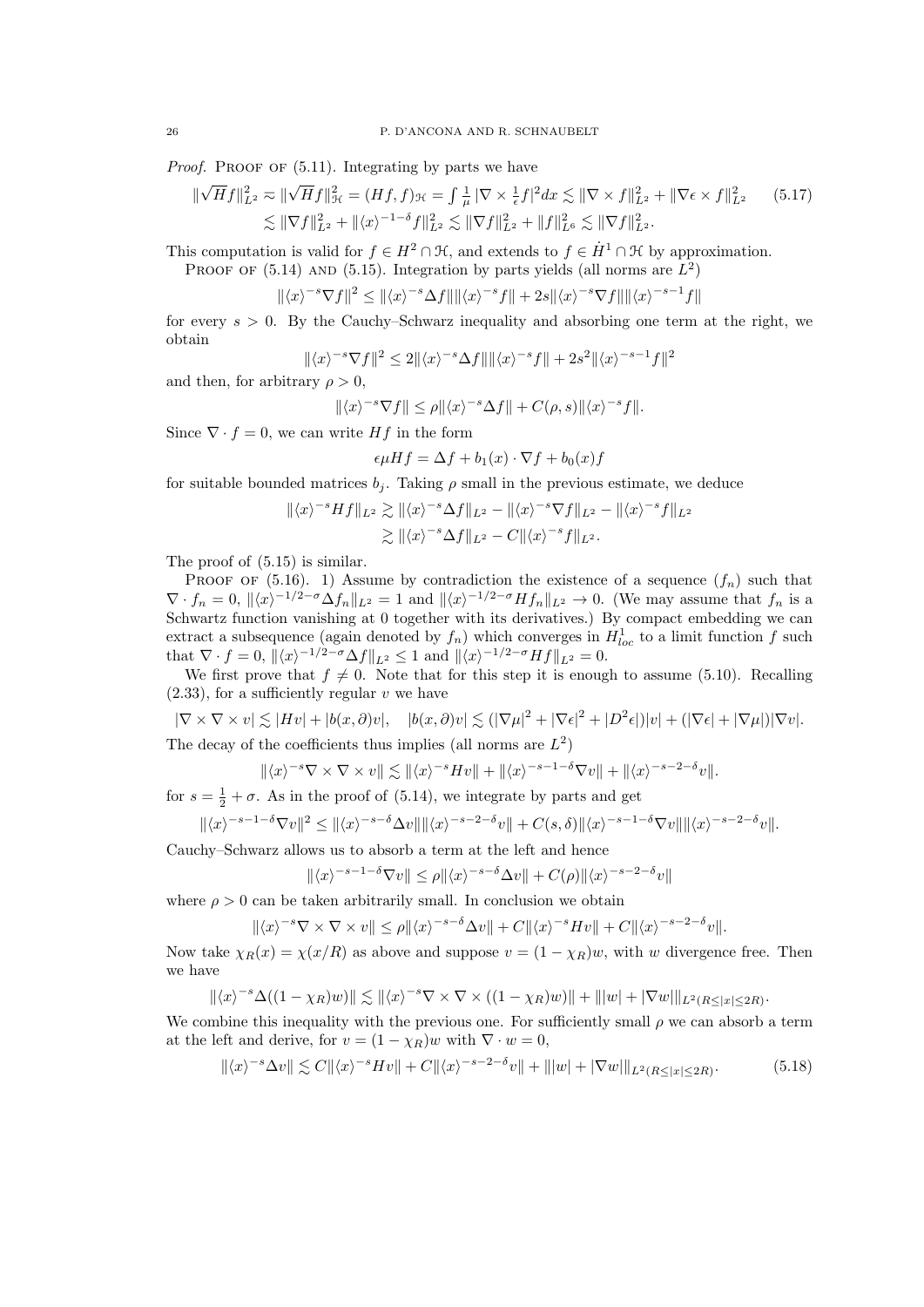Now we split

$$
1 = \left\| \langle x \rangle^{-s} \Delta f_n \right\| \le \left\| \langle x \rangle^{-s} \Delta (\chi_R f_n) \right\| + \left\| \langle x \rangle^{-s} \Delta ((1 - \chi_R) f_n) \right\|.
$$

For the first term we write

$$
\begin{aligned} ||\langle x \rangle^{-s} \Delta(\chi_R f_n) || &\le ||\langle x \rangle^{-s} H(\chi_R f_n) || + ||\langle x \rangle^{-s} b(x, \partial)(\chi_R f_n) || \\ &\lesssim ||\langle x \rangle^{-s} H f_n || + |||f_n| + |\nabla f_n||_{L^2(|x| \le 2R)}. \end{aligned}
$$

For the second one we use (5.18) with  $w = f_n$ . Summing up, we infer

$$
1 \lesssim ||\langle x \rangle^{-s} Hf_n|| + |||f_n| + |\nabla f_n||_{L^2(|x| \le 2R)} + R^{-\delta} ||\langle x \rangle^{-s-2} (1 - \chi_R) f_n||. \tag{5.19}
$$

We recall the Allegretto–Rellich inequality

$$
\| |x|^{-a-2} u \|_{L^2} \lesssim \| |x|^{-a} \Delta u \|_{L^2}, \tag{5.20}
$$

if  $\inf_{k \in \mathbb{N}_0} |4k(k+1) - (2a+3)(2a+1)| > 0$  which can be applied to functions that vanish in a neighborhood of 0 and decay fast enough at  $\infty$ . (See Theorem 6.4.1 and Remark 6.4.2 in [2].) Then the last term can be estimated by

$$
CR^{-\delta} \|\langle x \rangle^{-s} \Delta((1-\chi_R)f_n)\|_{L^2} \lesssim R^{-\delta} \|\langle x \rangle^{-s} \Delta f_n\|_{L^2} + R^{-\delta} \| |f_n| + |\nabla f_n| \|_{L^2(|x| \leq 2R)}.
$$

Using  $\|\langle x \rangle^{-s} \Delta f_n\|_{L^2} = 1$  and fixing a large R, we arrive at

$$
1 \lesssim ||\langle x \rangle^{-s} Hf_n|| + |||f_n| + |\nabla f_n||_{L^2(|x| \le 2R)} + R^{-\delta},
$$
  

$$
1 \lesssim ||\langle x \rangle^{-s} Hf_n|| + |||f_n| + |\nabla f_n||_{L^2(|x| \le 2R)}.
$$

Since  $\|\langle x\rangle^{-s}Hf_n\|\to 0$  and  $f_n\to f$  in  $H^1_{loc}$  as  $n\to\infty$ , we conclude that  $f\neq 0$ . Moreover,  $\Delta f$ belongs to  $L_{-1/2-\sigma}^2$ .

2) We finally prove that  $f = 0$  and so deduce the required contradiction. To this aim we use that  $\Delta f = -b(x, \partial) f =: F$  since  $\nabla \cdot f = 0$  and  $Hf = 0$ . We want to proceed as in Proposition 2.8 for which we will need to establish  $F \in L^2_{3/2+\delta}$ . The above argument shows that the functions  $(1-\chi_1)f_n$  are uniformly bounded in  $L^2_{-5/2-\sigma}$ , and so f belongs to  $L^2_{-5/2-\sigma}$ . Interpolation yields  $\nabla f \in L^2_{-3/2-\sigma}$ . We now use the additional decay (5.12) of the coefficients to deduce that

$$
\langle x \rangle^{\delta-\sigma} |\Delta f| = \langle x \rangle^{\delta-\sigma} |F| \lesssim \langle x \rangle^{-\frac{5}{2}-\sigma} |f| + \langle x \rangle^{-\frac{3}{2}-\sigma} |\nabla f| \in L^2.
$$
 (5.21)

We take numbers  $\delta > \gamma' > \gamma > \sigma$ , where we may assume that  $\delta \leq \frac{1}{6}$ . Setting

$$
\frac{1}{p_1} = \frac{\gamma' - \sigma}{3} + \frac{1}{2} < 1,
$$

Hölder's inequality implies that  $\Delta f \in L^{p_1}$ . From Sobolev's embedding we then infer

$$
\nabla f \in L^{q_1}
$$
,  $\frac{1}{q_1} = \frac{1}{p_1} - \frac{1}{3} = \frac{\gamma' - \sigma}{3} + \frac{1}{6}$ .

as well as

$$
x\rangle^{-\alpha} f \in L^{\infty}
$$
,  $\alpha = 2 - \frac{3}{p_1} = \frac{1}{2} - \gamma' + \sigma > 0$ .

The functions  $\langle x \rangle^{\gamma-\sigma-2} f$  and  $\langle x \rangle^{\gamma-\sigma-1} \nabla f$  are thus contained in  $L^2$  due to Hölder's inequality. Assumption (5.12) then yields

$$
\langle x \rangle^{\delta + \gamma - \sigma + \frac{1}{2}} |\Delta f| \lesssim \langle x \rangle^{\gamma - \sigma - 2} |f| + \langle x \rangle^{\gamma - \sigma - 1} |\nabla f| \in L^2.
$$

As a result,  $\Delta f$  is an element of  $L^{p_2}$  with

 $\langle$ 

$$
\frac{1}{p_2}=\frac{\gamma'+\gamma-\sigma+\frac{1}{2}}{3}+\frac{1}{2}<1.
$$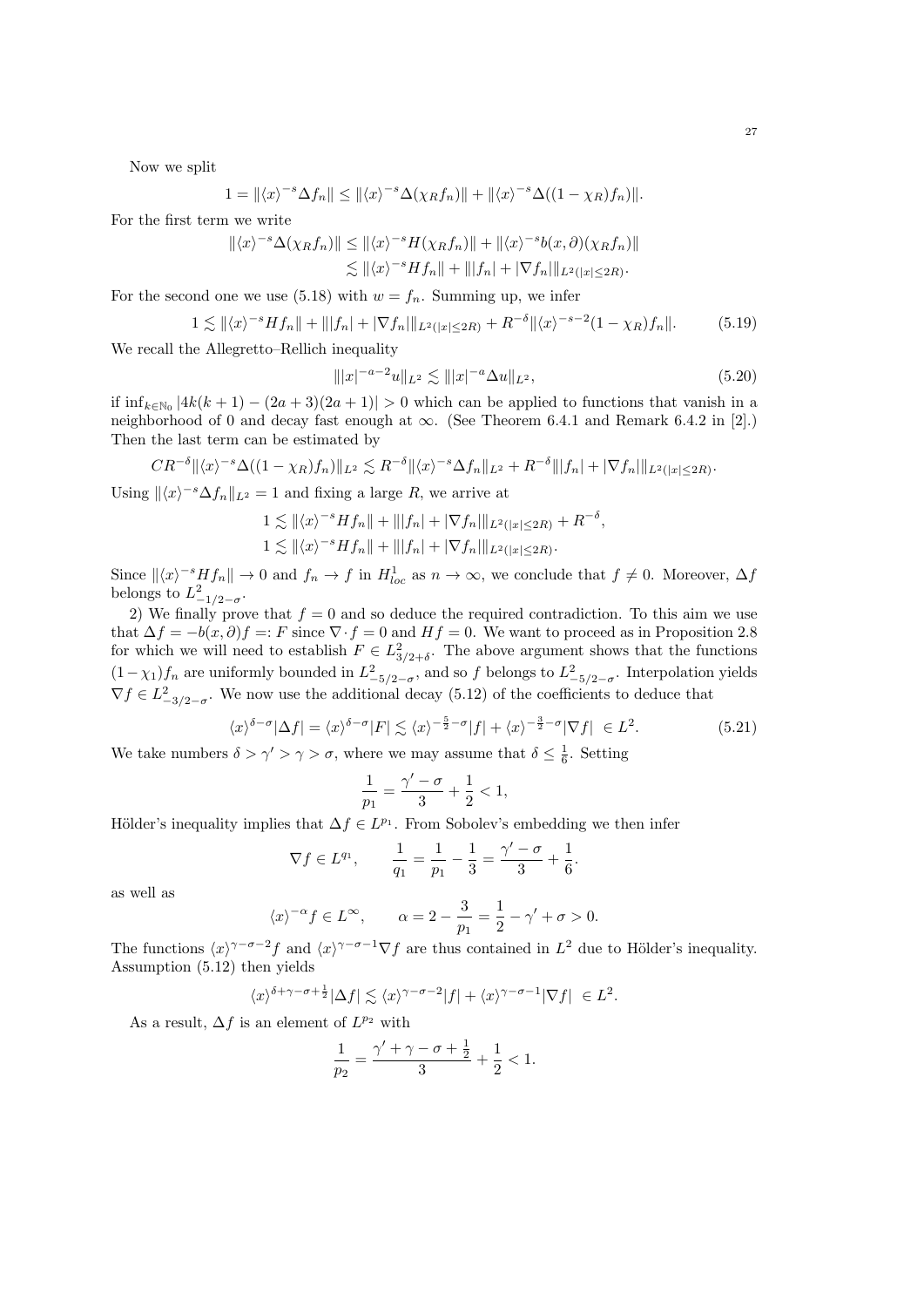Employing Sobolev's embedding again, we obtain

$$
\nabla f \in L^{q_2} \quad \text{with} \quad \frac{1}{q_2} = \frac{\gamma' + \gamma - \sigma}{3} + \frac{1}{3} \in \left(\frac{1}{3}, \frac{1}{2}\right), \qquad f \in L^{r_2} \quad \text{with} \quad \frac{1}{r_2} = \frac{\gamma' + \gamma - \sigma}{3}.
$$

Hence  $\langle x \rangle^{2\gamma - \sigma - \frac{3}{2}} f \in L^2$  and  $\langle x \rangle^{2\gamma - \sigma - \frac{1}{2}} \nabla f \in L^2$  so that  $\langle x \rangle^{\delta + 2\gamma - \sigma + 1} \Delta f \in L^2$  by (5.12).

Repeating these steps, we gain another factor  $\langle x \rangle^{\gamma+\frac{1}{2}}$ . We thus obtain  $f \in L^2_{-1}$ ,  $\nabla f \in L^2$ , and  $\Delta f = F \in L^2_{3/2+\delta}$ , also interpolating with  $\nabla f \in L^{q_2}$ . Moreover, we have  $\nabla f \in L^6$  since  $\Delta f \in L^2$ , as well as

$$
|\nabla (\langle x \rangle^{-1} f)| \lesssim \langle x \rangle^{-1} |\nabla f| + \langle x \rangle^{-2} |f| \ \in L^2
$$

so that  $\langle x \rangle^{-1} f \in L^6$ . Using (5.12) once more, we derive

$$
\langle x \rangle^{\frac{3}{2}+\delta} |\Delta f| \lesssim \langle x \rangle^{-1} |f| + |\nabla f| \ \in L
$$

The argument used in Proposition 2.8 now leads to  $f = 0$ .

PROOF OF  $(5.13)$ . The converse inequality is proved by interpolation with the inequality

$$
\|\Delta f\|_{L^2} \lesssim \|Hf\|_{L^2}.\tag{5.22}
$$

6 .

for divergence free  $f \in \dot{H}^2$ . One shows (5.22) by contradiction, assuming the existence of  $(f_n)$ with  $\nabla \cdot f_n = 0$ ,  $\|\Delta f_n\|_{L^2} = 1$  and  $\|Hf_n\|_{L^2} \to 0$ . Here we may assume that  $f_n$  is a Schwartz function vanishing at 0 together with its derivatives.

We proceed as the proof of  $(5.16)$  above. As in step 1) of this proof we deduce that  $f_n$  tends in  $H_{loc}^1$  to a function  $f \neq 0$  with  $\nabla \cdot f = 0$ ,  $Hf = 0$ , and  $\|\Delta f\|_{L^2} \leq 1$ . One only has to modify the last summand in (5.19) with  $s = 0$  to  $R^{-\frac{\delta}{2}} \|\langle x \rangle^{-\frac{\delta}{2}-2} (1 - \chi_R) f_n \|$ , in order to use the Rellich-Allegretto inequality (5.20) with  $a = \delta/2$ . As in step 2) of the proof of (5.16), one also sees that f belongs to  $L_{-2-\sigma}^2$  and  $\nabla f$  to  $L_{-1-\sigma}^2$  for some  $\sigma > 0$ . Just using assumption (5.10) we deduce  $(5.21)$  and can proceed as before to conclude the contradiction  $f = 0$ .

We are now in position to apply Corollary 5.1, combined with Propositions 2.6–2.8 concerning hypothesis (S).

**Proposition 5.4.** Let  $\epsilon, \mu : \mathbb{R}^3 \to \mathbb{R}$  and  $b(x, \partial)$  as in (5.9). For a  $\delta > 0$  assume that

- (1) inf  $\epsilon \mu > 0$  and  $(\epsilon \mu)'_{-} \leq \frac{1}{4} (1 2^{-\delta})^{-1} \epsilon \mu \langle x \rangle^{-1-\delta}$ ,
- $(2) |\nabla \epsilon| + |\nabla \mu| \lesssim \langle x \rangle^{-1-\delta} \text{ and } |\epsilon 1| + |\mu 1| + |D^2 \epsilon| + |D^2 \mu| \lesssim \langle x \rangle^{-2-\delta},$
- (3) either 0 is not a resonance (i.e., if  $(\Delta + b)u = 0$  with  $u = \Delta^{-1}f$  for some  $\langle x \rangle^{\frac{1}{2} + \delta} f \in L^2$ then  $u = 0$ ) or we strengthen (2) by

$$
|\nabla \epsilon| + |\nabla \mu| \lesssim \langle x \rangle^{-\frac{3}{2} - \delta}.\tag{5.23}
$$

Then for any divergence free forcing term  $F \in L^2 L^2_{1/2+}$  we have

$$
\|\langle x\rangle^{-\frac{1}{2}-} \int_0^t \cos((t-s)\sqrt{H}) F(s) ds \|_{L^2(dt)L^2} \lesssim \|\langle x\rangle^{1/2+} F\|_{L^2L^2},
$$
\n(5.24)

$$
\|\langle x\rangle^{-\frac{1}{2}-}\int_{\mathbb{R}}\cos((t-s)\sqrt{H})F(s)ds\|_{L^{2}(dt)L^{2}} \lesssim \|\langle x\rangle^{1/2+}F\|_{L^{2}L^{2}}.
$$
 (5.25)

Proof. We check the hypotheses in Corollary 5.1 on the coefficients. Assumption (1) in the corollary follows from conditions  $(1)$  and  $(2)$  here, and assumption  $(2)$  in the corollary is an easy consequence of  $(2)$  here (compare with  $(2.25)$ ). The spectral assumption  $(S)$  reduces to  $(3)$  here in view of Propositions 2.6–2.8.

We can approximate F in  $L^2 L_{1/2+}^2$  by divergence free functions  $F_n \in C^1 L_{1/2+}^2$  with compact support in time. The corresponding solutions  $U_n$  to (5.7) then satisfy the conditions of Proposition 5.2. By density we can thus assume that  $U$  has the required regularity and growth. Since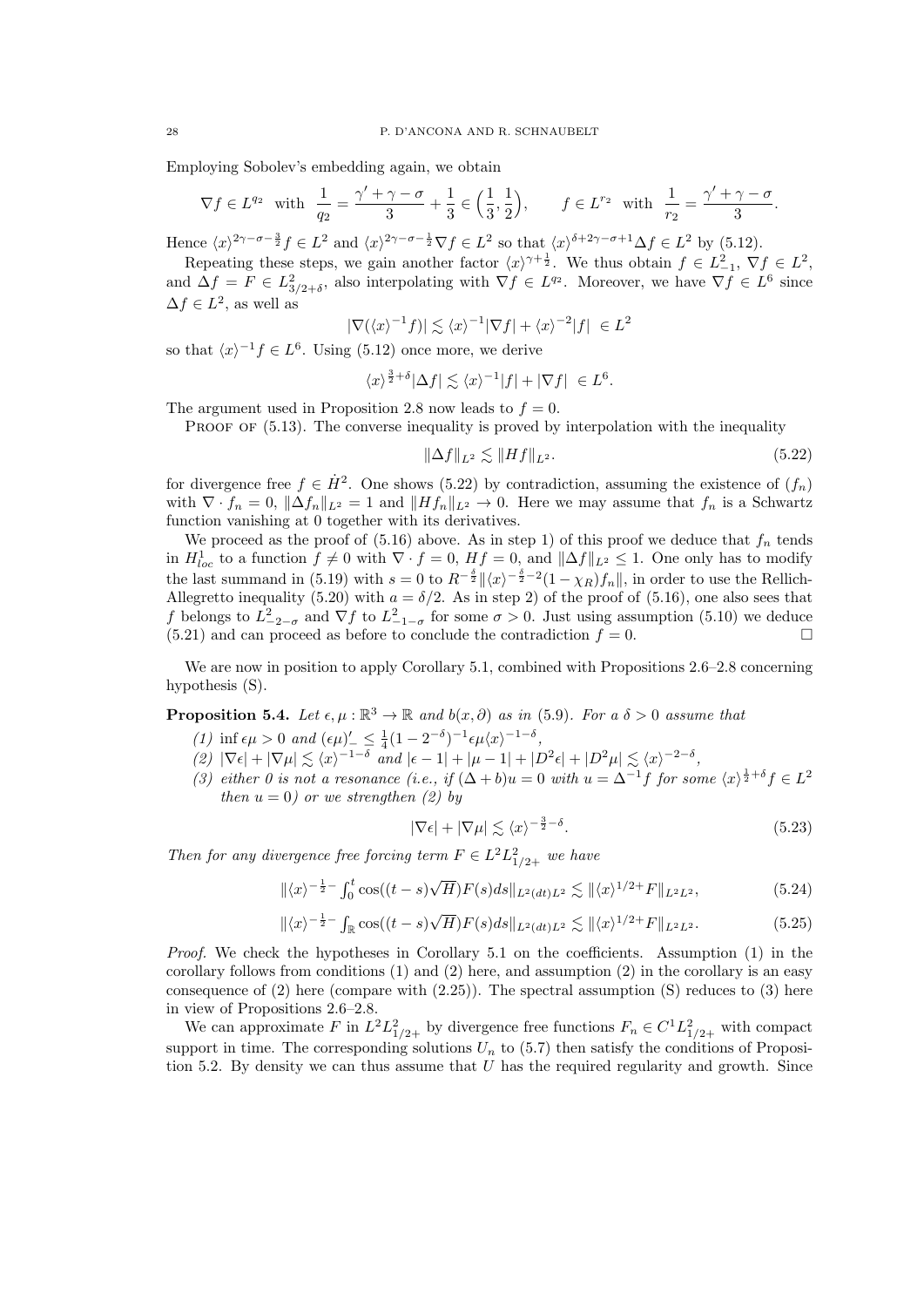for divergence free solutions the wave equations  $\epsilon \mu U_{tt} = (\Delta + b)U + \epsilon \mu F$  and  $U_{tt} = HU + F$ coincide, we can apply estimate  $(5.4)$ . Hence the solution U of problem  $(5.7)$  satisfies

$$
\|\langle x\rangle^{-\frac{3}{2}-}U\|_{L^2L^2}+\|\langle x\rangle^{-\frac{1}{2}-}\nabla U\|_{L^2L^2}+\|\langle x\rangle^{-\frac{1}{2}-}\partial_t U\|_{L^2L^2}\lesssim \|\langle x\rangle^{\frac{1}{2}+}F\|_{L^2L^2}.
$$

Because of (5.8), we obtain

$$
\|\langle x\rangle^{-\frac{1}{2}-} \int_0^t \cos((t-s)\sqrt{H}) F(s) ds \|_{L^2 L^2} \lesssim \|\langle x\rangle^{\frac{1}{2}+} F \|_{L^2 L^2}
$$

i.e., (5.24). By time translation invariance, we can replace the integral  $\int_0^t$  with  $\int_T^t$  for an arbitrary  $T < 0$ , where the implicit constant does not dependent of T, and hence with  $\int_{-\infty}^{t}$  by letting  $T \to -\infty$ . By time reversal, the estimate is then valid also with the integral  $\int_{-\infty}^{t}$  replaced by  $\int_{t}^{+\infty}$ . Summing the two, we arrive at (5.25).

By a modification of the standard  $TT^*$  method we obtain the corresponding homogeneous estimates.

Proposition 5.5. Under the assumptions of Proposition 5.4 we have for any divergence free data f in the respective spaces

$$
\| \langle x \rangle^{-1/2-} e^{it\sqrt{H}} f \|_{L^2(dt)L^2} \lesssim \| f \|_{L^2}, \quad \| \langle x \rangle^{-1/2-} \partial_t e^{it\sqrt{H}} f \|_{L^2(dt)L^2} \lesssim \| f \|_{\dot{H}^1}, \tag{5.26}
$$

$$
\|\langle x\rangle^{-1/2-} \nabla e^{it\sqrt{H}} f\|_{L^2(dt)L^2} \lesssim \|f\|_{H^1}, \quad \|\langle x\rangle^{-1/2-} \Delta e^{it\sqrt{H}} f\|_{L^2(dt)L^2} \lesssim \|f\|_{H^2}.
$$
 (5.27)

*Proof.* 1) By the change of variable  $s \rightarrow -s$ , estimate (5.25) implies

$$
\|\langle x\rangle^{-1/2-} \int_{\mathbb{R}} \cos((t+s)\sqrt{H}) F(s) ds \|_{L^2(dt)L^2} \lesssim \|\langle x\rangle^{1/2+} F\|_{L^2L^2}.
$$

Summing the two inequalities, we get

 $\parallel$ 

$$
\langle x \rangle^{-1/2-} \int_{\mathbb{R}} \cos(t\sqrt{H}) \cos(s\sqrt{H}) F(s) ds \|_{L^2(dt)L^2} \lesssim \| \langle x \rangle^{1/2+} F \|_{L^2L^2}.
$$
 (5.28)

By subtraction we obtain this estimate with  $sin(t)$  $H)\sin(s$  $(H)$  instead of  $\cos(t)$  $(H)$   $\cos(s)$  $(H).$ To exploit the above bounds, we consider the duality

$$
((F,G)) = \int_{\mathbb{R}} (F(t), G(t))_{\mathcal{H}} dt = \int_{\mathbb{R}} \int_{\mathbb{R}^3} F(t, x) \overline{G}(t, x) \epsilon^{-1} dt
$$

and the weighted space  $Z^*$  of divergence free  $F$  with finite norm

$$
||F||_{Z^*} = ||\langle x \rangle^{1/2+} F||_{L^2L^2}.
$$

Define  $(Tf)(t) = \cos(t)$  $\sqrt{H}$ )f for  $f \in \mathcal{H}$  and  $t \in \mathbb{R}$ , as well as  $T^*F = \int_{\mathbb{R}} \cos(s)$ √  $(H)F(s) ds \in \mathcal{H}$  at first for  $F \in Z^*$  with compact support in time. (Recall H is selfadjoint for the  $\epsilon$ -product.) We obtain √ √

$$
TT^*F = \int \cos(t\sqrt{H})\cos(s\sqrt{H})F(s)ds,
$$

as well as  $((F, Tf)) = (T^*F, f)_{\mathcal{H}}$  and  $((TT^*F, G)) = (T^*F, T^*G)_{\mathcal{H}}$  for such f, F and G. Estimate (5.28) yields

$$
|((T^*F, T^*G))| = |(((x)^{-1/2}TT^*F, \langle x \rangle^{1/2+}G))| \lesssim ||F||_{Z^*} ||G||_{Z^*}.
$$

Taking  $F = G$  we deduce

$$
||T^*F||^2_{\mathcal{H}} \lesssim ||F||^2_{Z^*} = ||\langle x \rangle^{1/2+} F||^2_{L^2L^2}.
$$

By density, the operator  $T^* : Z^* \to \mathcal{H}$  is bounded. Duality implies

$$
\|\langle x\rangle^{-1/2-}\cos(t\sqrt{H})f\|_{L^2L^2} = \|Tf\|_Z = \sup_{\|F\|_{Z^*}\le 1} |((F,Tf))| = \sup_{\|F\|_{Z^*}\le 1} (T^*F,f)_{\mathcal{H}} \lesssim \|f\|_{\mathcal{H}}
$$

where the suprema are taken over  $F$  with compact support in time. A similar argument gives

$$
\|\langle x\rangle^{-1/2-}\sin(t\sqrt{H})f\|_{L^2L^2}\lesssim \|f\|_{\mathcal{H}}.
$$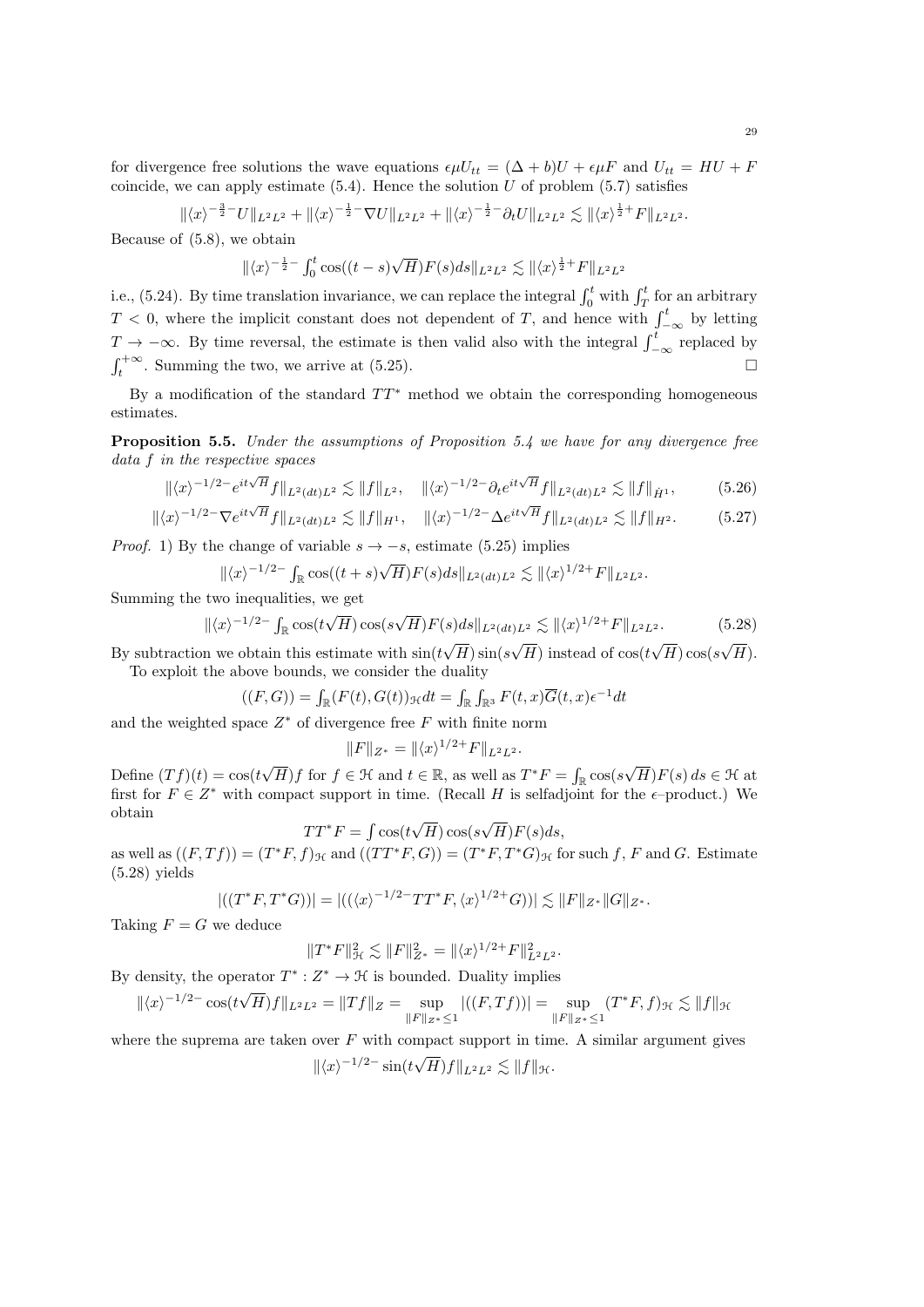Combining the two estimates we get the first of (5.26). By the estimate already proved and  $(5.11)$  we have

$$
\|\langle x\rangle^{-1/2-}\partial_t e^{it\sqrt{H}}f\|_{L^2L^2}=\|\langle x\rangle^{-1/2-}e^{it\sqrt{H}}\sqrt{H}f\|_{L^2L^2}\lesssim \|\sqrt{H}f\|_{L^2}\lesssim \|\nabla f\|_{L^2}
$$

and this concludes the proof of (5.26).

2) Applying (5.14) to  $u = e^{it\sqrt{H}} f$  and using the first inequality in (5.26) we have

$$
\| \langle x \rangle^{-1/2-} \Delta u \|_{L^2 L^2} \lesssim \| \langle x \rangle^{-1/2-} H u \|_{L^2 L^2} + \| \langle x \rangle^{-1/2-} u \|_{L^2 L^2}
$$
  
=  $\| \langle x \rangle^{-1/2-} e^{it\sqrt{H}} H f \|_{L^2 L^2} + \| \langle x \rangle^{-1/2-} e^{it\sqrt{H}} f \|_{L^2 L^2}$   
 $\lesssim \| H f \|_{L^2} + \| f \|_{L^2}$ 

and by  $(5.15)$  we obtain the second part of  $(5.27)$ . The first estimate in  $(5.27)$  then follows by complex interpolation of weighted Sobolev spaces with the first inequality in  $(5.26)$ .

Under more restrictive decay conditions on the coefficients, we can prove a variant of  $(5.27)$ in homogeneous norms that is needed below.

**Proposition 5.6.** Let  $\epsilon, \mu : \mathbb{R}^3 \to \mathbb{R}$  and  $b(x, \partial)$  as in (5.9). For some  $\delta > 0$  assume that

(1) inf  $\epsilon \mu > 0$  and  $(\epsilon \mu)'_{-} \leq \frac{1}{4} (1 - 2^{-\delta})^{-1} \epsilon \mu \langle x \rangle^{-1-\delta}$ ,

$$
(2) \ |\epsilon - 1| + |\mu - 1| + |D^2\mu| \leq \langle x \rangle^{-2-\delta}, \ |\nabla \epsilon| + |\nabla \mu| \leq \langle x \rangle^{-\frac{3}{2}-\delta}, \ \text{and} \ |D^2\epsilon| \leq \langle x \rangle^{-\frac{5}{2}-\delta}.
$$

Let  $f$  be divergence free. Then in addition to  $(5.26)$  and  $(5.27)$ , we have the estimates

$$
\|\langle x\rangle^{-1/2-} \nabla e^{it\sqrt{H}} f\|_{L^2(dt)L^2} \lesssim \|\nabla f\|_{L^2}, \quad \|\langle x\rangle^{-1/2-} \Delta e^{it\sqrt{H}} f\|_{L^2(dt)L^2} \lesssim \|Hf\|_{L^2}, \qquad (5.29)
$$

Proof. Note that under these assumptions, the spectral condition (S) is satisfied due to Propositions  $2.6-2.8$ . By  $(5.16)$  in Lemma 5.3 combined with  $(5.26)$  we have

$$
\|\langle x\rangle^{-\frac{1}{2}-}\Delta e^{it\sqrt{H}}f\|_{L^2L^2}\lesssim \|\langle x\rangle^{-\frac{1}{2}-}He^{it\sqrt{H}}f\|_{L^2L^2}=\|\langle x\rangle^{-\frac{1}{2}-}e^{it\sqrt{H}}Hf\|_{L^2L^2}\lesssim \|Hf\|_{L^2}.
$$

This proves the second estimate in (5.29). Complex interpolation with (5.26) then yields

$$
\|\langle x\rangle^{-\frac{1}{2}-}\nabla e^{it\sqrt{H}}f\|_{L^2L^2}\lesssim \|\sqrt{H}f\|_{L^2},
$$

and recalling  $(5.11)$  we obtain also the first estimate.

#### 6. Strichartz estimates

We first deduce from the results in [29] a conditional Strichartz estimate for the wave equation

$$
(a\partial_t^2 - \Delta - b(x,\partial))U = F, \qquad U(0,\cdot) = U_0, \qquad \partial_t U(0,\cdot) = U_1.
$$
 (6.1)

Recall that a couple  $(p, q) \in [2, \infty]^2$  is *wave admissible* in dimension  $n = 3$  if

 $\frac{1}{p} + \frac{1}{q} = \frac{1}{2}, \qquad p \in [2, \infty], \qquad q \in [2, \infty).$ 

We often use that multiplication by  $\epsilon$ ,  $\epsilon^{-1}$ ,  $\mu$  or  $\mu^{-1}$  is continuous on the Strichartz spaces, as shown in the next lemma.

**Lemma 6.1.** Let  $m \in W^{1,\infty}$  be positive with  $\frac{1}{m} \in L^{\infty}$  and  $|\nabla m| \leq \langle x \rangle^{-1}$  and let  $(p,q)$  be wave admissible. Then the operator  $f \mapsto mf$  is bounded on spaces  $\dot{H}^{2/p}_{\alpha'}$  $\dot{H}_q^{-2/p}$ ,  $\dot{H}_q^{-2/p}$  and  $\dot{H}_q^{1-2/p}$ . In addition, assume that  $|D^2m| \leq \langle x \rangle^{-2-}$ . Then  $f \mapsto mf$  is also bounded on  $\dot{H}^{1+2/p}_{\sigma'}$  $q^{(1+2/p)}$ .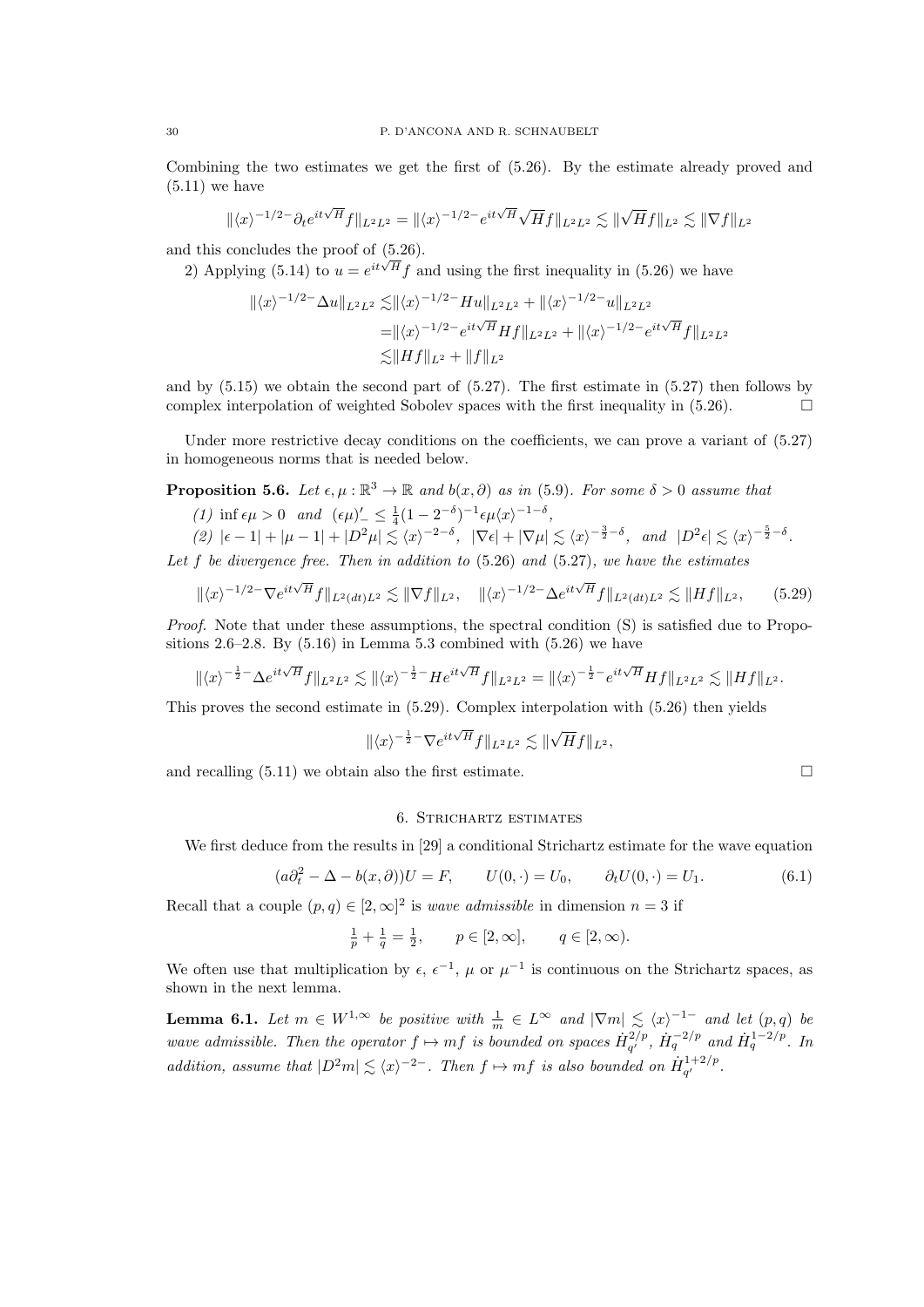*Proof.* Observe that  $||D|^{2/p}m| \le \langle x \rangle^{-2/p-}$  by interpolation so that  $|D|^{2/p}m$  belongs to  $L^{3p/2}$ . Let  $\frac{1}{\kappa} = \frac{1}{q'} - \frac{2}{3p} \in [\frac{1}{2}, \frac{1}{q'}]$ . Sobolev's inequality yields  $\dot{H}_{q'}^{2/p}$  $I_{q'}^{2/p} \hookrightarrow L^{\kappa}$ . We thus obtain

$$
\| |D|^{2/p} (mf)\|_{L^{q'}} \lesssim \|m\|_{L^\infty} \, \| |D|^{2/p} f\|_{L^{q'}} + \| |D|^{2/p} m\|_{L^{3p/2}} \, \|f\|_{L^\kappa} \lesssim \|f\|_{\dot H^{2/p}_{q'}} \, .
$$

Duality then implies the boundedness on  $\dot{H}_q^{-2/p}$ . We further have  $||D|^{1-2/p}m| \lesssim \langle x \rangle^{-2/q-1}$ and  $\dot{H}_q^{1-2/p} \hookrightarrow L^{3q}$ . As above, one now shows that  $f \mapsto mf$  is continuous on  $\dot{H}_q^{1-2/p}$ .

For the last claim, let  $f \in \dot{H}_{q'}^{1+2/p}$  $q'$ . The first step allows us to bound  $|D|^{2/p} (m\nabla f)$  in  $L^{q'}$ . For the term  $|D|^{2/p}(\nabla m f)$ , we note that  $\dot{H}^{1+2/p}_{a'}$  $q'_{q'} \rightarrow L^{3q'}$  since  $1 + \frac{2}{p} - \frac{3}{q'} = -\frac{1}{q'}$  and that  $|D|^{2/p}\nabla m \in L^{3q'/2}$  since  $(1+\frac{2}{p})\frac{3q'}{2}=3$ . Hence  $|D|^{2/p}\nabla mf$  belongs to  $L^{q'}$  by Hölder's inequality. The remaining summand  $\nabla m |D|^{2/p} f$  is contained in  $L^{q'}$  because  $\nabla m \in L^3$  and  $\dot{H}_{q'}^1 \hookrightarrow L^{\frac{3q'}{3-q'}}$ .

**Proposition 6.2.** Assume that the coefficients  $a(x) > 0$  and  $b(x, \partial)$  satisfy

- $(1)$   $\langle x \rangle^{2+\delta} |D^2a| + \langle x \rangle^{1+\delta} |Da| + \langle x \rangle^{\delta} |a-1| \in L^{\infty}$ ,
- $|(2) |b(x,\partial)v| \lesssim \langle x \rangle^{-2-\delta} |v| + \langle x \rangle^{-1-\delta} |\nabla v|$

for some  $\delta > 0$ . Let  $(p, q)$  and  $(r, s)$  be wave admissible. Then there exists  $R_0 > 0$  such that, for any  $R \ge R_0$  and any solution U of problem (6.1), we have the estimate

$$
\| |D|^{-\frac{2}{p}} D_{t,x} U \|_{L^p L^q} \lesssim \| D_{t,x} U(0) \|_{L^2} + \| |D|^{\frac{2}{r}} F \|_{L^{r'} L^{s'}} + \| D_{t,x} U \|_{L^2 L^2(|x| \le R+1)} \tag{6.2}
$$

with an implicit constant depending on R.

*Proof.* Let R be a large parameter to be chosen below and  $\chi(x) = \chi_R(x)$  be a smooth cutoff equal to 1 on a ball  $B(0, R)$  and vanishing outside  $B(0, R + 1)$ , whose derivatives are bounded independently of R. We decompose  $U = v + w$  with  $v = \chi U$  and  $w = (1 - \chi)U$ . Let  $(p, q)$  and  $(r, s)$  be wave admissible.

1) The piece w is supported in  $|x| \ge R$  and solves the problem

$$
(a\partial_t^2 - \Delta - b(x, \partial))w = G + (1 - \chi)F, \qquad w(0, \cdot) = (1 - \chi)U_0, \qquad w_t(0, \cdot) = (1 - \chi)U_1,
$$

where G is the commutator  $G = [\chi, \Delta + b]U$ . Note that G is supported in  $R \leq |x| \leq R + 1$  and satisfies, for some constant depending on the coefficients,

$$
|G| \le C(|U| + |D_x U|) \mathbf{1}_{R \le |x| \le R+1}.\tag{6.3}
$$

Moreover, by choosing R large enough, we see that in the region  $|x| \geq R$  the coefficients fulfill assumptions  $(8)$ ,  $(9)$  and  $(10)$  of  $[29]$  (modified as in Remark 1 of that paper) with a constant  $\varepsilon > 0$  which can be made arbitrarily small as  $R \to \infty$ .

We want to apply Theorem 2 of [29] with  $s = 0$  for  $R \ge R_0$  and some sufficiently large  $R_0 \geq 2$ . However this theorem does directly apply to zero-order terms in our situation. So we use it with the modified inhomogeneity  $G + (1 - \chi)F + b_0w$ , where  $bw = b_1 \cdot \nabla w + b_0w$ . We combine Theorem 2 with estimates (12) and (16) of [29], all for  $s = 0$ . These estimates allow to bound the  $X^0$  and  $Y^0$  norms of [29] from below and above, respectively, by weighted  $L^2$ -based norms. Using also Lemma 6.1, it follows

$$
\sup_{j\geq j_R} \|\langle x\rangle^{-\frac{1}{2}} \nabla w\|_{L^2 L^2(A_j)} + \| |D|^\sigma D_{t,x} w\|_{L^p L^q} \n\lesssim \|D_{t,x} w(0)\|_{L^2} + \| |D|^\rho ((1-\chi)F)\|_{L^{r'} L^{s'}} + \sum_{j\geq j_R} \|\langle x\rangle^{\frac{1}{2}} (G + b_0 w)\|_{L^2 L^2(A_j)} \n\lesssim \|D_{t,x} w(0)\|_{L^2} + \| |D|^\rho F\|_{L^{r'} L^{s'}} + \|\langle x\rangle^{\frac{1}{2}+} G\|_{L^2 L^2} + \sum_{j\geq j_R} \|\langle x\rangle^{-\frac{3}{2}-\delta} w\|_{L^2 L^2(A_j)},
$$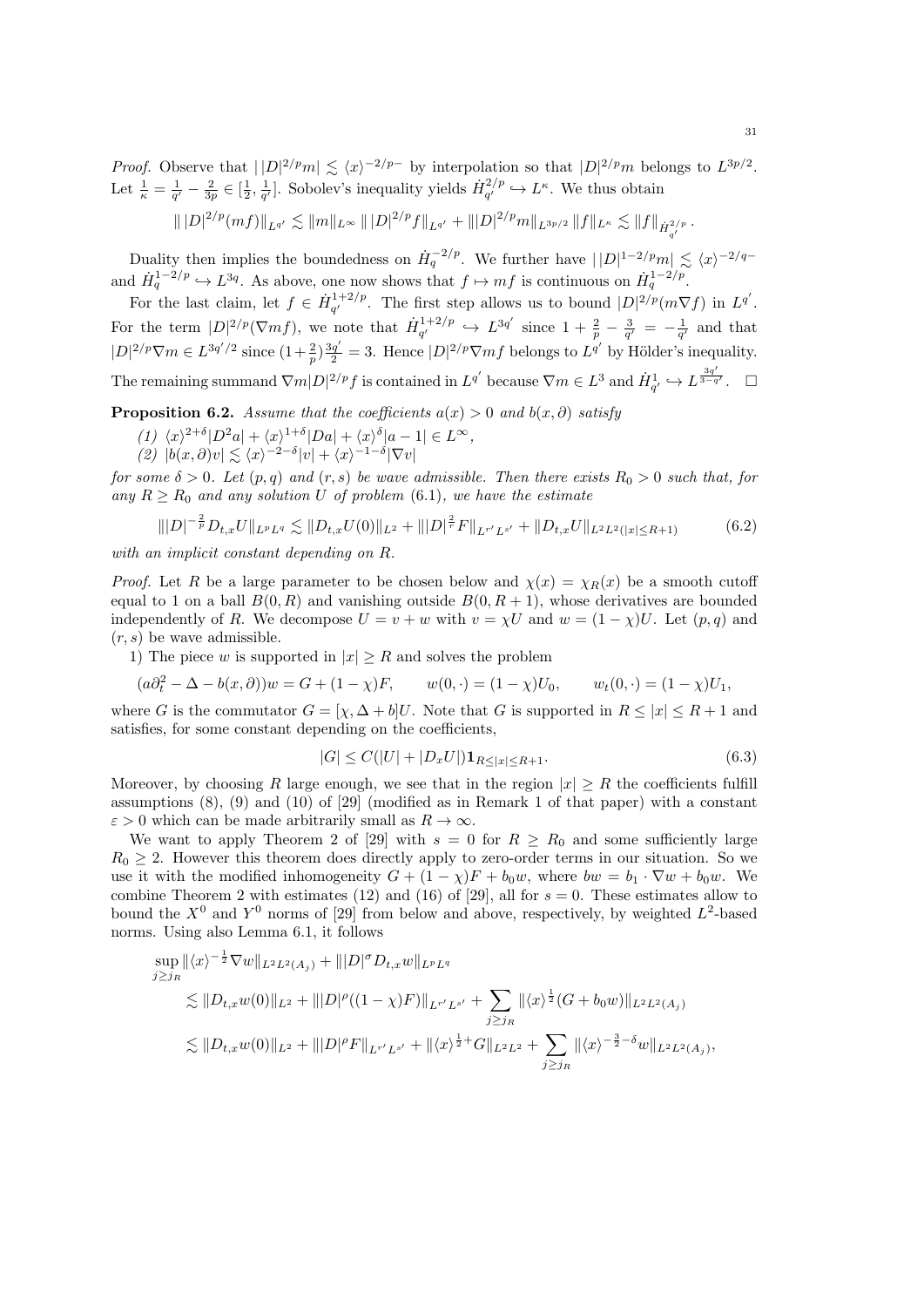where  $R \approx 2^{j_R}$ ,  $\sigma = -\frac{2}{p}$ ,  $\rho = \frac{2}{r}$  and  $A_j = \{2^{j-1} \le |x| \le 2^j\}$ . Hölder's and Sobolev's inequalities imply

$$
\sum_{j\geq j_R} \|\langle x\rangle^{-\frac{3}{2}-\delta} w\|_{L^2 L^2(A_j)} \lesssim \sum_{j\geq j_R} 2^{-j(1/2+\delta)} \|w\|_{L^2 L^6(A_j)} \lesssim \sum_{j\geq j_R} 2^{-j(1/2+\delta)} \|\nabla w\|_{L^2 L^2(A_j)}
$$
  

$$
\lesssim R_0^{-\delta} \sup_{j\geq j_R} \|\langle x\rangle^{-\frac{1}{2}} \nabla w\|_{L^2 L^2(A_j)}.
$$

Taking a large  $R_0$ , we infer

$$
\||D|^{\sigma} D_{t,x} w\|_{L^p L^q} \lesssim \|D_{t,x} w(0)\|_{L^2} + \||D|^{\rho} F\|_{L^{r'} L^{s'}} + \|\langle x \rangle^{\frac{1}{2}+} G\|_{L^2 L^2}.
$$

Since G is compactly supported in  $R \leq |x| \leq R+1$ , we can bound

$$
\|\langle x \rangle^{\frac{1}{2}+}G\|_{L^2L^2} \lesssim \|G\|_{L^2L^2}
$$

with an implicit constant  $\approx R^{1/2+}$ , and Sobolev's embedding further yields

$$
||D_{t,x}w(0)||_{L^2}\leq C(R)||D_{t,x}U(0)||_{L^2}.
$$

Recalling the definition of  $G$ , the previous estimate can thus be simplified to

$$
\| |D|^{\sigma} D_{t,x} w \|_{L^p L^q} \lesssim \| D_{t,x} U(0) \|_{L^2} + \| |D|^{\rho} F \|_{L^{r'} L^{s'}} + \| |U| + |D_x U| \|_{L^2 L^2(R \le |x| \le R+1)}.
$$
 (6.4)

2) Next we consider the remaining piece v supported in  $|x| \le R+1$ , which solves

$$
(a\partial_t^2 - \Delta - b(x,\partial))v = -G + \chi F, \qquad v(0,x) = \chi U_0, \qquad \partial_t v(0,x) = \chi U_1.
$$

In the region  $|x| \leq R+1$  the coefficients satisfy assumptions (8), (9) and (10) of [29] (again modified as in Remark 1 of the paper) but with a possibly large constant  $\epsilon$  there. We want to apply Theorem 3 of this paper. As above, we have to generalize this result to the case of potentials. Moreover, in this theorem only treats inhomogenities in  $Y^0$  and not in  $L^{r'} \dot{H}_{s'}^{-2/r} + Y^0$ , as needed by us.

We first extend this result to a forcing term of the form  $f + g \in L^{r'} \dot{H}_{s'}^{-2/r} + L^2 L_{1/2+}^2$  using the parametrix K from Theorem 3 of [29]. (We note that  $L^2 L^2_{1/2+} \hookrightarrow Y^0$  by (16) of this paper). Let  $P = a\partial_t^2 - \Delta - b_1 \cdot \nabla$ . We consider a function u with  $Pu = f + g$ . Set  $\tilde{u} = u - Kf$  so that  $P\tilde{u} = (I - PK)f + g$ . (See the proof of Lemma 9 in [29].) We restrict the time interval to  $t \in [0, \tau]$  for some  $\tau \in (0, 2]$  and let  $L^p_\tau = L^p_{(0)}$  $_{(0,\tau)}^p$ . Estimates (24) and (25) of [29] then yield

$$
\| |D|^{-\rho} D_{t,x} u \|_{L^r_\tau L^s} + \| |D|^\sigma D_{t,x} u \|_{L^p_\tau L^q}
$$
  
\n
$$
\leq \| |D|^{-\rho} D_{t,x} \tilde{u} \|_{L^r_\tau L^s} + \| |D|^{-\rho} D_{t,x} K f \|_{L^r_\tau L^s} + \| |D|^\sigma D_{t,x} \tilde{u} \|_{L^p_\tau L^q} + \| |D|^\sigma D_{t,x} K f \|_{L^p_\tau L^q}
$$
  
\n
$$
\lesssim \| D_{t,x} (u - Kf) \|_{L^\infty_\tau L^2} + \| (I - PK)f + g \|_{Y^0} + \| |D|^\rho f \|_{L^r_\tau L^{s'}}
$$
  
\n
$$
\lesssim \| D_{t,x} u \|_{L^\infty_\tau L^2} + \| |D|^\rho f \|_{L^r_\tau L^{s'}} + \| g \|_{Y^0}.
$$

Here we also use that, on  $(0, \tau)$ , the  $X^0$  norm (modified as in Remark 1 of [29]) is controlled by the  $L^{\infty}L^2$  norm. The implicit constant is uniform in  $\tau \leq 2$ , but depends on R.

Let  $t \in [0, \tau]$  and  $D_{t,x}u(0) = 0$ . A standard energy estimate yields

$$
\|D_{t,x}u(t)\|_{L^{2}}^{2} \lesssim \int_{0}^{t} \int_{\mathbb{R}^{3}} (|f| + |g| + |\nabla u|) |\partial_{t}u| \, dx \, ds
$$
  

$$
\lesssim \| |D|^{\rho} f \|_{L_{r}^{r'} L^{s'}} \| |D|^{-\rho} \partial_{t}u \|_{L_{r}^{r} L^{s}} + \|g\|_{L_{r}^{1} L^{2}} \| \partial_{t}u \|_{L_{r}^{\infty} L^{2}} + \int_{0}^{t} \|D_{t,x}u(s)\|_{L^{2}}^{2} ds.
$$

By means of Gronwall's inquality we infer

$$
||D_{t,x}u||_{L^{\infty}_{\tau}L^{2}} \leq ||D_{t,x}u(0)||_{L^{2}} + \kappa |||D|^{-\rho}\partial_{t}u||_{L^{\infty}_{\tau}L^{s}} + \kappa ||\partial_{t}u||_{L^{\infty}_{\tau}L^{2}} + c(\kappa)(|||D|^{\rho}f||_{L^{\tau'}_{\tau}L^{s'}} + ||\langle x \rangle^{1/2+}g||_{L^{2}_{\tau}L^{2}}).
$$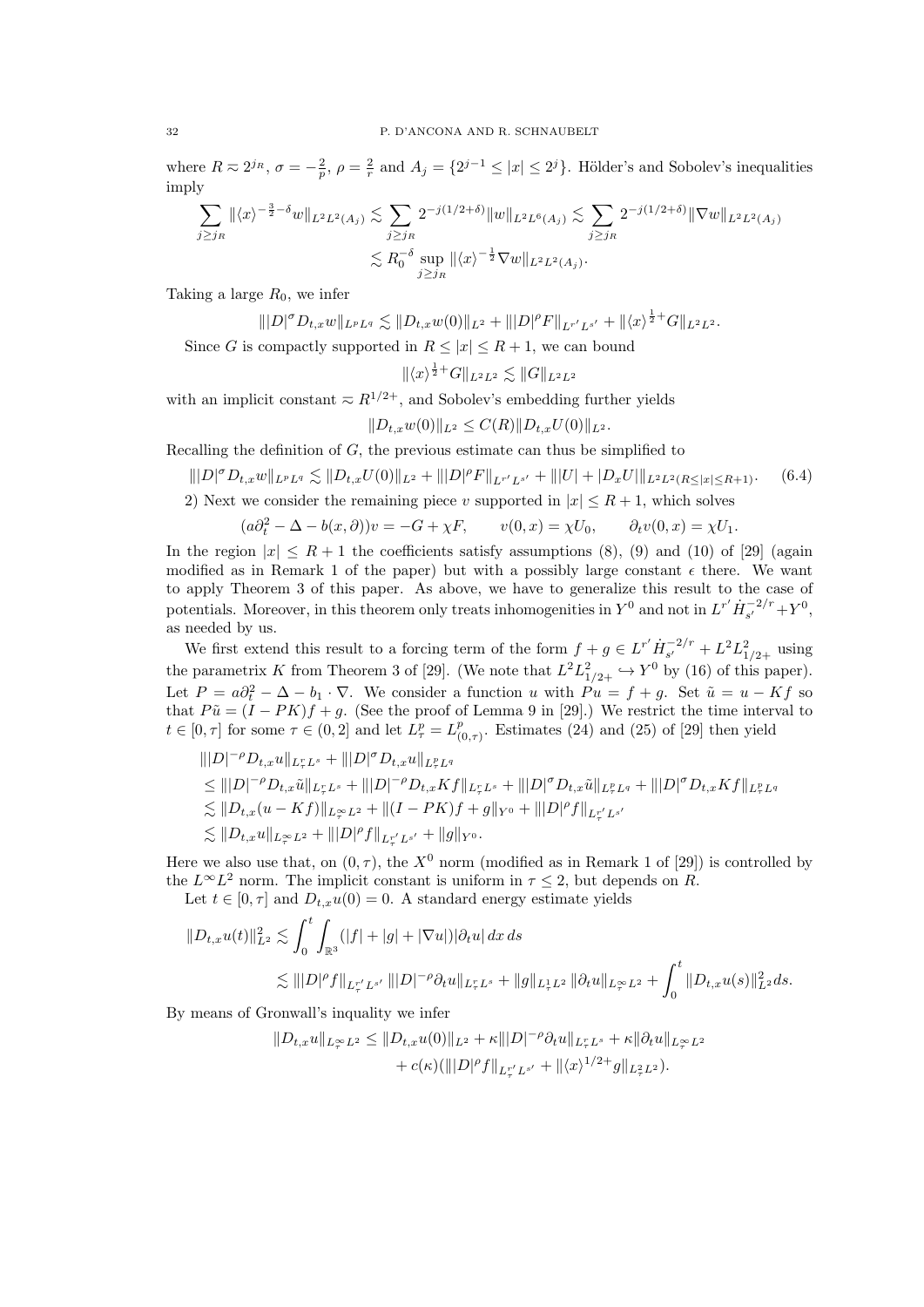We can absorb the second and third term on the right choosing a small  $\kappa > 0$  so that

$$
\| |D|^{\sigma} D_{t,x} u \|_{L^p_\tau L^q} \lesssim \| D_{t,x} u(0) \|_{L^2} + \| |D|^{\rho} f \|_{L^{r'}_\tau L^{s'}} + \| \langle x \rangle^{1/2+} g \|_{L^2_\tau L^2}.
$$
 (6.5)

3) We put the term  $-b_0v$  to the RHS as before, now applying (6.5) with  $f = \chi F$  and  $g = b_0v - G$ . To deal with the zero-order part, we also involve the trivial Strichartz pair  $(\infty, 2)$ , obtaining

$$
\|\nabla v\|_{L^\infty_T L^2} + \| |D|^\sigma D_{t,x} v\|_{L^p_\tau L^q} \lesssim \|D_{t,x} v(0)\|_{L^2} + \| |D|^\rho (\chi F)\|_{L^{r'}_\tau L^{s'}} + \| \langle x \rangle^{\frac{1}{2}+} G \|_{L^2_\tau L^2} + \| \langle x \rangle^{-\frac{3}{2}-} v \|_{L^2_\tau L^2}.
$$

Employing Hölder's and Sobolev's inequalities as in step 1), we control the last summand by

$$
\|\langle x\rangle^{-\frac{3}{2}-}v\|_{L^2_{\tau}L^2}\lesssim \|\nabla v\|_{L^2_{\tau}L^2}\leq \tau^{\frac{1}{2}}\|\nabla v\|_{L^\infty_{\tau}L^2}.
$$

For a fixed small  $\tau > 0$  we can absorb this term by the LHS. As before we then simplify the estimate to

 $\||D|^{\sigma} D_{t,x} v\|_{L_{\tau}^p L^q} \lesssim \|D_{t,x} v(0)\|_{L^2} + \||D|^{\rho} F\|_{L_{\tau}^{r'} L^{s'}} + \|G\|_{L_{\tau}^2 L^2}.$ 

This inequality is invariant under time translations. By a finite iteration, we conclude

$$
\| |D|^\sigma D_{t,x} v \|_{L^p_{[0,2]} L^q} \lesssim \| D_{t,x} v(0) \|_{L^2} + \| |D|^\rho F \|_{L^{r'}_{[0,2]} L^{s'}} + \| G \|_{L^2_{[0,2]} L^2}
$$
(6.6)

controlling the initial values by means of the Strichartz pair  $(\infty, 2)$ . Observe that this estimate is valid on any time interval of length 2.

We now use a reduction which (to our knowledge) originates in [4]. Let J be the sequence of intervals  $I = [k, k + 2]$  for  $k \in \mathbb{Z}$  and  $\{\phi_I\}_{I \in \mathcal{I}}$  be a smooth partition of unity adapted to J. The cutoffed function  $v_I = \phi_I(t)v(t, x)$  solves

$$
(a\partial_t^2 - \Delta - b(x,\partial))v_I = F_I + G_I, \qquad v_I(k,x) = \partial_t v_I(k,x) = 0,
$$

where  $F_I = \chi \phi_I F$  and  $G_I = a[\partial_t^2, \phi_I]v - \phi_I G$  are supported in  $\{|x| \le R + 1, t \in I\}$ . We have

$$
|G_I(t,x)| \le C(|U| + |D_{t,x}U|) \mathbf{1}_{|x| \le R+1}(x) \mathbf{1}_I(t). \tag{6.7}
$$

Estimate  $(6.6)$  on the time interval I yields

$$
\||D|^{\sigma} D_{t,x} v_I\|_{L_I^p L^q} \lesssim \||D|^{\rho} F_I\|_{L_I^{r'} L^{s'}} + \|G_I\|_{L_I^2 L^2}.
$$

 $||D_{t,x}\mathbf{D}^{h}||_{L^2L^2_{-1/2-}} + ||D_{t,x}\mathbf{D}^{h}||_{L^2L^2_{-1/2-}}$ . We now raise both sides to the power  $p \geq 2$  and sum over  $I \in \mathcal{I}$ , obtaining

$$
\||D|^{\sigma} D_{t,x} v\|_{L^p L^q}^p \lesssim \sum_{I} \||D|^{\sigma} D_{t,x} v_I\|_{L^p_I L^q}^p \lesssim \sum_{I} \||D|^{\rho} F_I\|_{L^{r'}_I L^{s'}}^p + \sum_{I} \|G_I\|_{L^2_I L^2}^p.
$$

Since  $\sum c_I^p \leq (\sum c_I^{\kappa})^{p/\kappa}$  for  $\kappa \in [1, p]$ , we deduce

$$
\||D|^{\sigma}D_{t,x}v\|_{L^pL^q}^p\lesssim (\sum_I\||D|^{\rho}F_I\|_{L_I^{r'}L^{s'}}^{r'})^{p/r'}+(\sum_I\|G_I\|_{L_I^2L^2}^2)^{p/2}.
$$

Inquality (6.7) then leads to

$$
\||D|^{\sigma} D_{t,x} v\|_{L^p L^q} \lesssim \||D|^{\rho} (\chi F)\|_{L^{r'}L^{s'}} + \||U| + |D_{t,x} U|\|_{L^2L^2(|x| \leq R+1)}.
$$

We also use Sobolev's inequality to estimate U by  $D_xU$  with a constant depending on R. Together with Lemma 6.1 and (6.4), the assertion follows.  $\Box$ 

Using estimate (19) of [29] one checks easily that the results in this paper, and hence Proposition 6.2, are valid more generally for the system of wave equations

$$
(aI_3\partial_t^2 - I_3\Delta - b(x,\partial))U = F, \qquad U(0,\cdot) = U_0, \qquad \partial_t U(0,\cdot) = U_1,\tag{6.8}
$$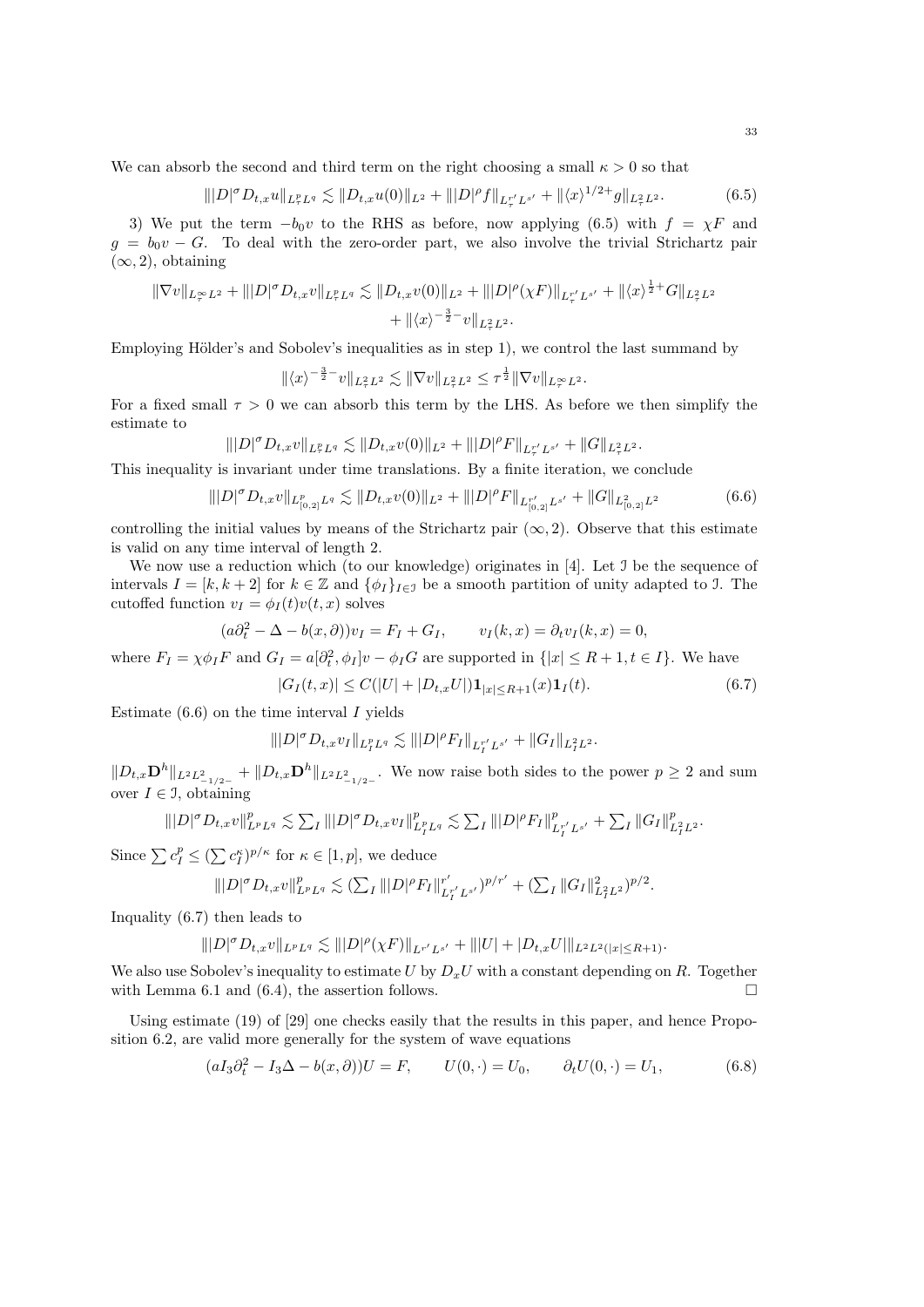with diagonal principal part, where  $b(x, \partial)$  is a matrix first-order operator which satisfies decay assumptions as in Proposition 6.2. We now apply (6.2) to the Maxwell system

$$
\partial_t^2 \mathbf{D} + \nabla \times \frac{1}{\mu} \nabla \times \frac{1}{\epsilon} \mathbf{D} = F, \qquad \mathbf{D}(0, \cdot) = \mathbf{D}_0, \ \partial_t \mathbf{D}(0, \cdot) = \mathbf{D}_1, \quad \nabla \cdot \mathbf{D}_0 = \nabla \cdot \mathbf{D}_1 = \nabla \cdot F = 0. \tag{6.9}
$$

Recall that the solution to the above problem is given by

$$
\mathbf{D}(t) = \cos(t\sqrt{H})\mathbf{D}_0 + \sin(t\sqrt{H})H^{-1/2}\mathbf{D}_1 + H^{-1/2}\int_0^t \sin((t-s)\sqrt{H})F(s)ds.
$$
 (6.10)

We denote by  $\mathbf{D}^h$  the solution to the problem with  $F = 0$  and by  $\mathbf{D}^i$  that one with  $\mathbf{D}_0 = \mathbf{D}_1 = 0$ .

For  $F = 0$ , the conditional Strichartz estimate in Proposition 6.2 and the smoothing estimates in Propositions 5.5 and 5.6 easily yield the Strichartz inequality for  $\mathbf{D}^h$ . The usual  $TT^*$  argument then allows us to bound  $\partial_t \mathbf{D}^i$  and  $\sqrt{H} \mathbf{D}^i$  in  $L^p \dot{H}^{-2/p}_{q}$ . To replace here  $\sqrt{H}$  by  $\nabla$ , one would need a variant of Lemma 5.3 in  $\dot{H}_q^{-2/p}$  which should require a substantial effort. We by-pass this difficulty by means of a modified  $TT^*$  argument that also uses ideas from Proposition 5.5. This is possible since we only have to control an error term in  $L^2 L^2_{-1/2-}$  arising from Proposition 6.2. Here it turns out to be enough to estimate  $\nabla H^{-1/2}$  in  $L^2_{-1/2-}$  just using Lemma 5.3.

**Theorem 6.3.** Under the assumptions of Proposition 5.6, Then the solution  $D(t, x)$  to problem  $(6.9)$  satisfies for any wave admissible  $(p,q)$  and  $(r,s)$  the estimate

$$
\| |D|^{-\frac{2}{p}} D_{t,x} \mathbf{D} \|_{L^p L^q} \lesssim \| \nabla \mathbf{D}_0 \|_{L^2} + \| \mathbf{D}_1 \|_{L^2} + \| |D|^{\frac{2}{r}} F \|_{L^{r'} L^{s'}}.
$$
\n(6.11)

*Proof.* As in the proof of Proposition 5.4 we can recast  $(6.9)$  in the form  $(6.8)$ . Since the conditions in Proposition 6.2 are satisfied, estimate (6.2) yields

$$
\||D|^{-\frac{2}{p}} D_{t,x} \mathbf{D}\|_{L^p L^q} \lesssim \|\nabla \mathbf{D}_0\|_{L^2} + \|\mathbf{D}_1\|_{L^2} + \||D|^{\frac{2}{r}} F\|_{L^{r'} L^{s'}} + \|D_{t,x} \mathbf{D}\|_{L^2 L^2(|x| \le R_0+1)}.
$$

for some fixed radius  $R_0 \geq 1$ . The last term is bounded by a constant times

$$
||D_{t,x}\mathbf{D}^{h}||_{L^{2}L_{-1/2-}^{2}}+||D_{t,x}\mathbf{D}^{i}||_{L^{2}L_{-1/2-}^{2}}.
$$

In view of  $(6.10)$ , Propositions 5.5 and 5.6 and  $(5.13)$  yield

$$
||D_{t,x}\mathbf{D}^{h}||_{L^2L_{-1/2-}^2}\lesssim ||\nabla \mathbf{D}_0||_{L^2}+||\mathbf{D}_1||_{L^2}.
$$

We thus have shown (6.11) for  $F = 0$ .

Consider now the case  $F \neq 0$ . To complete the proof it is sufficient to prove the estimate

$$
\left\| D_{t,x} \int_0^t H^{-\frac{1}{2}} e^{i(t-s)\sqrt{H}} F(s) ds \right\|_Z \le C \|F\|_{E^*}
$$

where F is divergence free and we set  $E = L^r \dot{H}_s^{-2/r}$  and  $Z = L^2 L^2_{-1/2}$ . First, we notice that by the Christ–Kiselev Lemma this estimate follows from the analogous unretarded one (since  $r > 2$ )

$$
\left\| D_{t,x} \int H^{-\frac{1}{2}} e^{i(t-s)\sqrt{H}} F(s) ds \right\|_{Z} \leq C \|F\|_{E^*}.
$$

Next, we split  $D_{t,x}H^{-\frac{1}{2}}\int e^{i(t-s)\sqrt{H}}F(s)ds = D_{t,x}e^{it\sqrt{H}}H^{-1/2}\int e^{-is\sqrt{H}}F(s)ds$  and we recall from Propositions 5.5 and 5.6 the inequalities

$$
\|e^{it\sqrt{H}}f\|_{Z}\lesssim\|f\|_{L^{2}},\qquad\|\nabla e^{it\sqrt{H}}f\|_{Z}\lesssim\|\nabla f\|_{L^{2}}.
$$

Combined with (5.13), these estimates yield

$$
\left\| D_{t,x} \int H^{-\frac{1}{2}} e^{i(t-s)\sqrt{H}} F(s) ds \right\|_{Z} \lesssim \left\| \int e^{-is\sqrt{H}} F(s) ds \right\|_{L^{2}} + \left\| \nabla H^{-\frac{1}{2}} \int e^{-is\sqrt{H}} F(s) ds \right\|_{L^{2}}
$$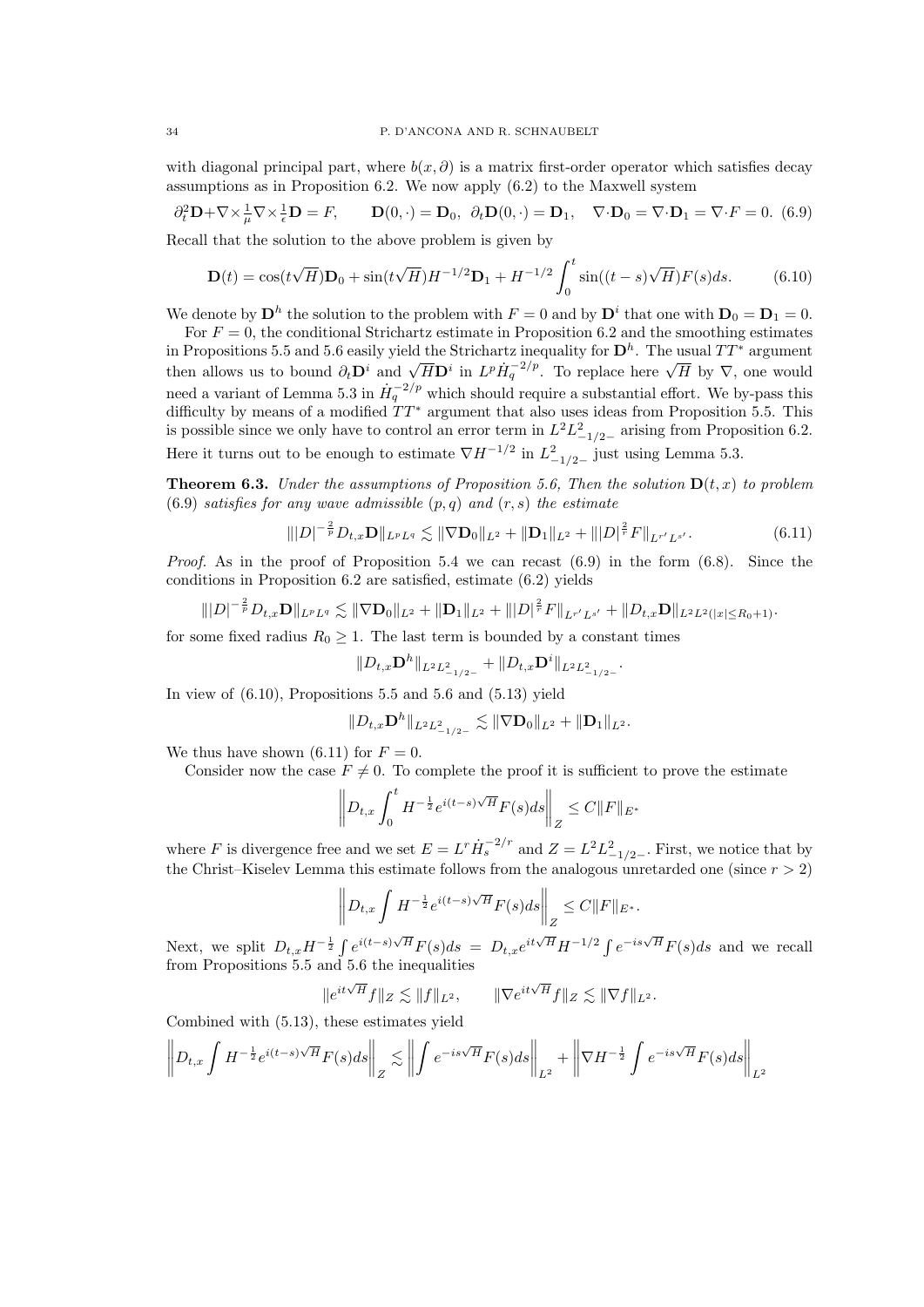$$
\lesssim \left\| \int \cos(s\sqrt{H}) F(s) ds \right\|_{L^2} + \left\| \int \sin(s\sqrt{H}) F(s) ds \right\|_{L^2}.
$$
 (6.12)

In the first part of the proof we have seen

$$
\|D_{t,x}H^{-\frac{1}{2}}\sin(t\sqrt{H})f\|_{E}\lesssim \|f\|_{L^{2}},\qquad \|D_{t,x}\cos(t\sqrt{H})f\|_{E}\lesssim \|\nabla f\|_{L^{2}}.
$$

Considering only  $D_t$ , the first inequality implies √

$$
\|\cos(t\sqrt{H})f\|_E \lesssim \|f\|_{L^2},
$$

while the second one gives

$$
\|\sin(t\sqrt{H})f\|_{E} = \|D_t \cos(t\sqrt{H})H^{-\frac{1}{2}}f\|_{E} \lesssim \|\nabla H^{-\frac{1}{2}}f\|_{L^2} \lesssim \|f\|_{L^2}
$$

using again  $(5.13)$ . Applying the dual estimates we see that both terms in  $(6.12)$  can be estimated by  $||F||_{E^*}$ , and this concludes the proof.

 $\Box$ 

The above theorem now easily implies our main result.

*Proof of Theorem 1.1.* In view of  $(1.6)$ , the main results for **D** is an immediate consequence of the above theorem. The magnetic field  $\bf{B}$  solves (1.7) which is of the same form as equation (1.6) for **D** except that  $\epsilon$  and  $\mu$  are interchanged. So Theorem 6.3 is true with **B** instead of **D** if we replace the condition on second derivatives in (2) of Proposition 5.6 by

$$
|D^2\epsilon| \lesssim \langle x \rangle^{-2-\delta}, \qquad |D^2\mu| \lesssim \langle x \rangle^{-\frac{5}{2}-\delta}.
$$

Theorem 1.1 for B again follows easily taking into account (1.7) and Lemma 6.1.

By Lemma 6.1 we can replace D by E in Theorem 1.1, with the divergence conditions  $\nabla \cdot$  $(\epsilon \mathbf{E}_0) = \nabla \cdot (\epsilon \mathbf{E}_1) = 0$ . One can pass from **B** to **H** in same way as from **D** to **E**.

# **REFERENCES**

- [1] G. Artbazar and K. Yajima. The  $L^p$ -continuity of wave operators for one dimensional Schrödinger operators. J. Math. Sci. Univ. Tokyo, 7(2):221–240, 2000.
- [2] A. A. Balinsky, W. D. Evans, and R. T. Lewis. The analysis and geometry of Hardy's inequality. Universitext. Springer, Cham, 2015.
- [3] J. A. Barceló, L. Vega, and M. Zubeldia. The forward problem for the electromagnetic Helmholtz equation with critical singularities. Adv. Math., 240:636–671, 2013.
- [4] N. Burq. Global Strichartz estimates for nontrapping geometries: about an article by H. F. Smith and C. D. Sogge. Comm. Partial Differential Equations, 28(9-10):1675–1683, 2003.
- [5] F. Cacciafesta, P. D'Ancona, and R. Lucà. Helmholtz and dispersive equations with variable coefficients on exterior domains. SIAM J. Math. Anal., 48(3):1798–1832, 2016.
- [6] F. Cardoso, C. Cuevas, and G. Vodev. High frequency resolvent estimates for perturbations by large longrange magnetic potentials and applications to dispersive estimates. Ann. Henri Poincaré,  $14(1):95-117$ , 2013.
- [7] B. Cassano and P. D'Ancona. Scattering in the energy space for the NLS with variable coefficients. Math. Ann., 366(1-2):479–543, 2016.
- [8] M. Cessenat. Mathematical methods in electromagnetism, volume 41 of Series on Advances in Mathematics for Applied Sciences. World Scientific Publishing Co., Inc., River Edge, NJ, 1996.
- [9] S. Cuccagna. On the wave equation with a potential. Comm. Partial Differential Equations, 25(7-8):1549– 1565, 2000.
- [10] P. D'Ancona. Kato smoothing and Strichartz estimates for wave equations with magnetic potentials. Comm. Math. Phys., 335:1–16, 2015.
- [11] P. D'Ancona. On large potential perturbations of the Schrödinger, wave and Klein–Gordon equations. Commun. Pure Appl. Anal., 19:609–640, 2020.
- [12] P. D'Ancona and L. Fanelli.  $L^p$ -boundedness of the wave operator for the one dimensional Schrödinger operator. Comm. Math. Phys., 268(2):415–438, 2006.
- [13] P. D'Ancona and L. Fanelli. Strichartz and smoothing estimates of dispersive equations with magnetic potentials. Comm. Partial Differential Equations, 33(4-6):1082–1112, 2008.

35